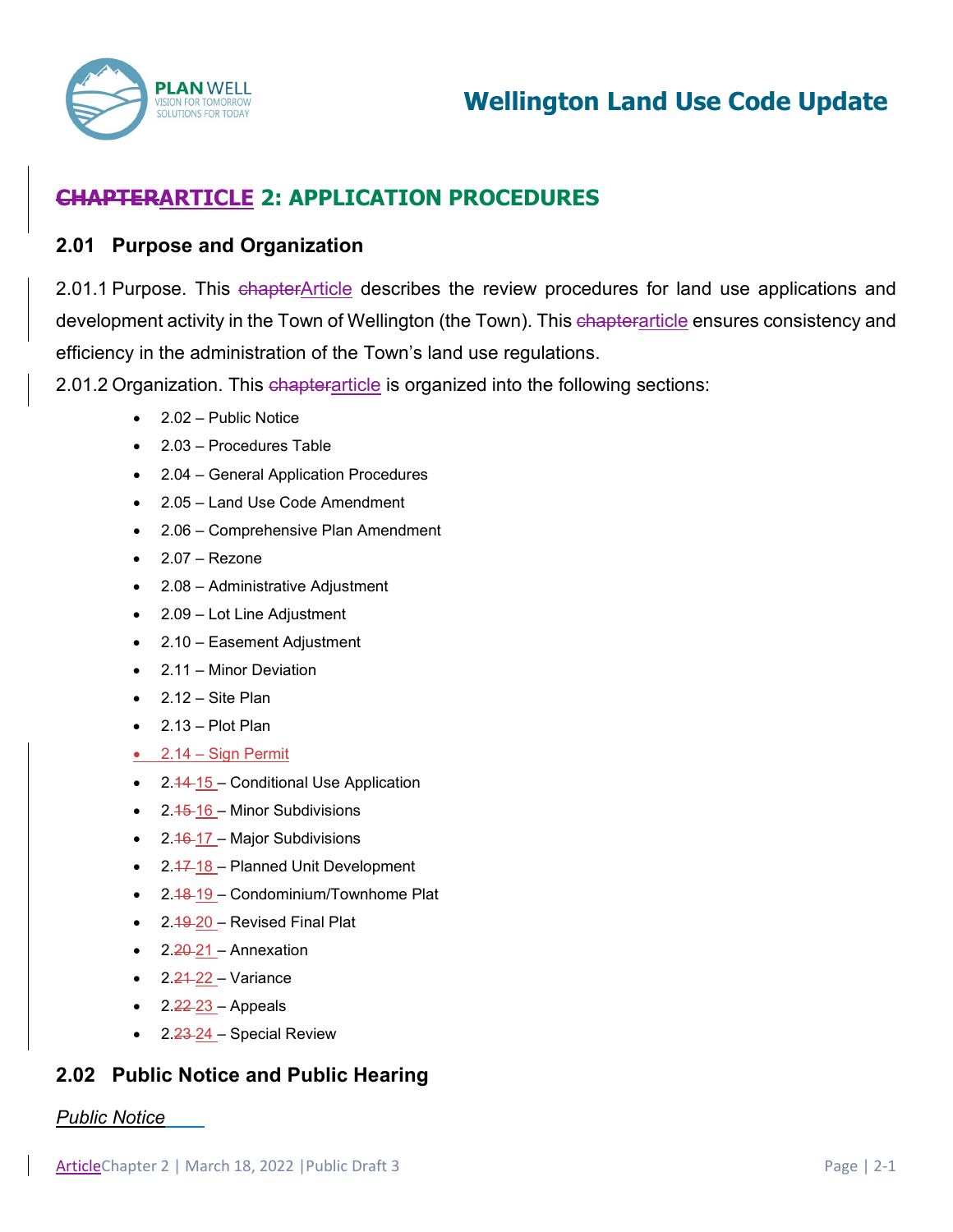- 2.02.2 **Generally**. For every public hearing required by the Land Use Code, the Town shall notify the public of the date, time, and place of that hearing; the address and legal description of the property involved; the purpose of the hearings; the right of interested persons to appear and be heard; the name of the applicant; and where additional information may be obtained by:
	- A. *Published Notice*. Notice shall be published once in a newspaper published with general circulation in the Town at least 15 days prior to all hearings, except for annexation hearings. Noticing requirements apply to each subsequent hearing.
	- B. *Written Notice*. Written notice shall be mailed at least 30-15 days prior to the hearing to all property owners of real propertyrecord, as recorded at the office of the Larimer County assessor, of properties located within 500 feet<sup>2</sup> of the subject property. The applicant is responsible for providing the list of names and addresses of owners ascertained according to the records of the Larimer County Assessor's Office, unless more current information is made available in writing to the Director prior to the mailing of the notices as they appear in the records of the County Clerk and Recorder. The Town will verify the list of names and addresses prior to noticing.
		- 1. Written notice shall be mailed first-class postage, except subdivision review which shall be by certified mail.
		- 2. The applicant is responsible for obtaining the list of owners and providing it to the Planning Director or designee with the application submittal.
	- C. *Posted Notice*.
		- 1. Notice shall be posted at the Town's designated official posting locations referenced at the Town's website (cite website location), at least five (5) days prior to the hearing.
		- 2. Posting notice on the subject property on a sign approved by the Town of Wellington at least 15 days prior to the hearing. Location approval is required prior to sign placement.
- 2.02.3 **Computation**. In computing a period of days, the first day is excluded and the last day is included. If the last day of any period is a Saturday, Sunday, or legal holiday, the period is extended to include the next day which is not a Saturday, Sunday, or legal holiday.

### *Public Hearing*

### 2.02.4 **Generally**.

- A. All required public hearings shall comply with the procedures adopted by the Town.
- B. The decision-maker conducting the public hearing shall record the public hearing by any appropriate means. A copy of the public hearing may be acquired by any person upon application to the Planning Director or designee and payment of a fee to cover the cost of duplication.
- 2.02.5 **Hearing Continuations**. The Town Board of Trustees, Planning Commission, or Board of Adjustment may continue the hearing to a subsequent meeting at a certain date and time or may close the hearing and continue the meeting to deliberate the issues until a final decision is made.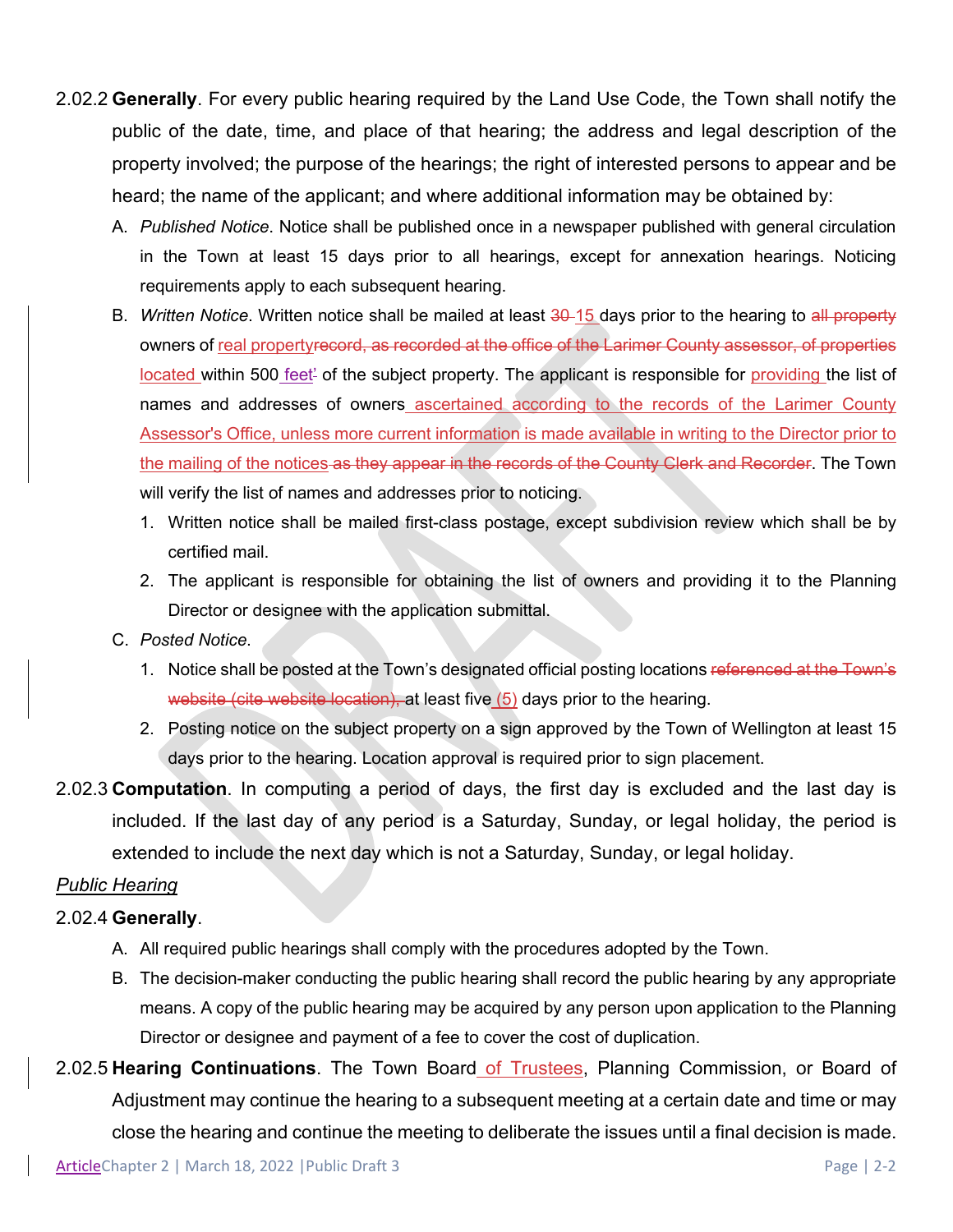If a hearing is continued to a certain date and time, no further notice of a continued hearing or meeting need be published.

### **2.03 Procedures Table**

2.03.2 **Overview**. The following table summarizes the major review procedures for land use applications and development activity in the Town of Wellington. Not all procedures addressed in this chapterarticle are summarized in this table (see subsequent sections of this chapterarticle for additional details on each procedure). 

| <b>Application Type</b>      | <b>Pre-application</b><br><b>Conference</b><br><b>Required</b> | <b>Authority</b>        |                                                                                 |                      |
|------------------------------|----------------------------------------------------------------|-------------------------|---------------------------------------------------------------------------------|----------------------|
|                              |                                                                |                         | <b>Planning</b>                                                                 | <b>Town Board of</b> |
|                              |                                                                | <b>Staff Review</b>     | <b>Commission</b>                                                               | <b>Trustees</b>      |
|                              | $Y = Yes \mid O = Optional$                                    |                         | R= Recommendation   D = Decision $\mathbf{I}^*$ = Board of Adjustments Decision |                      |
| <b>Entitlements</b>          |                                                                |                         |                                                                                 |                      |
| Amendment                    | $\mathbf{o}$                                                   | $\mathsf{R}$            | $\mathsf R$                                                                     | D                    |
| Rezone                       | Y                                                              | $\mathsf R$             | $\overline{\mathsf{R}}$                                                         | D                    |
| <b>PUD</b>                   | Υ                                                              | $\mathsf R$             | $\overline{\mathsf{R}}$                                                         | D                    |
| <b>Conditional Use</b>       | Y                                                              | $\overline{\mathsf{R}}$ | $\overline{\mathsf{R}}$                                                         | D                    |
| Annexation                   | Y                                                              | $\mathsf R$             | $\mathsf{R}$                                                                    | D                    |
| Variance                     | Υ                                                              | $\mathsf R$             | <b>R--</b>                                                                      | $D^*$                |
| <b>Special Review</b>        | Y                                                              | D                       | --                                                                              | --                   |
| <b>Plans</b>                 |                                                                |                         |                                                                                 |                      |
| Site Plan                    | Y                                                              | $\mathsf R$             | D                                                                               |                      |
| Plot Plan                    | $\mathbf{o}$                                                   | D                       | $-$                                                                             |                      |
| <b>Administrative</b>        |                                                                |                         |                                                                                 |                      |
| Administrative Adjustment    | Y                                                              | D                       | --                                                                              | $-$                  |
| Lot Line Adjustment          | Y                                                              | D                       | $-$                                                                             |                      |
| <b>Easement Adjustment</b>   | Υ                                                              | D                       | --                                                                              | --                   |
| <b>Minor Deviation</b>       | Y                                                              | D                       | --                                                                              |                      |
| <b>Plats</b>                 |                                                                |                         |                                                                                 |                      |
| <b>Major Subdivision</b>     |                                                                |                         |                                                                                 |                      |
| <b>Preliminary Plat</b>      | Υ                                                              | $\mathsf R$             | $\mathsf R$                                                                     | D                    |
| <b>Final Plat</b>            | $\mathbf 0$                                                    | $\overline{\mathsf{R}}$ | $\overline{\mathsf{R}}$                                                         | D                    |
| <b>Minor Subdivision</b>     | Υ                                                              | $\overline{\mathsf{R}}$ | $\overline{\mathsf{R}}$                                                         | D                    |
| <b>Revised Final Plat</b>    | Υ                                                              | D                       | --                                                                              |                      |
| Condominium/Townhome<br>Plat | Y                                                              | D                       |                                                                                 |                      |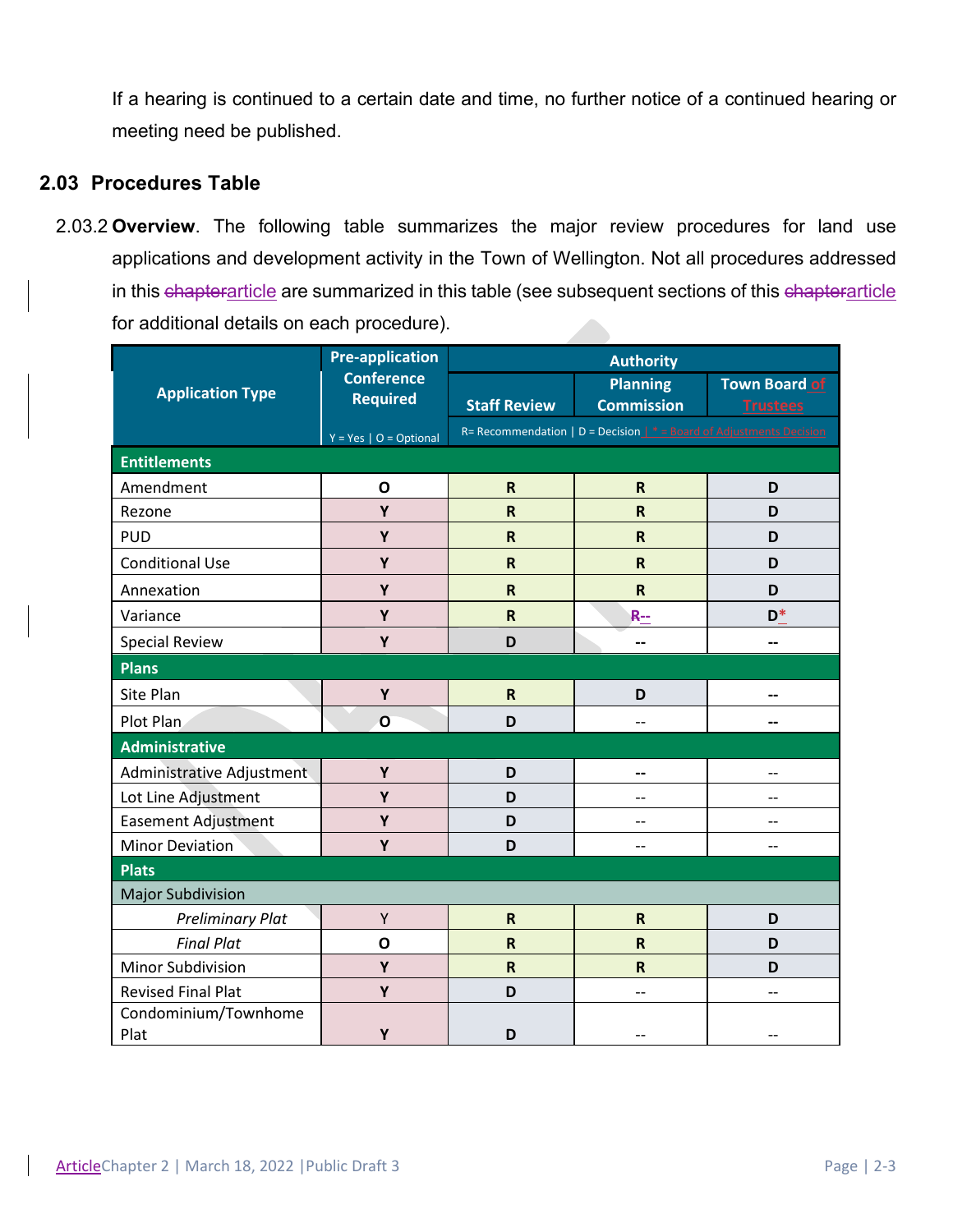# **2.04 General Application Procedures**

### *General Review Procedures*

- 2.04.2 **Purpose**. This section outlines the general application procedures and review process for all land use applications.
- 2.04.3 **Applicability**. This section applies to all land use applications unless an exception to the general procedures is expressly identified in subsequent sections of this chapterarticle.

#### 2.04.4 **Procedure.**

- A. *Pre-application Meeting*.
	- 1. Intent. The pre-application conference provides an opportunity for an informal review of an application, and discusses the submittal requirements, development standards, schedule, and approval criteria. The pre-application meeting is not a formal review of the application. The guidance and feedback provided during the pre-application meetings are not considered binding upon the application, applicant, or the Town.
	- 2. Standards.
		- a. The applicant shall request in writing, on the official form provided by the Town, a preapplication meeting with the Planning Director or designee. The applicant shall provide the required information as deemed necessary by the Planning Director or designee to conduct an informal review of the proposed development at least 10 business days in advance of a pre-application meeting.
		- b. A pre-application conference shall be held within 30 days of receipt of all necessary information unless a later date is agreed to by the applicant and the Planning Director or designee.
		- c. The Planning Director or designee may waive the pre-application meeting requirement if determined that the request does not warrant review prior to application.
- B. *Land Use Application Submittal*.
	- 1. Intent. The intent of the land use application is to formally review an application.
	- 2. Standards. Application submittals shall be made on a form provided by the Town and accompanied by all required submittal documents and supporting information identified on the application, checklist and as discussed in the pre-application conference.
		- a. The applicable land use application fees shall be paid at the time of submittal of any land use application.
		- b. Unless otherwise specified in this Land Use Code, applications for review and approval may be initiated by:
			- i. The owner of the property that is subject to the application;
			- ii. The property owner's authorized agent, representative, or contract purchaser; or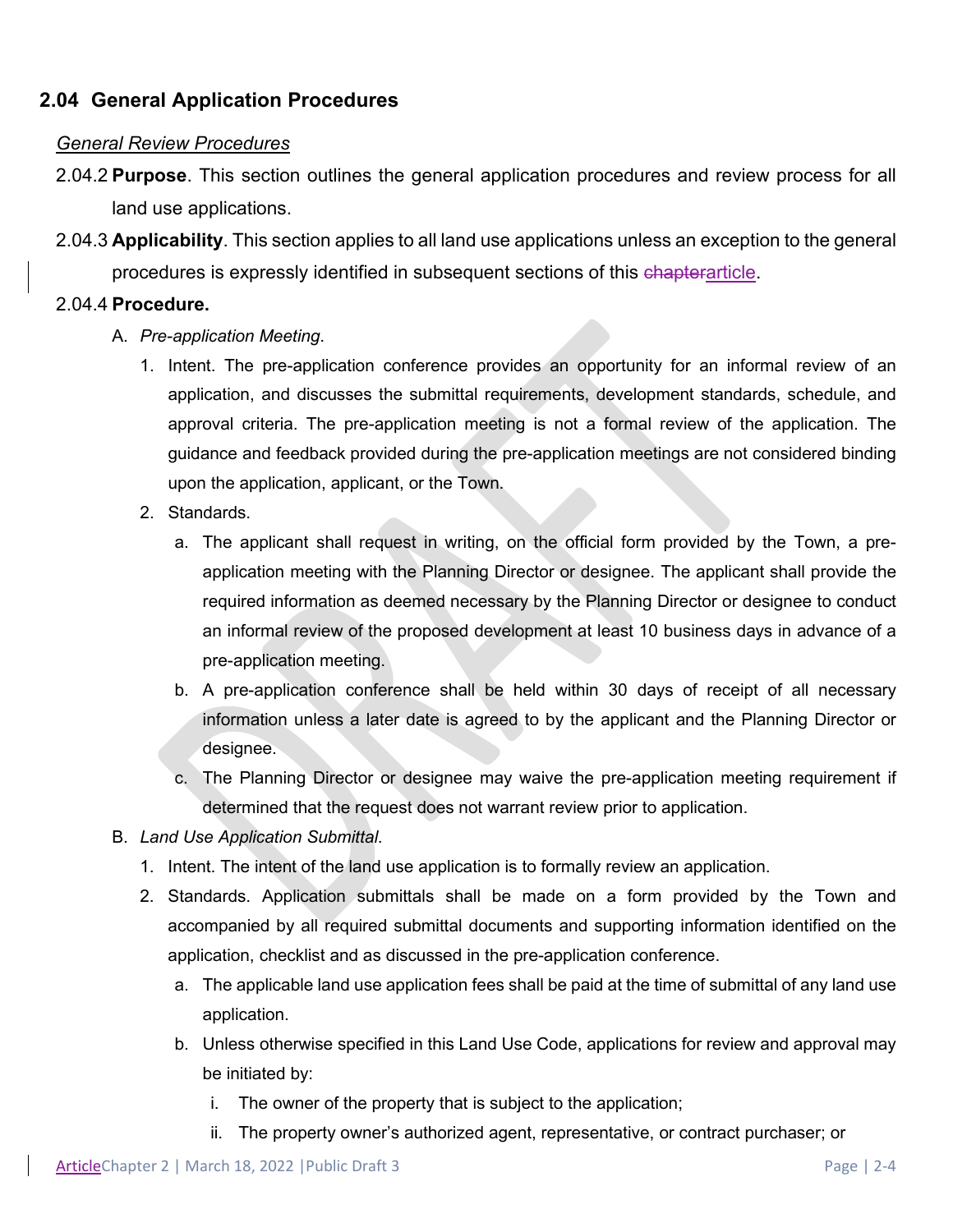- iii. Any review or decision-making body for the Town.
- c. If an authorized agent or representative files an application under this Land Use Code on behalf of the property owner, the representative shall provide the Town with written, notarized documentation that the owner has authorized the filing of said application.
- d. If a review or decision-making body initiates action under this Land Use Code, it shall do so without prejudice toward the outcome.
- 3. Filing Fees. Application filing fees are set by the Town Board by resolution and may be reviewed and updated from time-to-time. Applications will not be processed until fees are paid in full. The fees paid are not refundable in whole or in part for applications withdrawn by an applicant unless recommended by the Planning Director and approved by the Town Administrator. All or a portion of the fees may be refunded depending on the amount of review and processing time already incurred by the Town.
- 4. Additional Fees. If the Town ManagerAdministrator determines that additional funds are needed to complete the application review, including retention of outside professional services, the Town ManagerAdministrator may impose additional application fees, to recover the Town's actual costs in completing review.
	- a. The applicant shall be billed by the Town for all additional costs and any other fees incurred by the Town on a as needed basis per the Town's D-5 form;
	- b. Costs shall be a lien upon the property, and the Town reserves the right to stop work on a project and/or withhold approvals and permits if costs are not paid within 30 days after written notice. For withdrawn applications, any unused deposit shall be returned to the applicant within 60 days less any incurred "pass through" costs, as of the date of the formal withdrawal request.

### C. *Completeness Determination of Completeness*.

- 1. Following receipt of a development application, the Planning Director or designee shall certify that the development application submittal is complete.
- 2. If the application is determined to be incomplete, the Planning Director or designee shall return the application to the applicant and provide a statement in writing specifying the additional information required. No further review activities will proceed until a completed application is accepted. Returned applications that are not resubmitted and accepted within 60 days shall be determined to be abandoned and of no further effect. A new application may be submitted, including applicable fees.
- D. *Application Review and Preparation of a Staff Report*.
	- 1. Following a completeness-determination of completeness, the Planning Director or designee circulates the application to staff and appropriate referral entities for review.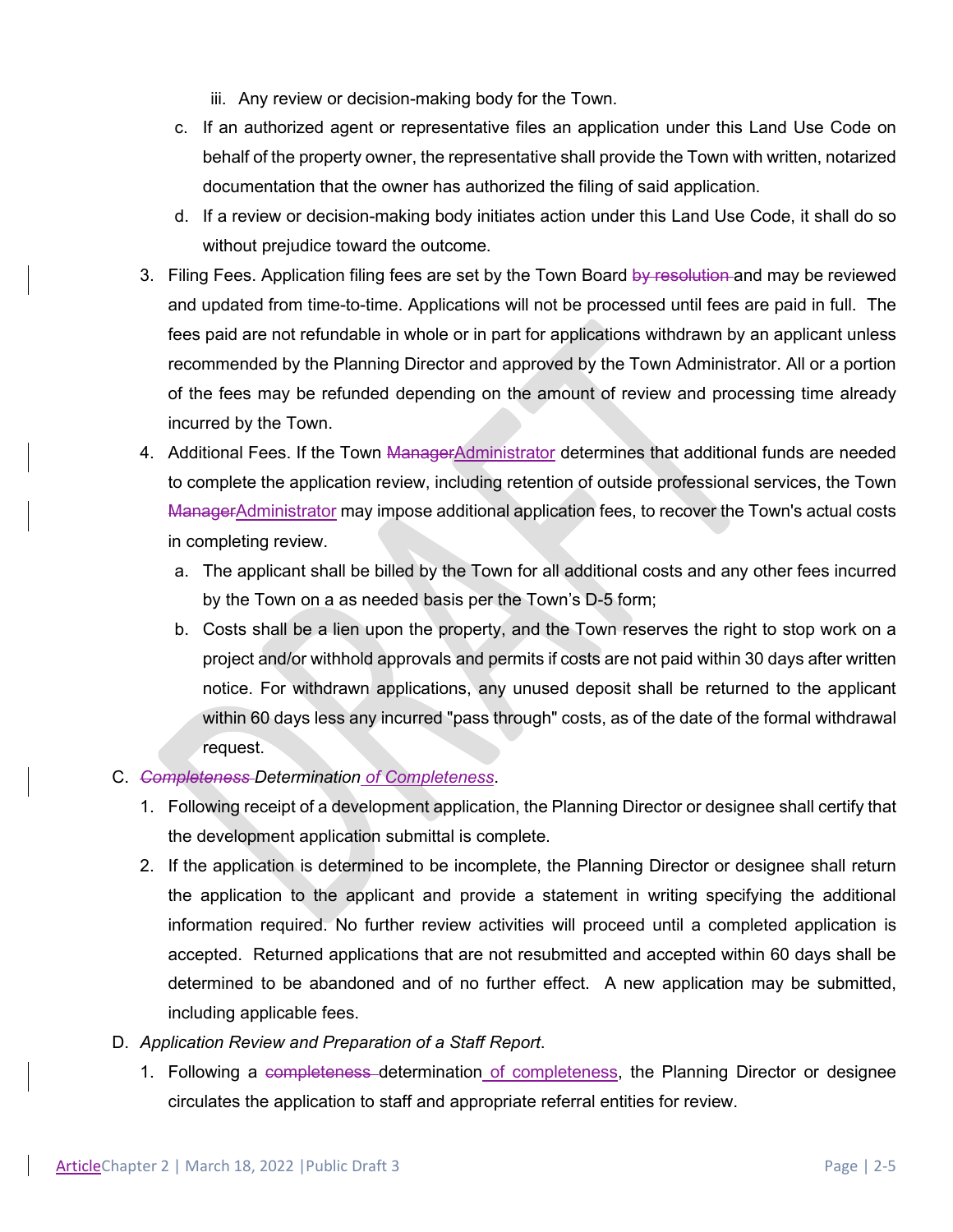- 2. The Planning Director or designee may also refer applications to other boards, commissions, government agencies, and non-governmental agencies not referenced in this chapterarticle.
- 3. The Planning Director or designee may request a meeting with the applicant to discuss the application and any written comments. Based on the written comments, the applicant may request an opportunity to revise the application prior to further processing. Additional submittals and review may be subject to additional fees, as determined by the Planning Director or designee.
- 4. If the application requires review and approval by the Planning Commission or Town Board, the Planning Director or designee shall prepare a staff report once written comments have been adequately addressed. The staff report shall be made available to the applicant and the public, prior to the scheduled hearing on the application. The staff report shall indicate if the application complies with all applicable standards of this Land Use Code.
- E. *Public Notice*. Public noticing requirements, when required, must meet the requirements established in Section 2.02.
- F. *Public Hearings*. Public hearing requirements, when required, must meet the requirements established in Section 2.02.3.
- G. *Final Approvals*.
	- 1. Decision. After consideration of the application, the staff report, comments received by the public and other reviewers, and the public hearing, the decision-making body shall either approve, approve with conditions, or deny the application based on the applicable approval criteria. Written notification of the decision shall be provided by the Planning Director or designee to the applicant within 10 business days following the decision and shall become part of the public record. All decisions shall include:
		- a. A clear written statement of approval, approval with conditions, or denial (whichever is appropriate); and
		- b. A clear statement of the basis upon which the decision was made, including specific findings of fact with reference to the relevant standards.
	- 2. Approval Criteria. The decision-making body shall find that the application complies with all applicable standards of the Land Use Code and applicable approval criteria.
	- 3. Conditions of Approval. The decision-making body may approve the application with conditions as necessary to bring the proposed development into compliance with this Land Use Code or other regulations, or to mitigate the impacts of that development to the surrounding properties and streets.
		- a. All conditions of approval shall be reasonably related to the anticipated impacts of the proposed development or use or shall be based upon standards duly adopted by the Town.
		- b. Any condition of approval that requires an applicant to dedicate land or pay money to a public entity in an amount that is not calculated according to a formula applicable to a broad class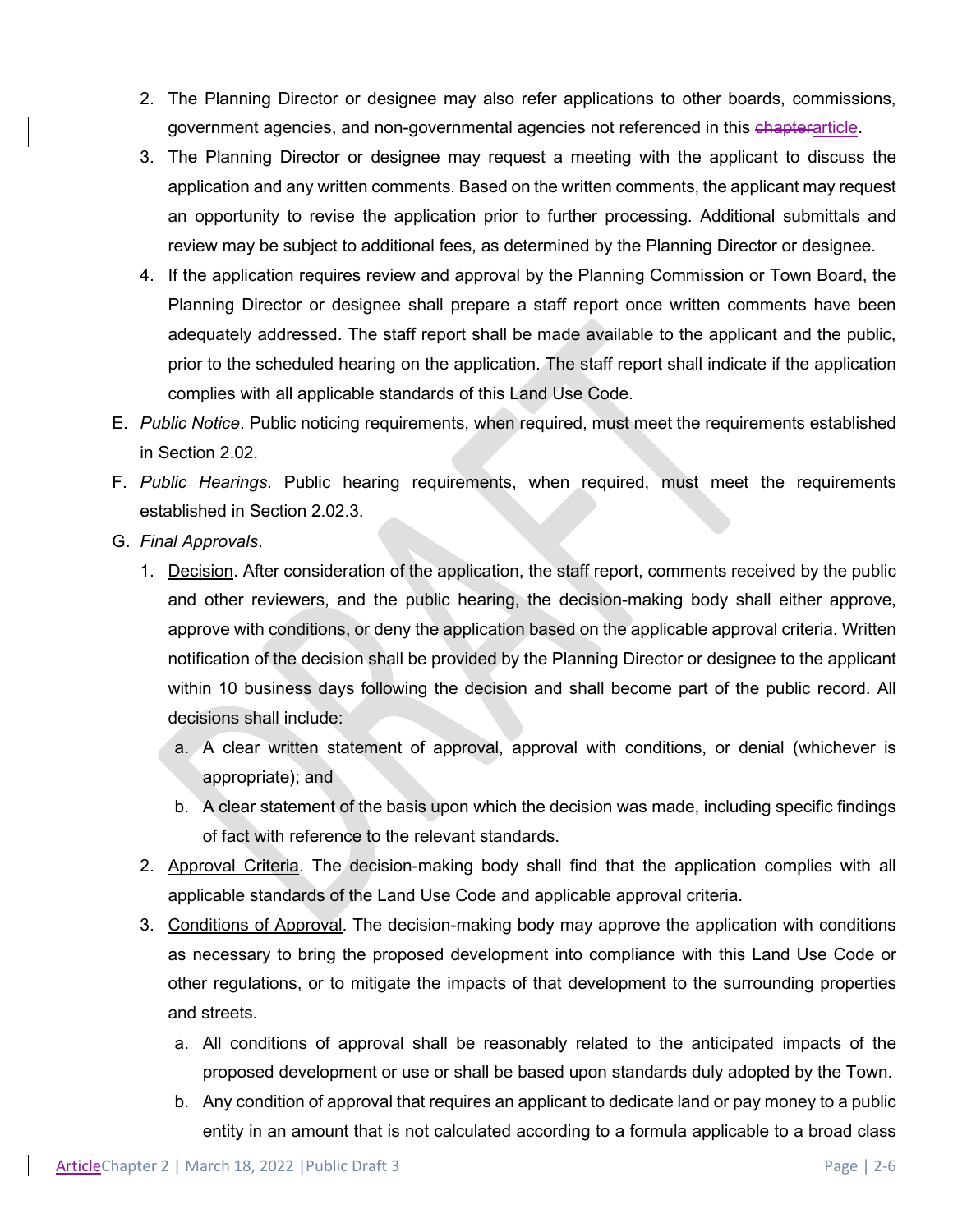of applicants shall be roughly proportional in nature and extent to the anticipated impacts of the proposed development, as shown through an individualized determination of impacts.

c. Unless otherwise provided in this Land Use Code, any representations of the applicant in submittal materials or during public hearings shall be binding as conditions of approval.

#### H. *Post Decision Actions*.

- 1. Modification or Amendment of Approval. Unless otherwise permitted in this Land Use Code, any modification of approved plans, permits, or conditions of approval shall require a new application to be submitted and reviewed in accordance with the full procedure and fee requirements applicable to the application type.
- 2. Recording of Decisions. Once approved, the resolution, ordinance, or notice of decision shall be filed with the Town Clerk and recorded in the Office of the Larimer County Clerk and Recorder at the expense of the applicant.
	- a. For applications approved by the Planning Director or designee or Planning Commission, a notice of land use decision shall be issued by the Planning Director or designee or Town Clerk.
	- b. For applications approved by the Town Board, an ordinance or resolution shall be issued as determined by application type.
- 3. Lapse of Approval. Application approval shall be valid for a period of one year from the date of approval. Unless otherwise noted, authority to grant extensions shall reside with the decisionmaking body that granted the original approval. Extensions to the approval time frames may be granted only when all the following conditions have been met:
	- a. The provisions of this Land Use Code expressly allow the extension;
	- b. An extension request must be filed 1030 days prior to the lapse-of-approval deadline with adequate justification; and
	- c. Any applicable conditions of approval have been met.
- 4. Revocation. Application approval may be revoked or suspended upon finding that the use, building, or site for which the permit was issued is substantially different than what was represented in the application or that one or more of the conditions or requirements contained in the application approval has been violated.
- 5. Denial and Reapplication. No application that is substantially similar shall be submitted within a period of one year.
- I. *Effect of Inaction*. If a review or decision–making body fails to take action on an application within the specified timeframe, such inaction shall be deemed a denial of the application unless the decisionmaking body grants an extension. Continuation of a public hearing or continuation of a meeting is not automatically deemed an extension. An extension may be granted by separate motion, or if desired, included in a motion to continue.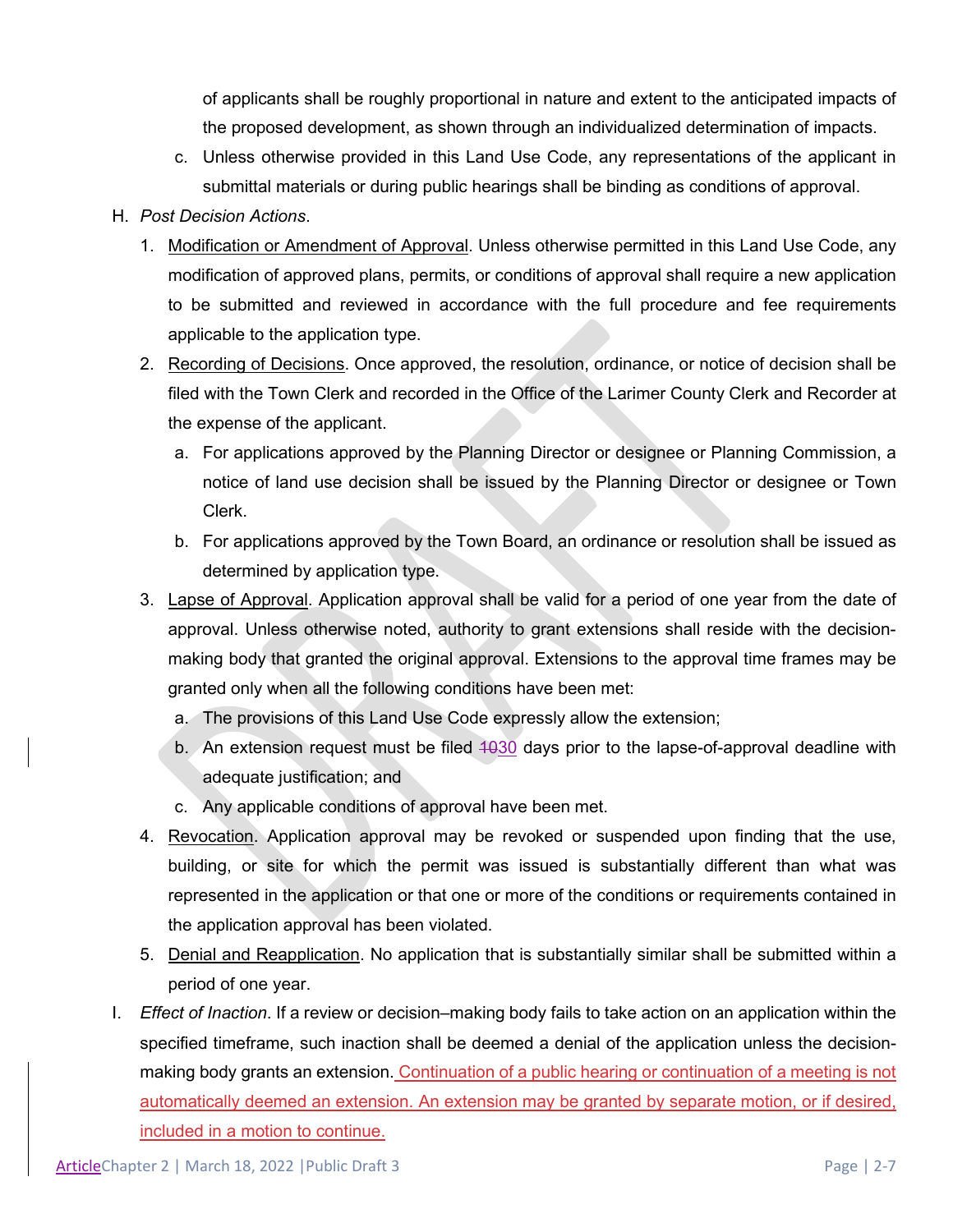### *Administrative Review Procedures*.

- 2.04.5 **Purpose**. This section outlines the review process for all administrative land use applications which do not require a public hearing.
- 2.04.6 **Applicability**. This section applies to all administrative land use applications not requiring a public hearing unless an exception is expressly identified in subsequent sections of this chapterarticle.

#### 2.04.7 **Procedure.**

- A. *Pre-application Meeting*. Same as referenced in Section 2.04.3.
- B. *Land Use Application Submittal*. Same as referenced in Section 2.04.3.
- C. *Application Fees*. Same as referenced in Section 2.04.3.
- D. *Completeness Determination*. Same as referenced in Section 2.04.3.
- E. *Application Review*. Same as referenced in Section 2.04.3.
- F. *Final Approvals*.
	- 1. Decision. After consideration of the application, the Planning Director or designee shall either approve, approve with conditions, or deny the application based on the applicable approval criteria. Written notification of the decision shall be provided by the Planning Director or designee to the applicant following the decision.
		- a. All decisions shall include a clear written statement of approval, approval with conditions, or denial (whichever is appropriate).
		- b. A clear statement of the basis upon which the decision was made, including specific findings of fact with reference to the relevant standards shall be provided to the applicant and included in the public record.
	- 2. Approval Criteria. The Planning Director or designee shall find that the application complies with all applicable standards of the Land Use Code and applicable approval criteria.
	- 3. Conditions of Approval. The Planning Director or designee may approve the application with conditions as necessary to bring the proposed development into compliance with this Land Use Code or other regulations, or to mitigate the impacts of that development to the surrounding properties and streets.
		- a. All conditions of approval shall be reasonably related to the anticipated impacts of the proposed development or use or shall be based upon standards duly adopted by the Town.
		- b. Any condition of approval that requires an applicant to dedicate land or pay money to a public entity in an amount that is not calculated according to a formula applicable to a broad class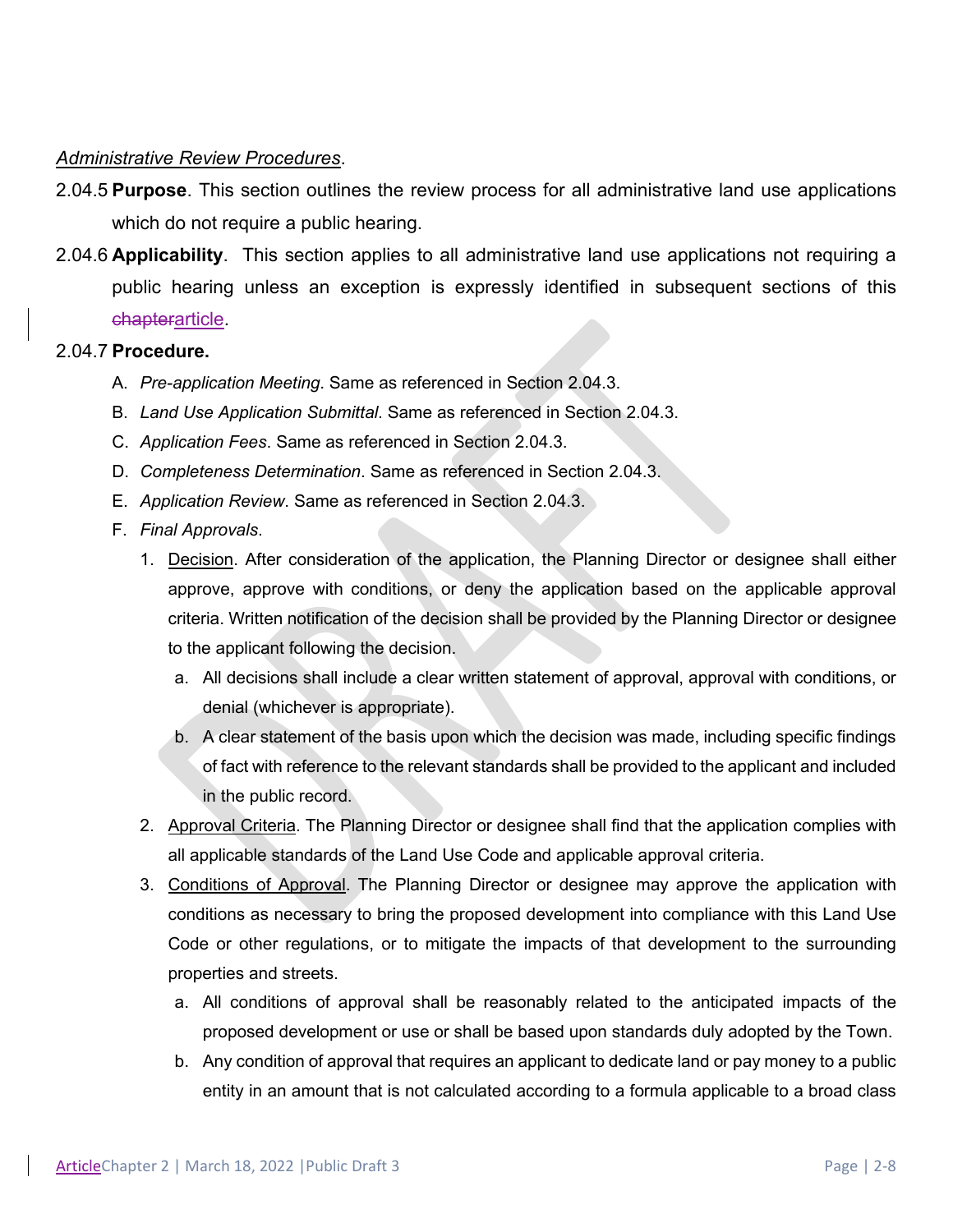of applicants shall be roughly proportional in nature and extent to the anticipated impacts of the proposed development, as shown through an individualized determination of impacts.

- c. Unless otherwise provided in this Land Use Code, any representations of the applicant in submittal materials shall be binding as conditions of approval.
- G. *Post Decision Actions*. Same as referenced in Section 2.04.2
- H. *Effect of Inaction*. If the Planning Director or designee fails to take action on an application within the specified timeframe of 30 days, such inaction shall be deemed a denial of the application unless the applicant and the Planning Director agree to an extension.

### *Review and Decision-Making Bodies*.

2.04.8 **Purpose**. This section outlines the review and decision-making bodies and their roles. Full duties and responsibilities for each decision-making body can be found in Sections 2.04.6 – 9 of this Land Use Code.

#### 2.04.9 **Planning Director**

- A. The Planning Director or their duly authorized designee shall review and prepare a staff report for all applications requiring a public hearing. The Planning Director or designee shall also present the application and their recommendation of approval, approval with conditions, or denial at the public hearing for the application.
- B. In the event of an administrative review, the Planning Director or designee shall make the final determination of an application. Applications undergoing administrative review shall follow the procedure for administrative review outlined in section 2.04.706 the specific review procedures for the application.
- C. Decisions made by the Planning Director or designee are appealable to the Planning Commission Board of Adjustments. See Section 2.22 23 for appeal standards and procedure.

### 2.04.10 **Town Planning Commission**

- A. The Town Planning Commission (Planning Commission) shall review all applications at a public hearing held during a regular meeting, including the staff report, information from the applicant, and any public comment. This hearing will provide a recommendation of approval, approval with conditions, or denial to the Town Board for all applications requiring Town Board approval.
- B. All applications requiring Planning Commission review or approval shall follow the general review procedures set forth in Section 2.02 and Section 2.04.3 and the specific review procedures for the application.
- C. Decisions made by the Town Planning Commission are appealable to the Town Board. See Section 2.22-23 for appeal standards and procedure.

#### 2.04.11 **Town Board of Trustees**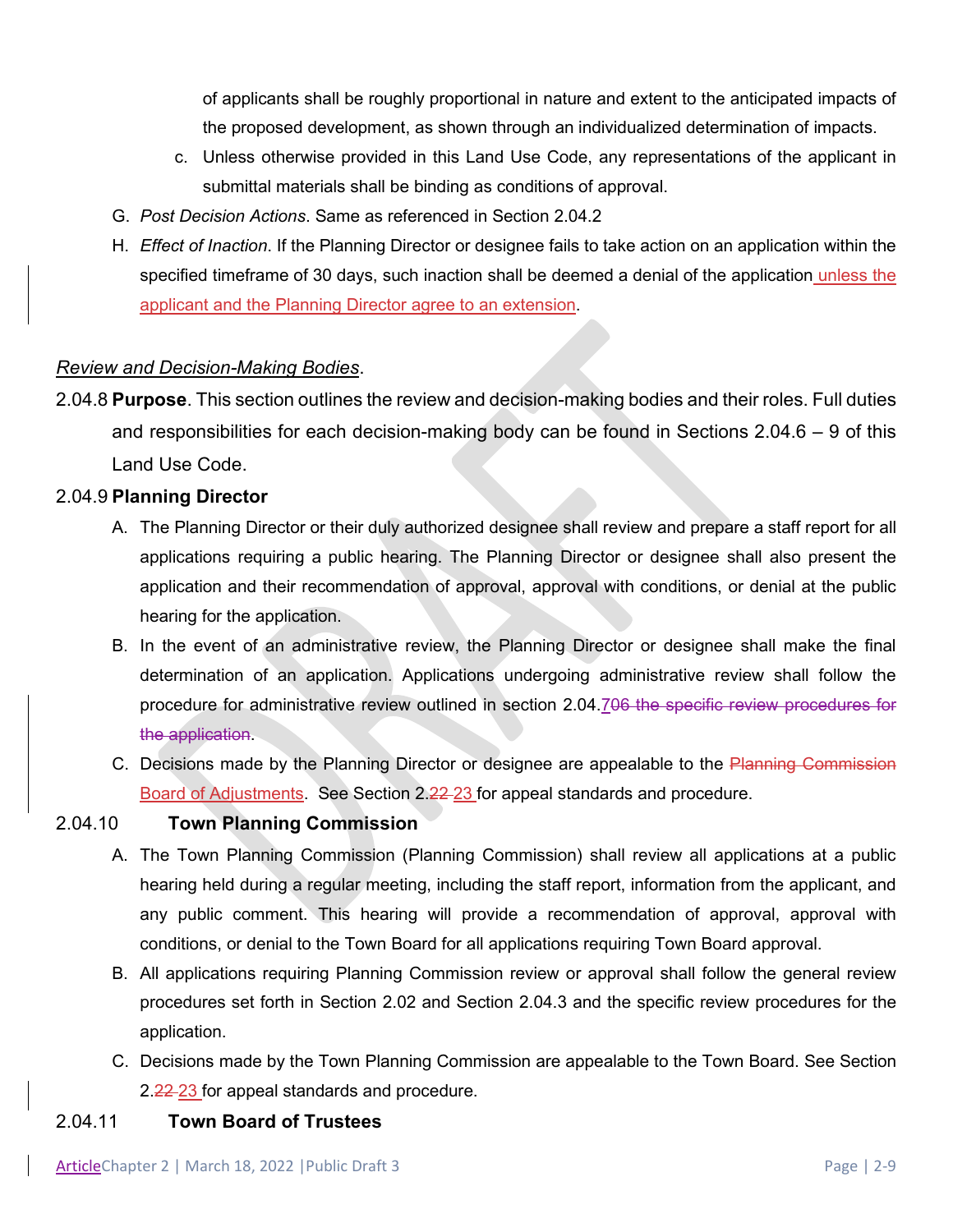- A. The Town Board of Trustees (Town Board) shall review an application at a public hearing held during a regular meeting including the recommendation of the Planning Commission, the staff report, information from the applicant, and any public comment. This hearing will provide a final decision of approval, approval with conditions, or denial of an application.
- B. Applications requiring Town Board approval shall follow the general review procedures set forth in Section 2.02 and Section 2.04.3 and the specific review procedures for the application.
- C. Decisions made by the Town Board are appealable to the District Court. See Section 2.22-23 for appeal standards and procedure.

### 2.04.12 **Town Board of Adjustment**

- A. Any application obtaining Town Board approval shall follow the general review procedures set forth in Section 2.02 and Section 2.04.3 and the specific review procedures for the application.
- B. Decisions made by the Town Board of Adjustment are appealable to the District Court. See Section 2.22-23 for appeal standards and procedure.

### **2.05 Land Use Code Amendment**

- 2.05.2 **Purpose**. The text of this Land Use Code may be amended pursuant to this section to respond to a change in conditions or public policy, or to advance the general health, safety, welfare, and morals of the Town.
- 2.05.3 **Applicability**. The Planning Commission or Town Board of Trustees may initiate an amendment to the text of this Land Use Code. Any person may suggest to the Planning Commission or Town Board of Trustees that an amendment be given consideration. The Planning Director or designee shall prepare the application at the requestupon motion and majority vote of the Planning Commission or Board of Trustees.
- 2.05.4 **Procedure**. All Land Use Code amendment applications shall comply with the following specific procedures in addition to the general procedures in Section 2.04.3.
	- A. *Pre-application Conference*. A pre-application conference is not required for a Land Use Code amendment.
	- B. *Land Use Application Submittal*. In addition to the requirements set forth in Section 2.04.3, a Land Use Code amendment application shall include:
		- 1. A narrative of the proposed Land Use Code amendment;
		- 2. The existing text in the Land Use Code;
		- 3. An analysis of the proposed impact on residents, if applicable; and
		- 4. Any other information identified by the Planning Director or designee.
	- C. *Review and Approval.*
		- 1. Planning Commission Recommendation.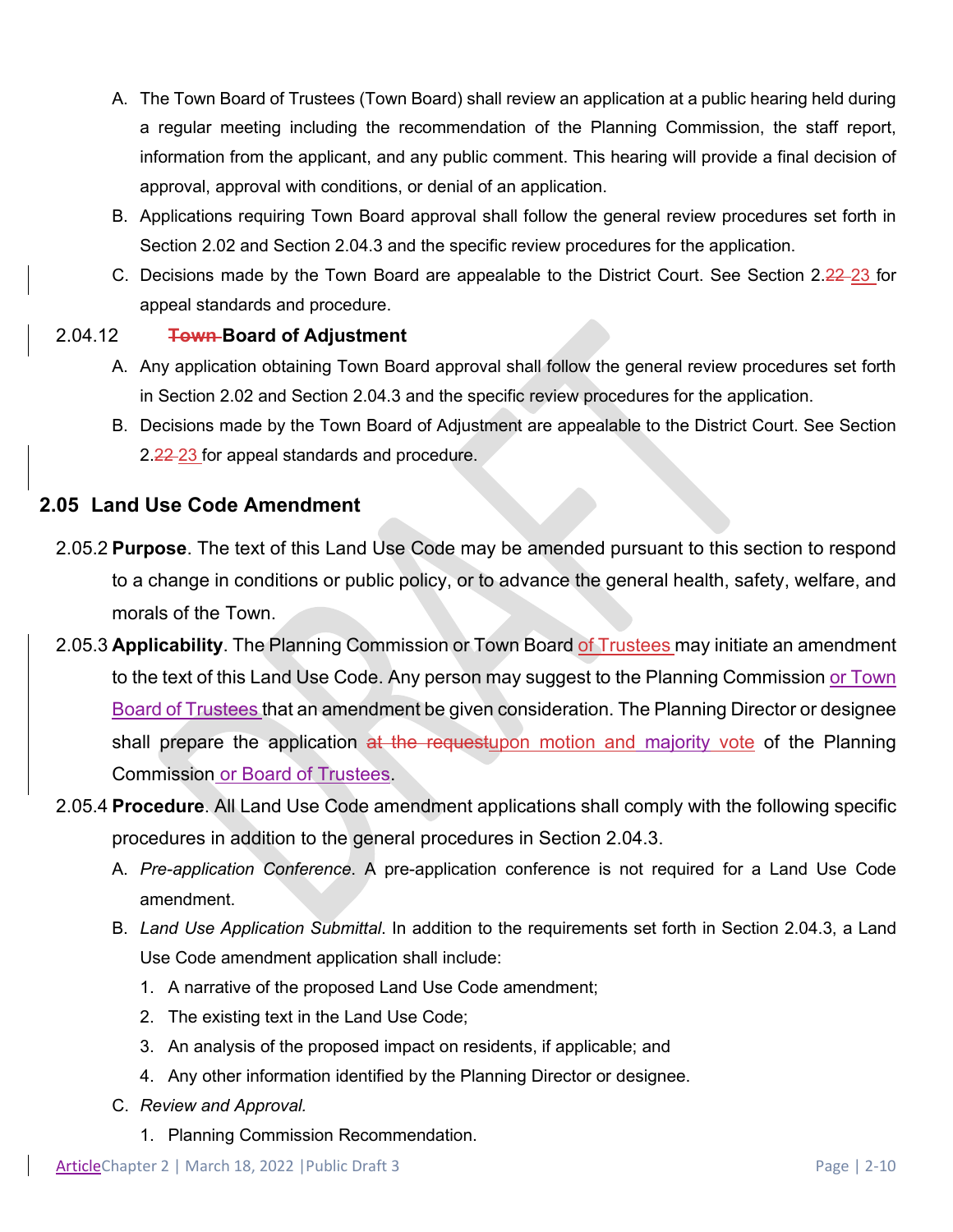- a. The Planning Commission shall hold a public hearing and review the application at a regular meeting. Public notice shall be given pursuant to Section 2.02. Staff shall present the staff report and recommendation.
- b. The Planning Commission shall either recommend approval, approval with conditions, or denial of the amendment to the Town Board, or continue the hearing pursuant to Section 2.02.4, with the requirement to submit additional information which they find necessary to determine whether the application complies with the Town's regulations, goals, and policies.
- c. A copy of the Planning Commission recommendation shall be sent to the Town Board to be reviewed during a public hearing by the Town Board at a regularly scheduled board meeting.
- 2. Town Board Approval.
	- a. The Town Board shall hold a public hearing and review the amendment at a regular meeting. Public notice shall be given pursuant to Section 2.02. Staff shall present the staff report and recommendation.
	- b. The Town Board shall either approve, approve with conditions, or deny the amendment, or continue the hearing pursuant to Section 2.02.4, with the requirement that the applicant submit changes or additional information which they find necessary to determine whether the amendment complies with the Town's regulations, goals, and policies.

### 2.05.5 **Findings for Approval**.

- A. The amendment is not likely to result in significant adverse impacts upon the natural environment (including air, water, noise, stormwater management, wildlife, and vegetation) or such impacts will be substantially mitigated;
- B. The amendment is necessary for the protection of health, safety, welfare, and morals of the community;
- C. The amendment is consistent with the Comprehensive Plan and the intent stated in this Land Use Code; and
- D. The amendment is consistent with any other prior approvals and official plans and policies created under the guidance of that plan for these areas.

# **2.06 Comprehensive Plan Amendment**

- 2.06.2 **Purpose**. The Comprehensive Plan may be amended pursuant to this section to respond to a change in conditions or public policy, or to advance the general health, safety, welfare, and morals of the Town.
- 2.06.3 **Applicability**. The Planning Commission may initiate an amendment to the Comprehensive Plan. Any person or the Town Board of Trustees may suggest to the Planning Commission that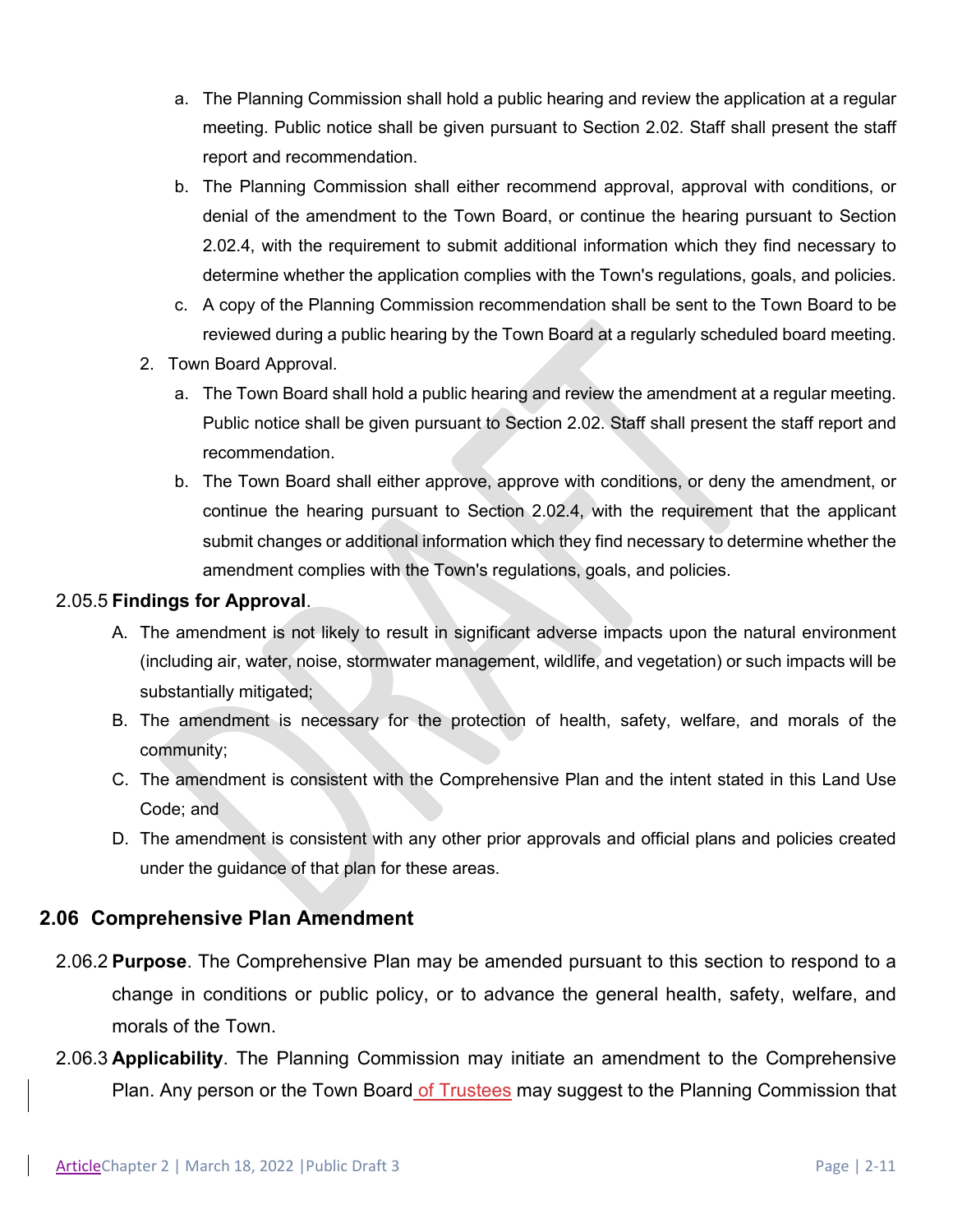an amendment be given consideration. The Planning Director or designee shall prepare the application at the requestupon motion and majority vote of the Planning Commission.

- 2.06.4 **Procedure**. All Comprehensive Plan amendment applications shall comply with the following specific procedures in addition to the general procedures in Section 2.04.3.
	- A. *Pre-application Conference*. A pre-application conference is not required for a Comprehensive Plan amendment.
	- B. *Land Use Application Submittal*. In addition to the requirements set forth in Section 2.04.3, a Comprehensive Plan amendment application shall include:
		- 1. A narrative of the proposed Comprehensive Plan amendment;
		- 2. The existing text in the Comprehensive Plan;
		- 3. An analysis of the proposed impact on residents, if applicable.
	- C. *Review and Approval.*
		- 1. Planning Commission Approval.
			- a. The Planning Commission shall hold a public hearing and review the application at a regular meeting. Public notice shall be given pursuant to Section 2.02.3. Staff shall present their staff report and recommendation.
			- b. The Planning Commission shall either approve, approve with conditions, or deny the amendment, or continue the hearing pursuant to Section 2.02.4, with the requirement to submit additional information which they find necessary to determine whether the application complies with the Town's regulations, goals, and policies.

### 2.06.5 **Findings for Approval**.

- A. The amendment is not likely to result in significant adverse impacts upon the natural environment (including air, water, noise, stormwater management, wildlife, and vegetation);
- B. The amendment is necessary for the protection of health, safety, welfare, and morals of the community; and
- C. The amendment is consistent with the Town's goals and policies.

### **2.07 Rezone**

- 2.07.2 **Purpose**. The boundaries of any zoning district may be changed or the zoning classification of any parcel of land may be changed pursuant to this section.
	- A. The intent is to make adjustments to the official zoning map that are necessary as a result of a change in conditions or public policy, or to advance the general health, safety, welfare, and morals of the Town.
	- B. A rezone is not intended to relieve particular hardships, nor confer special privileges or rights to any person or party.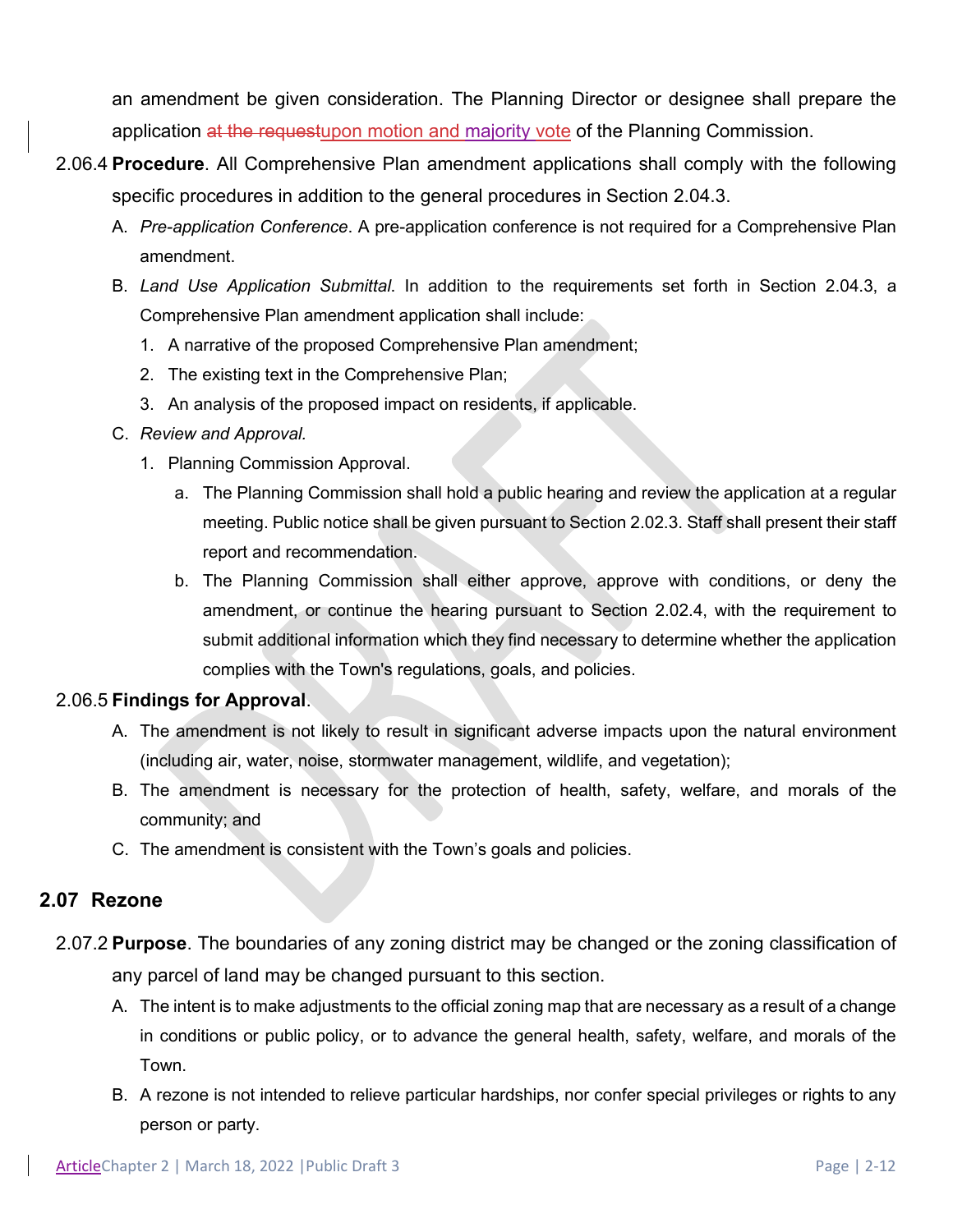- 2.07.3 **Applicability**. Rezone applications may be initiated by the Planning Commission, the Town Board, or the owner(s) of the property to be rezoned. Any person may suggest to the Planning Commission that a rezone be given consideration.
	- A. A rezone application shall not be made when a variance, or administrative adjustment could be used to achieve the same result.
	- B. Changes to the standards or characteristics of zoning districts (such as floor area ratio or setbacks) shall be processed as text amendments to the Land Use Code.
- 2.07.4 **Procedure**. All rezone applications shall comply with the following specific procedures in addition to the general procedures in Section 2.04.3.
	- A. *Pre-application Conference*. A pre-application conference is required for a rezone application to discuss specific application procedures, criteria, and requirements for a formal application.
	- B. *Land Use Application Submittal*. In addition to the requirements set forth in Section 2.04.3, a rezone application shall include:
		- 1. A site plan depicting the property lines, location of existing buildings, parking, utilities and easements, and any other details required to demonstrate rezone request;
		- 2. A written narrative justifying why the proposed zoning fits in with the surrounding neighborhood and is more appropriate for the property than the existing zoning;
		- 3. A list of all property owners within 500';
		- 4. A map showing all zoning districts within 500';
		- 5. Proof of ownership or a letter of authorization from the owner; and
		- 6. Any other information identified in the pre-application meeting.
	- C. *Review and Approval*.
		- 1. Planning Commission Recommendation.
			- a. The Planning Commission shall hold a public hearing and review the application at a regular meeting. Public notice shall be given pursuant to Section 2.02. The applicant or their representative may be present at the meeting to present the proposal. Staff shall present the staff report and recommendation.
			- b. The Planning Commission shall either recommend approval, approval with conditions, or denial of the application to the Town Board, or continue the hearing pursuant to Section 2.02.4, with the requirement that the applicant submit changes or additional information necessary to determine whether the application complies with the Town's regulations, goals, and policies.
			- c. A copy of the Planning Commission recommendation shall be sent to the Town Board with the applicant to be reviewed during a public hearing by the Town Board at a regularly scheduled board meeting.
		- 2. Town Board Approval.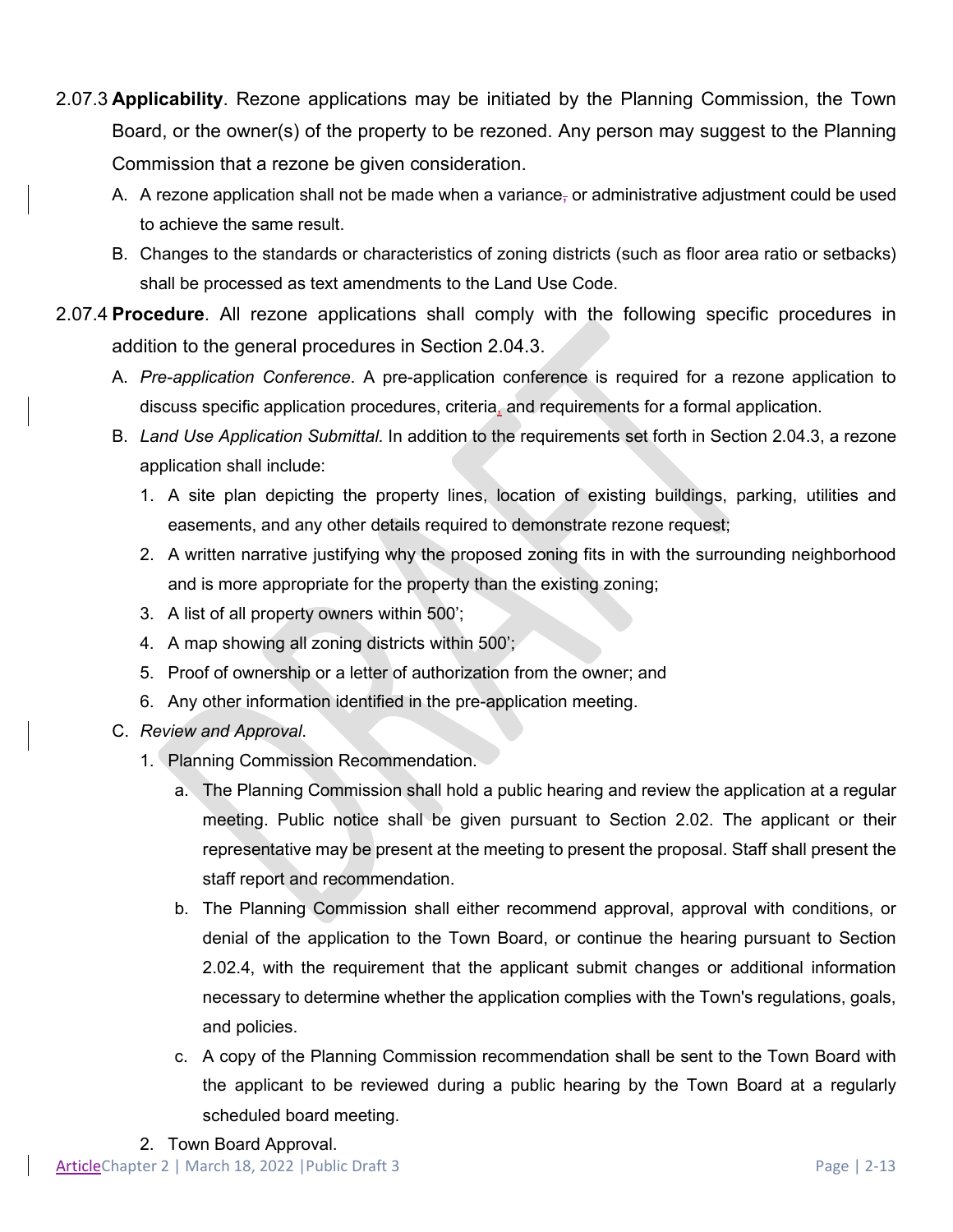- a. The Town Board shall hold a public hearing and review the application at a regular meeting. Public notice shall be given pursuant to Section 2.02. The applicant or their representative shall be present at the meeting to present the proposal. Staff shall present the staff report and recommendation.
- b. The Town Board shall either approve, approve with conditions, or deny the application, or continue the hearing pursuant to Section 2.02.4, with the requirement that the applicant submit changes or additional information necessary to determine whether the application complies with the Town's regulations, goals, and policies.
- c. Any information, exhibits, plans or elevations, whether conceptual or detailed, that are part of the application approved by the Town Board shall be considered a part of and inseparable from the approval. All development shall conform to the approved plans, unless otherwise provided for within this Land Use Code.
- *D. Post Decision Actionsrotest.* Same as referenced in Section 2.04.3, General Application Procedures in addition to the following: Is the protest petition post-decision if the Town Board hasn't voted yet?
	- 1. Protests. A protest against a rezone application must be submitted to the Town Clerk at least 44 days24 hours before the Town Board of Trustees's vote on the rezone application.
	- 2. Validation. If a valid protest is submitted, the amendment shall only become effective upon approval by threetwo-fourths thirds of the entire membership of the Town Board of Trustees, whether present or not. For a protest to be valid, it must be signed by either:
		- a. The owners of 20% or more of the area included in the proposed rezone application; or
		- b. The owners of 20% or more of the land within 500-100 feet of the land included in the proposed rezone application.
	- 3. Criteria. The following criteria may resultbe used in protest consideration:
		- a. The rezone for the subject property causes detrimental effectsnegatively affects the health, safety or welfare of to the adjacent property owners.
		- b. The rezone for the subject property is inconsistent with the Comprehensive Plan.
		- c. The rezone for the subject property creates a conflict of interest between the Town, the adjacent property owners, or other specified Town Policy goals.

### 2.07.5 **Findings for Approval**.

- A. The rezone is consistent with the Comprehensive Plan and the intent stated in this Land Use Code;
- B. The rezone is consistent with the stated intent of the proposed zoning district(s);
- C. The rezone will not result in adverse impacts to the natural environment (including air, water, noise, stormwater management, wildlife, and vegetation) or such impacts will be mitigated;
- D. The rezone of the subject property will not result in material adverse impacts to the surrounding properties;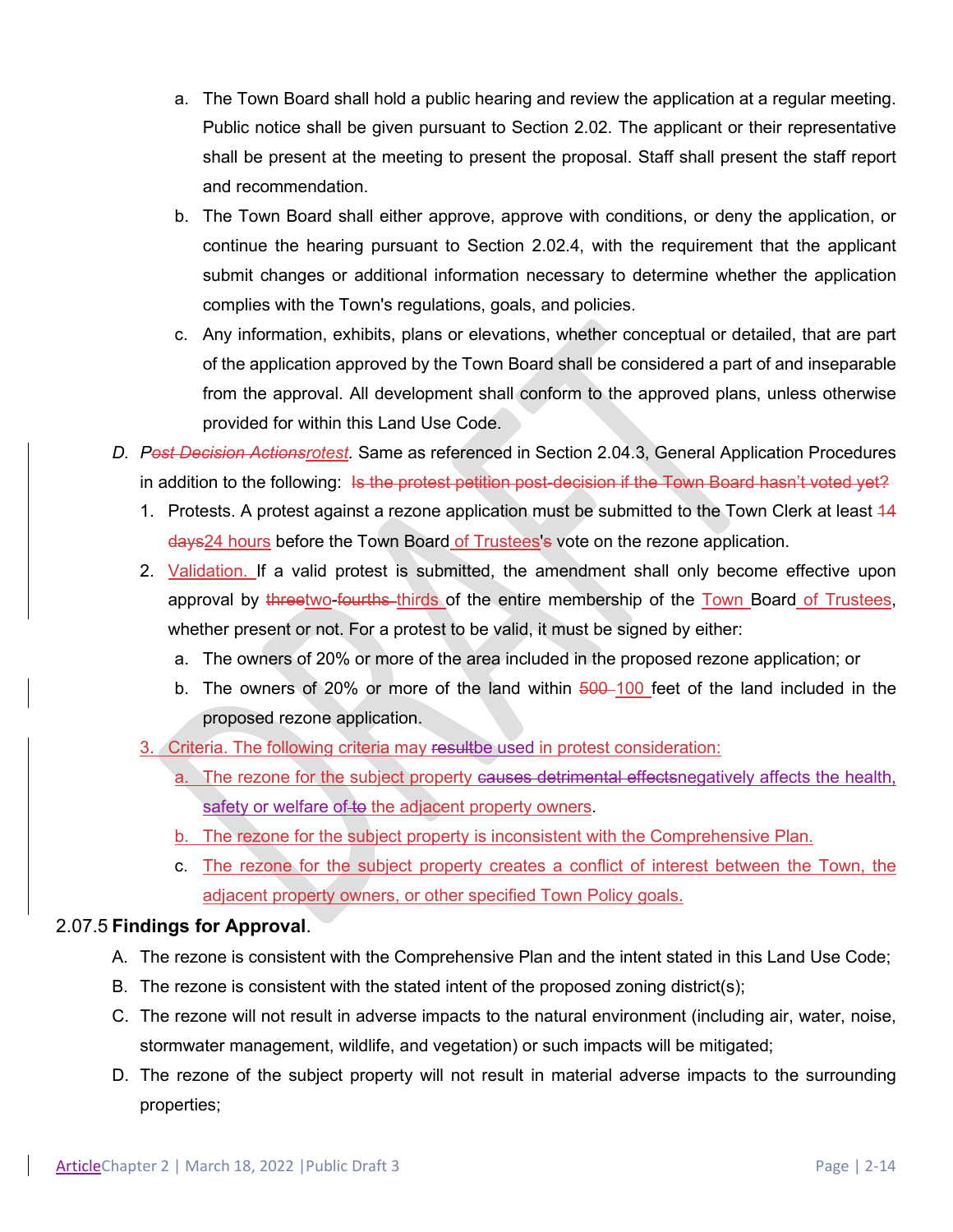- E. Facilities and services (roads, transportation, water, gas, electricity, police, fire protection, and sewage and waste disposal) are available to serve the subject property while maintaining adequate levels of service to existing development; and
- F. The rezone is consistent with any other prior approvals and official plans and policies created under the guidance of that plan for those areas (e.g., The Comprehensive Plan, specific area plans like a Downtown Corridor Study, etc.).

### **2.08 Administrative Adjustment**

- 2.08.2 **Purpose**. This Section allows for greater flexibility as necessary without requiring a formal zoning amendment, Land Use Code amendment, or variance. The administrative adjustment procedure is not intended to serve as a waiver of Land Use Code standards or to circumvent the variance procedure.
- 2.08.3 **Applicability**. The administrative adjustment procedure allows for minor modifications or deviations from the dimensional or numeric standards of The Land Use Code up to 10% with approval by the Planning Director or designee.
	- A. Changes to the following standards cannot be approved through the administrative adjustments procedure and must be approved through the original application process.
		- 1. Deviations from the dimensional or numeric standards beyond 10%;
		- 2. Amendments to approved Planned Unit Developments;
		- 3. Conditions of approval;
		- 4. An increase in the overall project density or floor area;
		- 5. A change in permitted use intensity;
		- 6. A deviation from the use-specific standards;
		- 7. A change to a development standard already modified through a separate administrative adjustment or variance;
		- 8. Building materials or aesthetic elements; or
		- 9. Requirements for public roadways, utilities, or other public infrastructure or facilities.
- 2.08.4 **Procedure**. All applications for administrative adjustments shall comply with the following specific procedures in addition to the administrative review procedures set forth in Section 2.04.6.
	- A. *Pre-application Conference*. A pre-application conference is required for an administrative adjustment application to discuss specific application procedures, criteria and requirements for a formal application.
	- B. *Land Use Application Submittal*. In addition to the requirements set forth in Section 2.04.3, an administrative adjustment application shall include: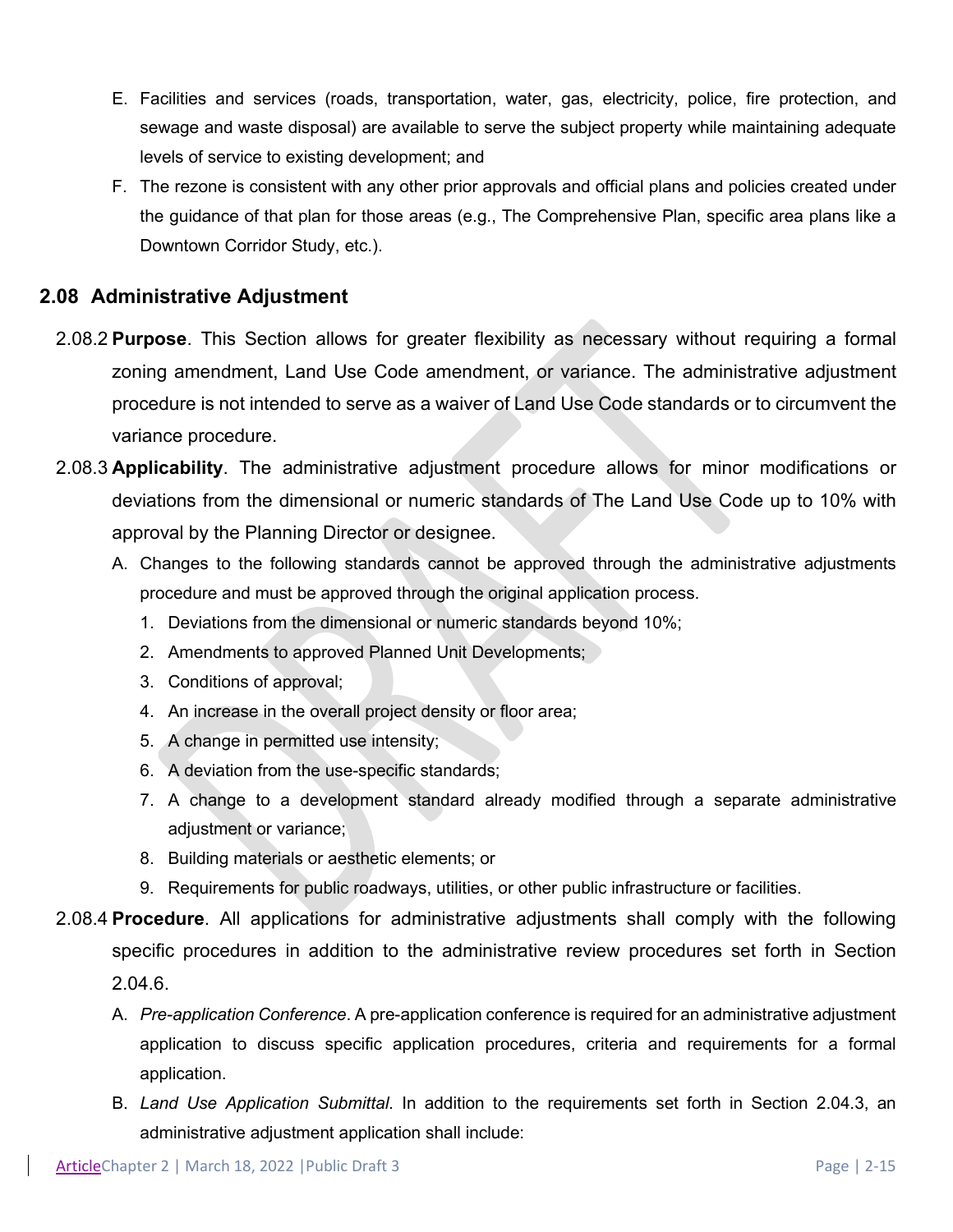- 1. A site plan detailing property boundaries, footprints of all existing and proposed buildings, parking configuration, location of all utilities and easements, and any other details required to demonstrate conformance with all regulations and development standards applicable to the proposed zoning district;
- 2. A written narrative justifying why the proposed use fits in with the surrounding neighborhood and detailing existing uses on neighboring properties;
- 3. Conceptual building plans, including elevations, exterior materials, doors, decks, etc., if applicable;
- 4. Any other information identified in the pre-application meeting.
- C. *Review and Approval*.
	- 1. Administrative Approval.
		- a. The Planning Director or designee shall either approve, approve with conditions, or deny the application.
		- b. Any information, exhibits, plans or elevations, whether conceptual or detailed, that are part of the application approved by the Planning Director or designee shall be considered a part of, and inseparable from the approval. All development shall conform to the approved plans, unless otherwise provided for within this Land Use Code.

### 2.08.5 **Findings for Approval**.

- A. The relief requested is consistent with the Comprehensive Plan and the intent stated in this Land Use Code;
- B. The relief requested is compatible with the character of the surrounding area in terms of building scale, form, landscape, and site design;
- C. The relief requested is based upon sound planning or urban design principles that are professionally recognized and shall not result in new or increased nonconformities;
- D. The relief requested is based on the context of the property, is not solely for the convenience of one particular application on the site, and is not generally applicable to other sites in the area;
- E. The relief requested is the minimum necessary to meet the intent and applicability of the zoning district and the intent of the administrative adjustment process; and
- F. The relief requested is consistent with any other prior approvals and official plans and policies created under the guidance of that plan for those areas (e.g., The Comprehensive Plan, specific area plans like a Downtown Corridor Study, etc.).

# **2.09 Lot Line Adjustment**

2.09.2 **Purpose**. This section is intended to provide administrative review for minor adjustments to legal boundaries and title of property for proper recording. These adjustments have little or no impacts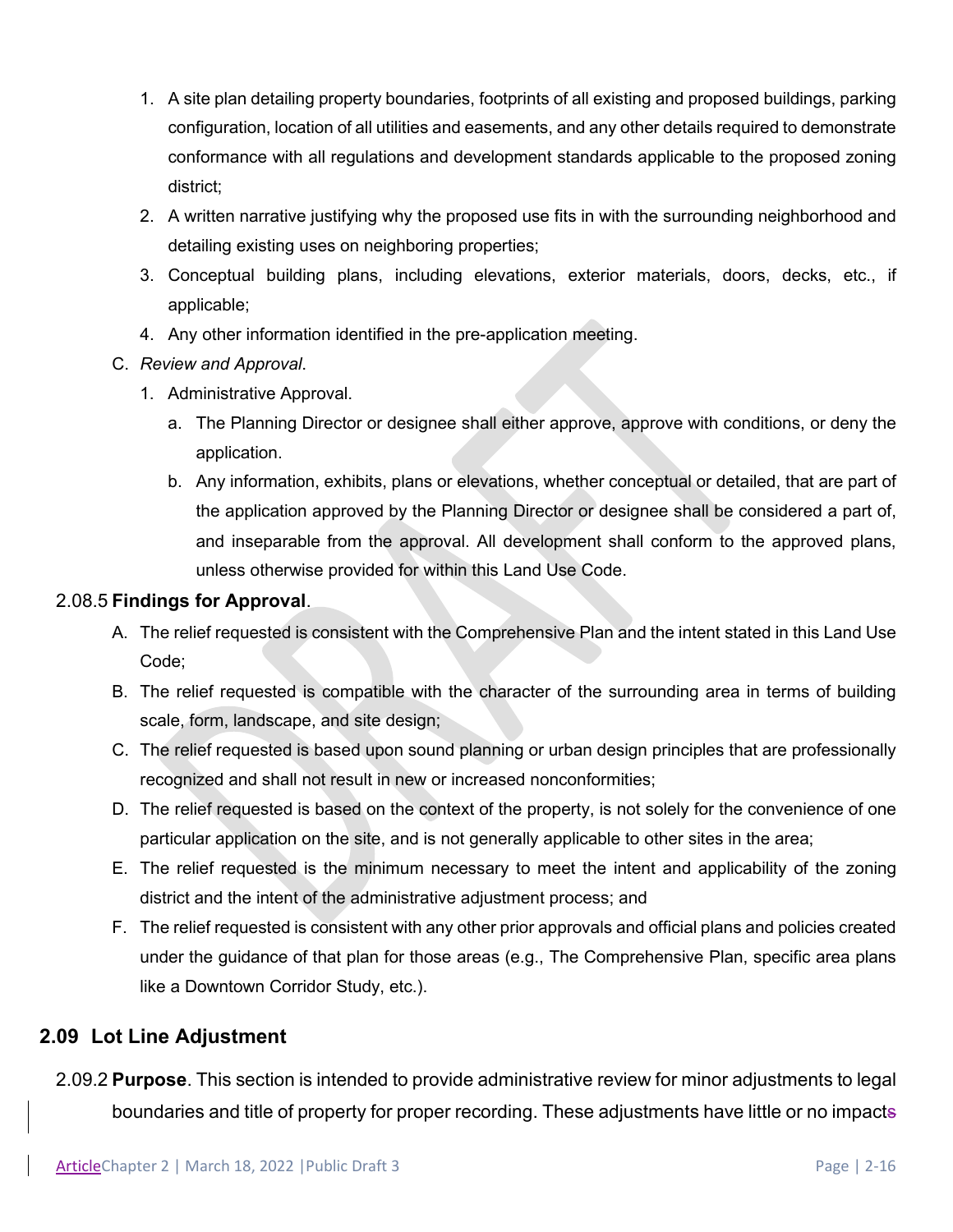on public facilities and infrastructure and are within ownership patterns or development patterns that have otherwise been determined in accordance with the Wellington Comprehensive Plan.

- 2.09.3 **Applicability**. Adjustments to previously platted lots may be eligible for lot line adjustment where:
	- A. The adjustment affects no more than 4 lots;
	- B. The adjustment results in no additional lots;
	- C. The adjustment does not affect public right-of-way or easement dedications that would adversely impact provision of public services unless a separate instrument can be recorded to provide necessary connectivity;
	- D. The adjustment does not result in a vacation request; and
	- E. The adjustment does not create nonconformities on any lot.
- 2.09.4 **Procedure**. All applications for lot line adjustment shall comply with the following specific procedures in addition to the administrative review procedures set forth in Section 2.04.6 and shall meet all requirements for a final subdivision plat as set forth in Section 2.16.
	- A. *Pre-application Conference*. A pre-application conference is required for a lot line adjustment application to discuss specific application procedures, criteria, and requirements for a formal application.
	- B. *Land Use Application Submittal*. In addition to the requirements set forth in Section 2.04.3, a lot line adjustment application shall include:
		- 1. A site plan detailing property boundaries, footprints of all existing and proposed buildings, parking configuration, location of all utilities and easements, and any other details required to demonstrate conformance with all regulations and development standards applicable to the proposed zoning district;
		- 2. A written narrative justifying why the proposed use fits in with the surrounding neighborhood and detailing existing uses on neighboring properties;
		- 3. Conceptual building plans, including elevations, exterior materials, doors, decks, etc., if applicable;
		- 4. Any other information identified in the pre-application meeting.
	- C. *Review and Approval*.
		- 1. Administrative Approval.
			- a. The Planning Director or designee shall either approve, approve with conditions, or deny the application.
			- b. Any information, exhibits, plans or elevations, whether conceptual or detailed, that are part of the application approved by the Planning Director or designee shall be considered a part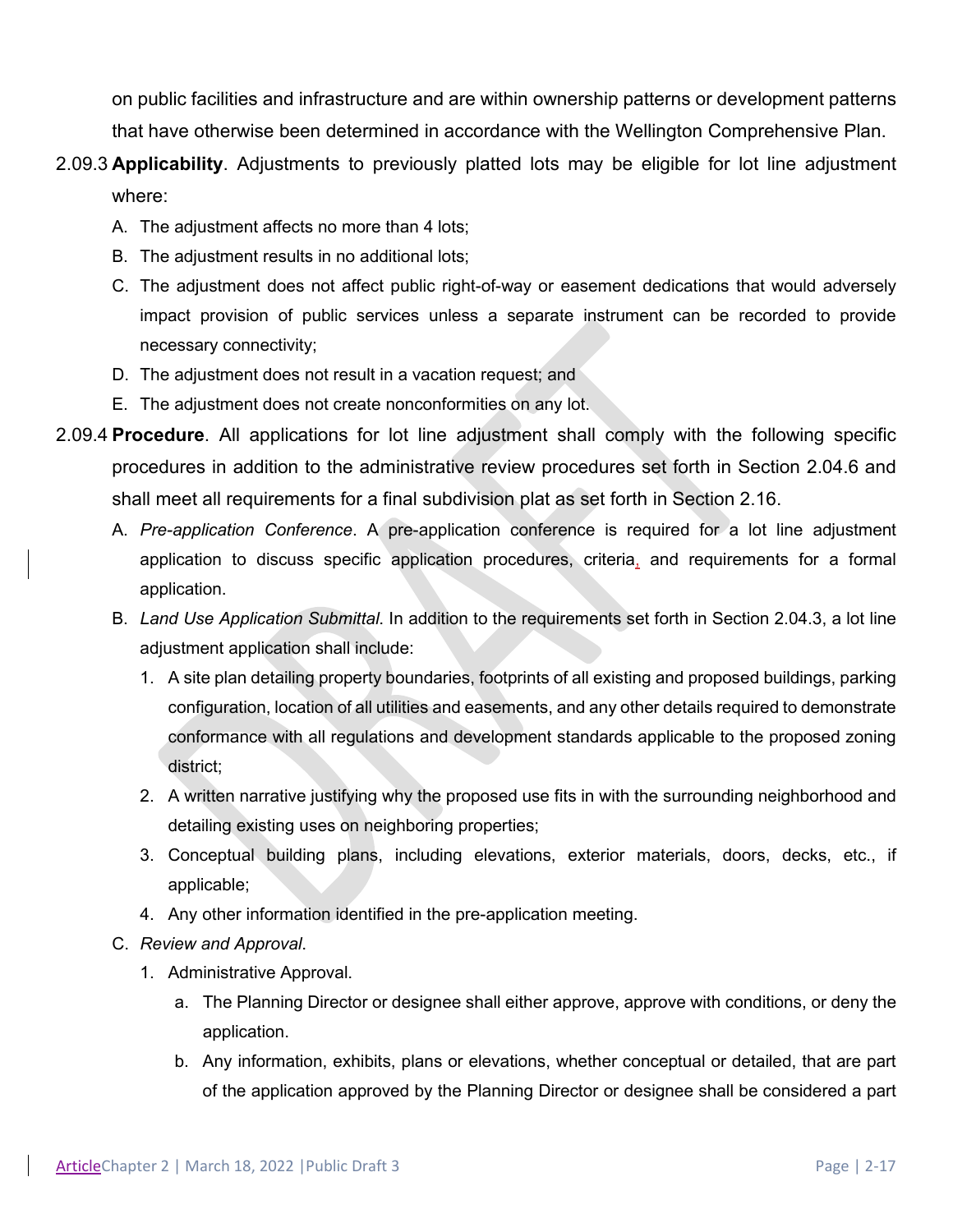of, and inseparable from, the approval. All development shall conform to the approved plans, unless otherwise provided for within this Land Use Code.

### 2.09.5 **Findings for Approval**.

- A. The lot line adjustment is consistent with the Comprehensive Plan and the intent stated in this Land Use Code;
- B. The lot line adjustment shall meet the intent of the zone district in which it is located and all criteria and regulations specified in that zone district, including but not limited to minimum lot size and setbacks;
- C. The lot line adjustment shall not result in new or increased nonconformities;
- D. The lot line adjustment shall mitigate, to the maximum extent possible, any negative impacts on existing and planned public facilities;
- E. The lot line adjustment has no effect on the conditions applied to the approval and does not violate any Code requirement; and
- F. The lot line adjustment is consistent with any other prior approvals and official plans and policies created under the guidance of that plan for those areas (e.g., The Comprehensive Plan, specific area plans like a Downtown Corridor Study, etc.).

### **2.10 Easement Adjustment**

- 2.10.2 **Purpose**. This section is intended to provide administrative review for minor adjustments to public easements for proper recordingrequired upon or proposed upon development applications or for existing dedicated public easements. These adjustments have little or no impacts on public facilities and infrastructure and are within ownership patterns or development patterns that have otherwise been determined in accordance with the Wellington Comprehensive Plan.
- 2.10.3 **Applicability**. Easement adjustments, vacations, or additions may be eligible for administrative approval where:
	- A. The revisions are due to field conditions that could not have been reasonably anticipated or were discovered at the time of the final plat-which and result in no material change to the application;
	- B. The revisions are due to changes in the development program, and these changes will impact public facilities the same or similarly to the previously approved application; or
	- C. The application contains sufficient documentation showing the easement holder concurs with a proposed adjustment or vacation.
- 2.10.4 **Procedure**. All applications for easement adjustment shall comply with the following specific procedures in addition to the administrative review procedures set forth in Section 2.04.6 and shall meet all requirements for a final subdivision plat as set forth in Section 2.16.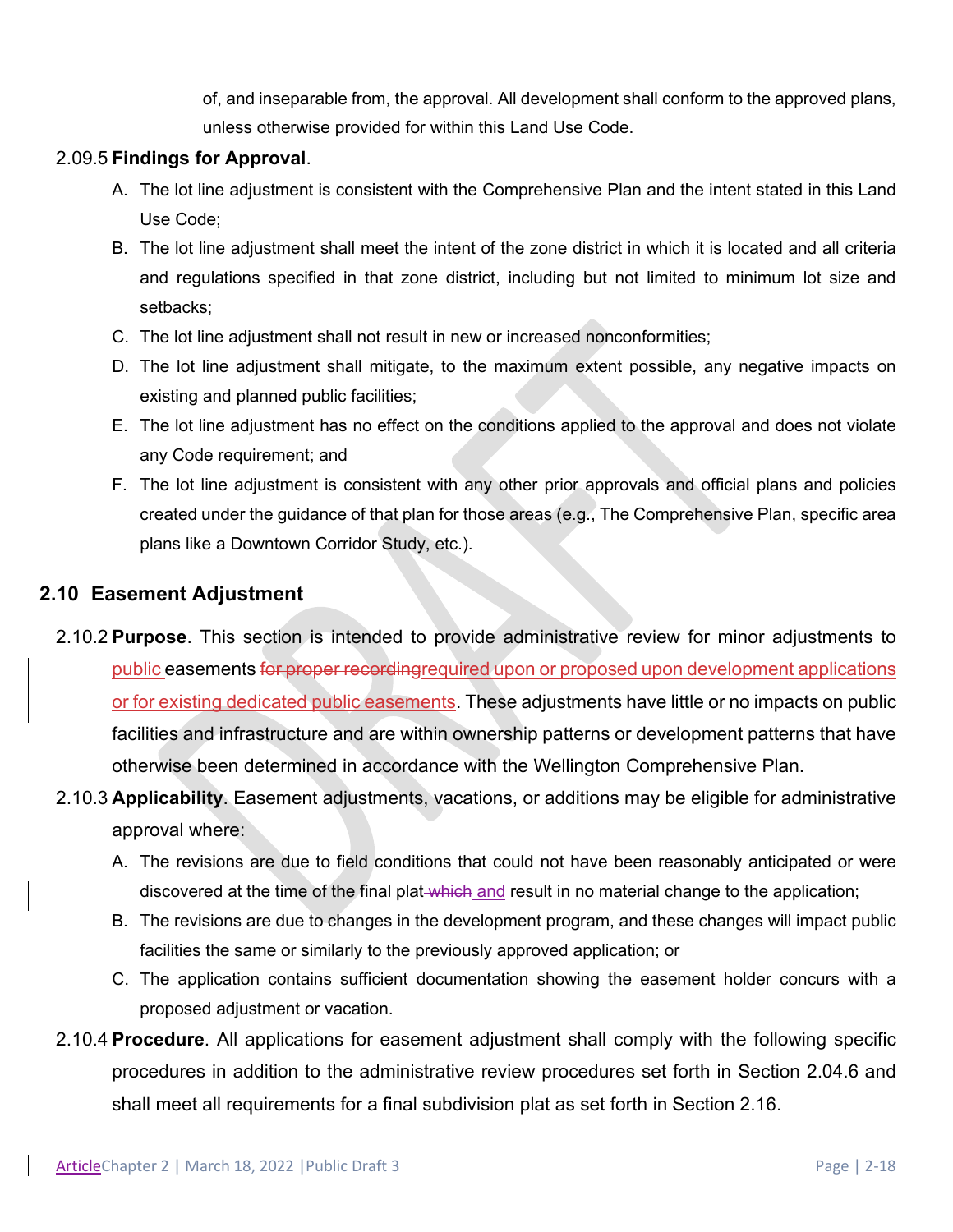- A. *Pre-application Conference*. A pre-application conference is required for an easement adjustment application to discuss specific application procedures, criteria, and requirements for a formal application.
- B. *Land Use Application Submittal*. In addition to the requirements set forth in Section 2.04.3, an easement adjustment application shall include:
	- 1. A site plan detailing property boundaries, footprints of all existing and proposed buildings, parking configuration, location of all utilities and easements, and any other details required to demonstrate conformance with all applicable regulations and development standards applicable to the proposed zoning district;
	- 2. A written narrative justifying why the proposed use easement fits in with the surrounding neighborhood context and how it does not adversely affect the detailing existing uses on neighboring properties;
	- 3. Conceptual building plans, including elevations, exterior materials, doors, decks, etc., if applicable;
	- 4.3. Any other information identified in the pre-application meeting.
- C. *Review and Approval*.
	- 1. Administrative Approval.
		- a. The Planning Director or designee shall either approve, approve with conditions, or deny the application.
		- b. Any information, exhibits, plans or elevations, whether conceptual or detailed, thatinformation that are is part of the application approved by the Planning Director or designee shall be considered a part of, and inseparable from, the approval. All development shall conform to the approved plans, unless otherwise provided for within this Land Use Code.

### 2.10.5 **Findings for Approval**.

- D. The easement adjustment is consistent with the Comprehensive Plan and the intent stated in this Land Use Code;
- A. The easement adjustment shall meet the intent of the zone district in which it will be located and all criteria and regulations specified in that zone district, including but not limited to minimum lot size and setbacks;
- B. The easement adjustment shall not result in new or increased nonconformities;
- C. The easement adjustment shall mitigate, to the maximum extent possible, any negative impacts on existing and planned public facilities in surrounding neighborhood;
- D. The easement adjustment has no effect on the conditions applied to the approval and does not violate any Code requirement; and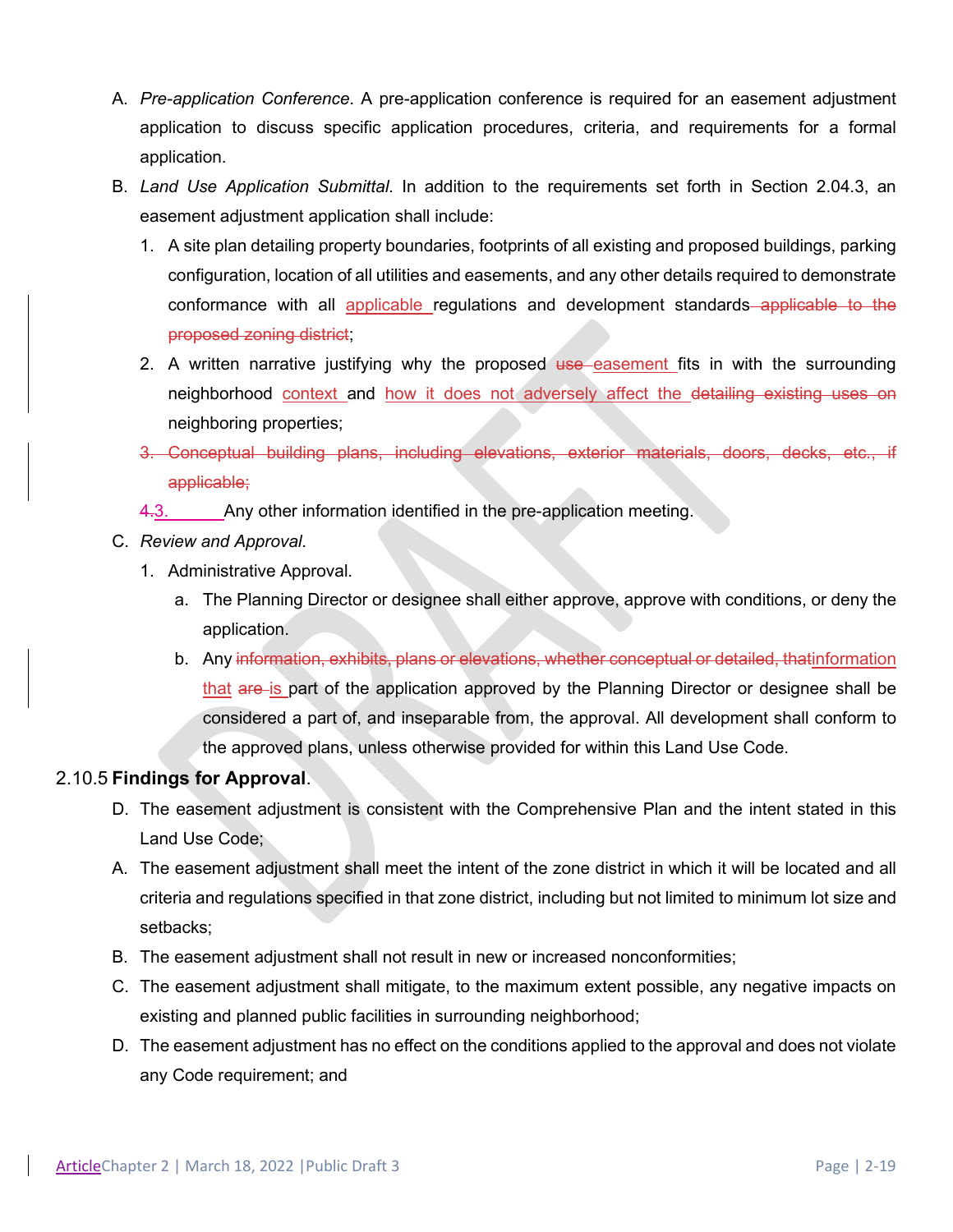E. The easement adjustment is consistent with any other prior approvals and official plans and policies created under the guidance of that plan for these areas (e.g., The Comprehensive Plan, specific area plans like a Downtown Corridor Study, etc.).

### **2.11 Minor Deviation**

- 2.11.2 **Purpose**. This section is intended to allow minor deviation from approved permits/approvals for changes that are determined necessary to address technical or engineering considerations first discovered during development or use that were not reasonably anticipated during the initial approval process.
- 2.11.3 **Applicability**. Minor Deviations may not be sought for the following approved applications:
	- A. Amendments to Land Use Code:
	- B. Rezone Applications;
	- C. Administrative Adjustments;
	- D. Lot Line Adjustments;
	- E. Easement Adjustments;
	- F. Variances; or
	- G. Appeals.
- 2.11.4 **Procedure**. All applications for Minor Deviations shall comply with the following specific procedures in addition to the administrative review procedures set forth in Section 2.04.6.
	- A. *Pre-application Conference*. A pre-application conference is required for a minor deviation application to discuss specific application procedures, criteria, and requirements for a formal application.
	- B. *Land Use Application Submittal*. In addition to the requirements set forth in Section 2.04.3, a minor deviation application shall include:
		- 1. A site plan detailing property boundaries, footprints of all existing and proposed buildings, parking configuration, location of all utilities and easements, and any other details required to demonstrate conformance with all regulations and development standards applicable to the proposed zoning district;
		- 2. A written narrative justifying why the proposed use fits in with the surrounding neighborhood and detailing existing uses on neighboring properties;
		- 3. Conceptual building plans, including elevations, exterior materials, doors, decks, etc., if applicable;
		- 4. Any other information identified in the pre-application meeting.
	- C. *Review and Approval*.
		- 1. Administrative Approval.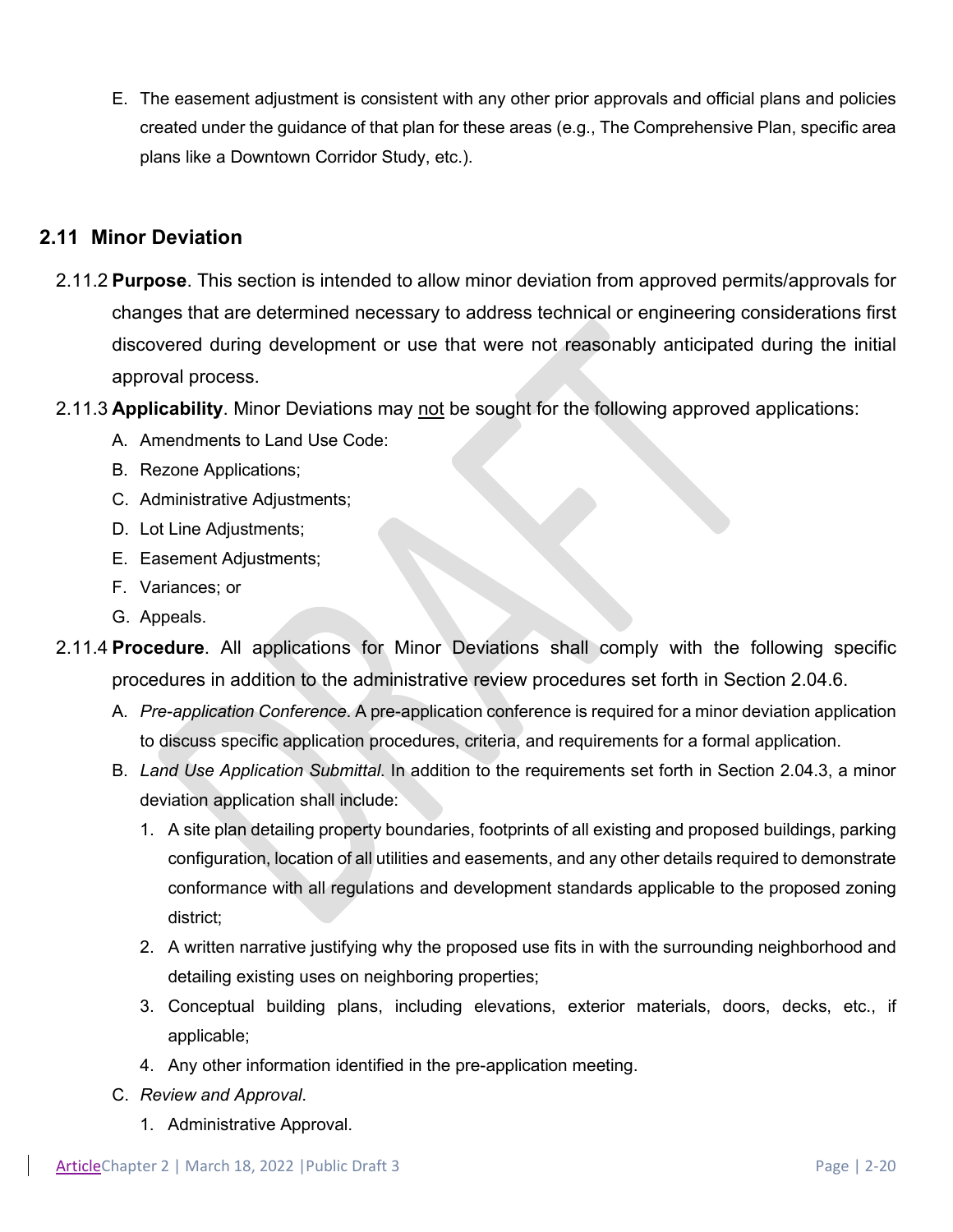- a. The Planning Director or designee shall either approve, approve with conditions, or deny the application.
- b. Any information, exhibits, plans or elevations, whether conceptual or detailed, that are part of the application approved by the Planning Director or designee shall be considered a part of, and inseparable from, the approval. All development shall conform to the approved plans, unless otherwise provided for within this Land Use Code.

#### 2.11.5 **Findings for Approval**.

- A. The relief requested is consistent with the Comprehensive Plan and the intent stated in this Land Use Code;
- B. The relief requested does not include increases in the amount of building floor area or reduction of the amount of open space set aside;
- C. The relief requested is based upon sound planning or urban design principles that are professionally recognized and shall not result in new or increased nonconformities;
- D. The relief requested is based on the context of the property, is not solely for the convenience of one particular application on the site, and is not generally applicable to other sites in the area;
- E. The relief requested is the minimum necessary to meet the intent and applicability of the zoning district and the intent of the minor deviation process; and
- F. The relief requested is consistent with any other prior approvals and official plans and policies created under the guidance of that plan for those areas. (e.g., The Comprehensive Plan, specific area plans like a Downtown Corridor Study, etc.).

### **2.12 Site Plan**

- 2.12.2 **Purpose and Applicability**. The site plan shall be submitted to apply for a building permit for all permitted principal uses of multi-family, commercial and industrial developments. The site plan shows lot arrangement and site design so the Town can make sure the site plan complies with all Town regulations. A site plan shall also be submitted for any re-development, substantial changes to an existing site, changes that affect site circulation or access, and for any exterior modifications to an existing building within the C-2, Downtown Commercial District to show compliance with the Cleveland Avenue Architectural Standards. When a development requires approval as a conditional use, the site plan approval process shall be processed concurrently with the conditional use application.  $(Qrd. 11-2007 \t{S}1)$  (Ord. No. 2-2013,  $\t{S}$  2, 3-26-13)
- 2.12.3 **Procedure**. All site plan applications shall comply with the following specific procedures in addition to the general procedures in Section 2.04.2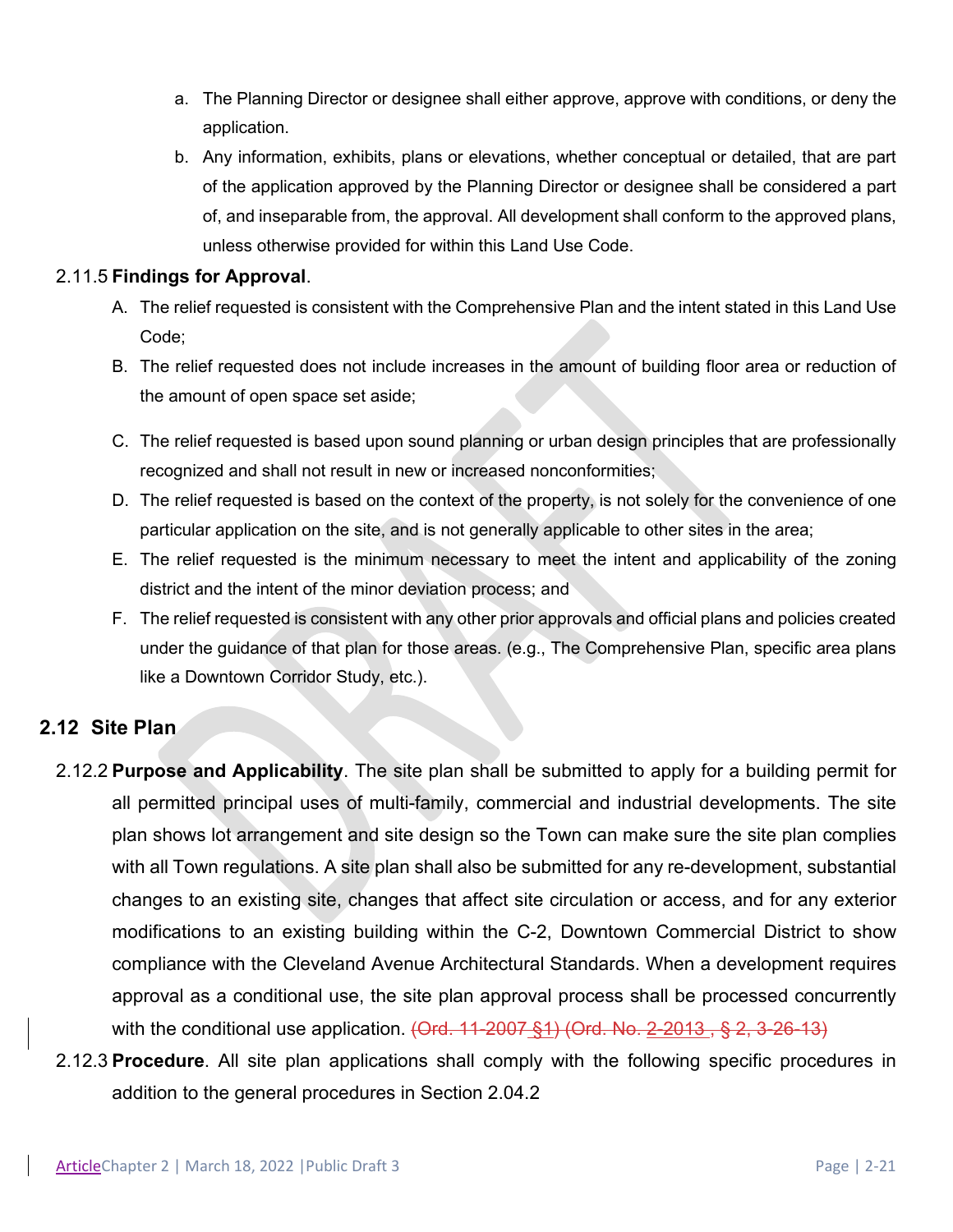- A. *Preapplication Conference.* A pre-application conference is required for a site plan application to discuss specific application procedures, criteria, and requirements for a formal application. This requirement may be waived at the discretion of the Planning Director or designee.
- B. *Land Use Application Submittal*. In addition to the requirements set forth in Section 2.04.3, a site plan application shall include:
	- 1. Traffic study or waiver request. In accordance with the Standard Design Criteria and Standard Construction Requirements.
	- 2. Site plan map. The site plan map shall provide information per the site plan application checklist provided by the Planning Director or designee.
	- 3. Demonstrate, in written or graphic form, how the proposed structure is consistent with the Design and Development Standards found in Article 3 of this Chapter 16 of this CodeChapter 5.
	- 4. Final landscape plan per Section 5.04.
	- 5. Provide complete building elevations and perspective rendering, drawn to scale, with illustrations of all colors and identifying major materials to be used in the structures. In addition, Town staff may require building floor plans, sectional drawings, additional perspective drawings, models and/or computer visualizations when the impacts of a proposal warrant such information.

#### C. *Review and Approval*.

- 1. Planning Commission Approval.
	- a. The Planning Commission shall review the application at a regular meeting. Staff shall present their staff report and recommendation.
	- b. The Planning Commission shall either approve, approve with conditions, or deny the application.
- 2. Town Board consideration of appeals.
	- a. The Town Board shall consider any appeal within forty-five (45) days of the close of the appeal period, except an appeal associated with a concurrent development application requiring Town Board review or approval, which the Town Board shall consider with final action on the concurrent development application. The Town Board shall apply the site plan review criteria to either uphold, modify, or reverse the Planning Commission's decision.
- *D. Post Decision Actions.* Same as referenced in Section 2.04.3, in addition to the following:
	- 1. Any aggrieved party<sub> $\tau$ </sub> who wishes to appeal the action shall file a written appeal stating the reasons why the Planning Commission action is incorrect. The applicant shall file the appeal with the Town Administrator/Clerk within seven (7) days of the meeting at which such action was taken.
- *E. Post Decision Actions.* Same as referenced in Section 2.04.3, in addition to the following:
	- 1. Memorandum of Agreement for Public Improvements. Staff may require that the applicant execute a MOAPI to assure the construction of on-site and off-site improvements as a condition of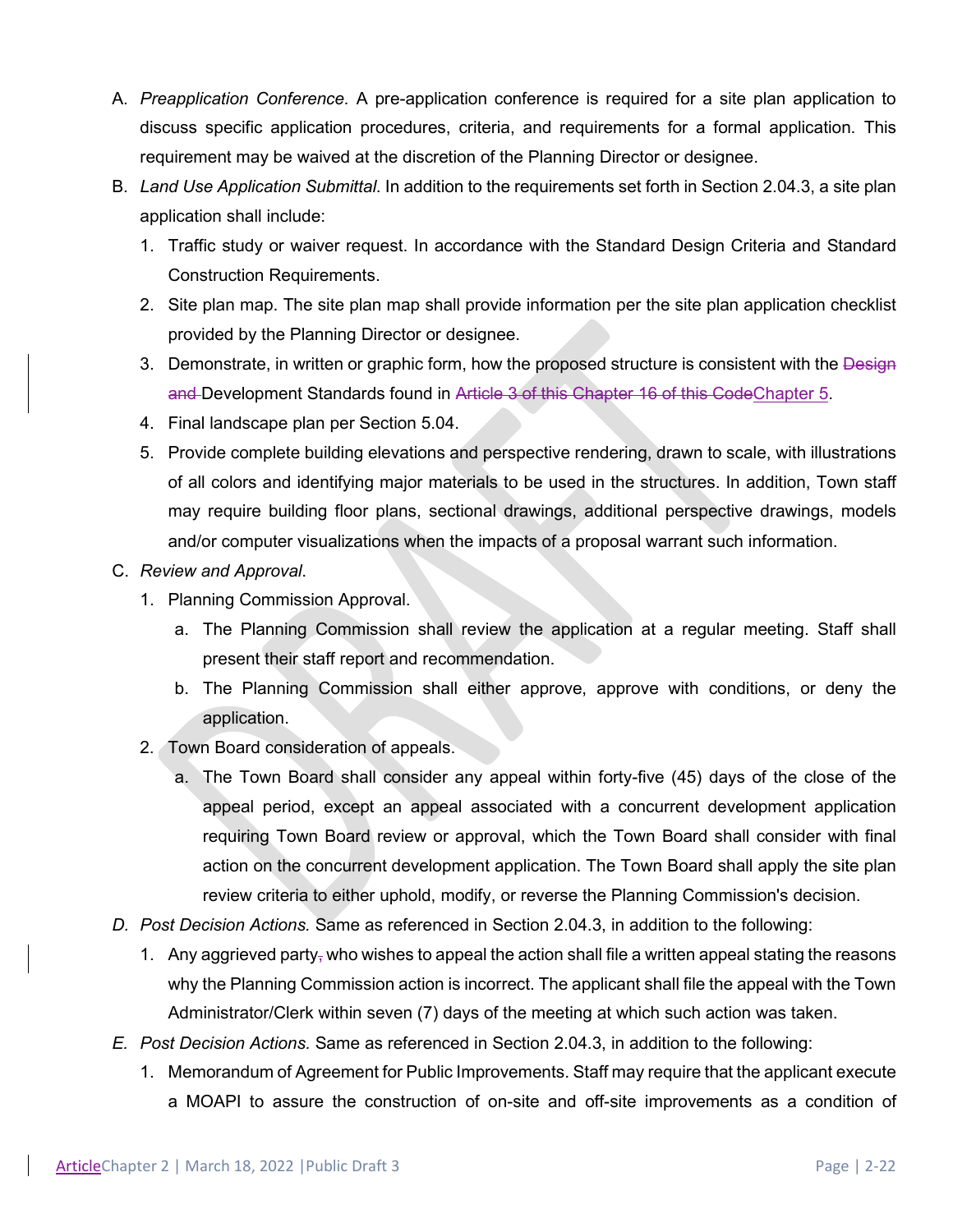approval of the site plan. Guarantees in the site plan agreement shall be secured by an irrevocable letter of credit in an amount determined appropriate by Town staff.

- 2. Building permit. A building permit shall be issued only when final site plan plansdrawings have been submitted, reviewed, and approved by the Department directors.
	- a. Exception. A building permit may be issued for the construction of a foundation and shell only for commercial and industrial uses to allow for the partial construction of a speculation building with unknown tenant and use.
- 3. Certificate of Occupancy. When building construction and site development are completed in accordance with the approved site plan and building permits, a Certificate of Occupancy may be issued.
- 4. Phasing and expiration of approval. The site plan shall be effective for a period of three (3) years from the date of approval, unless stated otherwise in the written site plan approval. Building permits shall not be issued based on site plans that have an approval date more than three (3) years old. For multi-phased plans, building permits shall not be issued based on an approval date more than three (3) years from the date of Phase I approval. (Ord. 11-2007 §1) (Ord. No. 13-2011, § 1, 11-22-11)

#### 2.12.4 **Findings for Approval**.

- A. The site plan is consistent with the Comprehensive Plan and the intent stated in this Land Use Code.
- B. The lot size and lot dimensions are consistent with what is shown on the approved final plat.
- C. No buildings or structures infringe on any easements.
- D. The proposed site grading is consistent with the requirements of \_\_\_\_\_\_\_\_ (insert reference to any applicable adopted storm drainage criteria or master drainage plans).
- E. The density and dimensions shown conform with Article 5 of Chapter 164 of this Code, Density and Dimensional Standards, or the approved PUD requirements.
- F. The applicable <del>Design and D</del>evelopment Standards have been adequately addressed and the proposed improvements conform with Article 3 of Chapter 165 of this Code. (Ord. 11-2007 §1)

### 2.12.5 **Amendments to Approved Site Plans**.

- A. Minor variations in the location of structures, improvements or open space areas caused by engineering or other unforeseen difficulties may be reviewed and approved by the Town staff. Such changes shall not exceed ten percent (10%) of any measurable standard or modify the use, character, or density of an approved site plan. All plans so modified shall be revised to show the authorized changes and shall become a part of the permanent records of the Town.
- A. Changes to approved site plans that exceed the ten percent (10%) threshold, or other major modifications (such as changes in building size or footprint, relocation of access points, changes to required parking, etc.), shall be considered as a new site plan application. Such amendments shall require Planning Commission review and approval to become effective. A complete site plan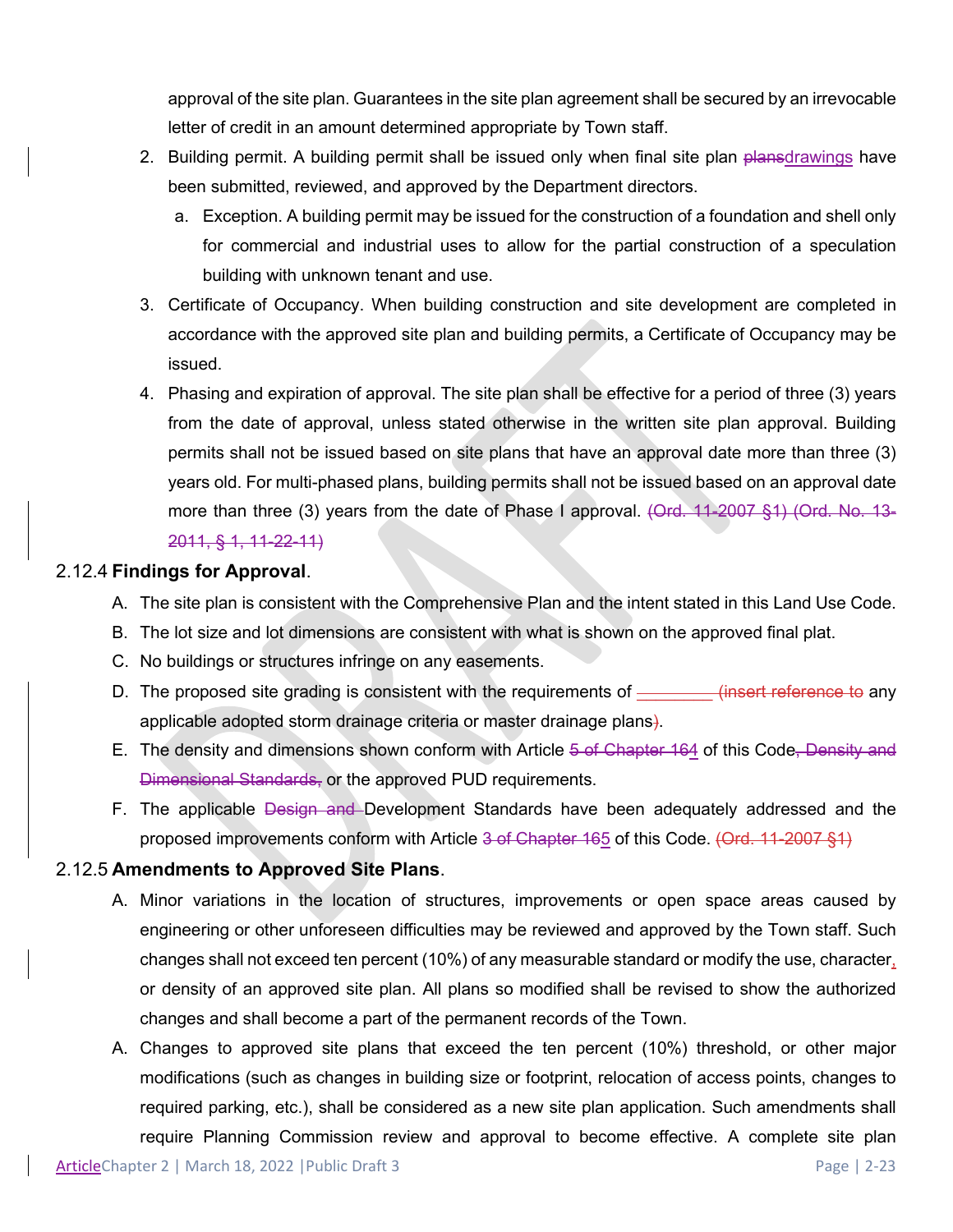application shall be prepared and submitted in compliance with the requirements set forth in this Section. (Ord. 11-2007 §1)

### **2.13 Plot Plan**

- 2.13.2 **Purpose and Applicability**. The plot plan shall be submitted to apply for a building permit for any building or structure constructed on a single-family home or duplex lot. The plot plan shows where the proposed building or structure will be located on the lot so the Town can make verify compliance with all Town regulations. (Ord. 11-2007 §1)
- 2.13.3 **Procedure**. All plot plan applications shall comply with the following specific procedures in addition of the general procedures in Section 2.04.2
	- B. *Pre-application Conference*. A pre-application conference is not required for a plot plan application.
	- A. *Land Use Application Submittal*. In addition to the requirements set forth in Section 2.04.3, a plot plan application shall include:
		- 1. Plot plan map.
		- 2. Drainage information. Provide the Town with information regarding how the lot will drain, if requested by the Planning Director or designee. Submit a copy of the subdivision master drainage plan for the area of the lot, if available.
	- B. *Review and Approval*. The Planning Director or designee shall review the plot plan map and determine if it is consistent with the findings for approval. The Planning Director or designee will submit their determination to the Building Department to accompany the building permit application. (Ord. 11-2007 §1)

### 2.13.4 **Findings for Approval**.

- A. The plot plan is consistent with the Comprehensive Plan and the intent stated in this Land Use Code.
- B. The lot size and lot dimensions are consistent with what is shown on the approved final plat.
- C. No buildings or structures infringe on any easements.
- D. The proposed site grading is consistent with the subdivision grading and drainage plan, if applicable; otherwise, it shall meet the Town's approval.
- E. The density and dimensions shown conform with the Density and Dimensional Standards (Article 5 of Chapter 16 4 of this Code) or the approved PUD requirements.
- F. The applicable Design and Development Standards have been adequately addressed. (Ord. 11-2007 §1)

### **2.14 Sign Permit**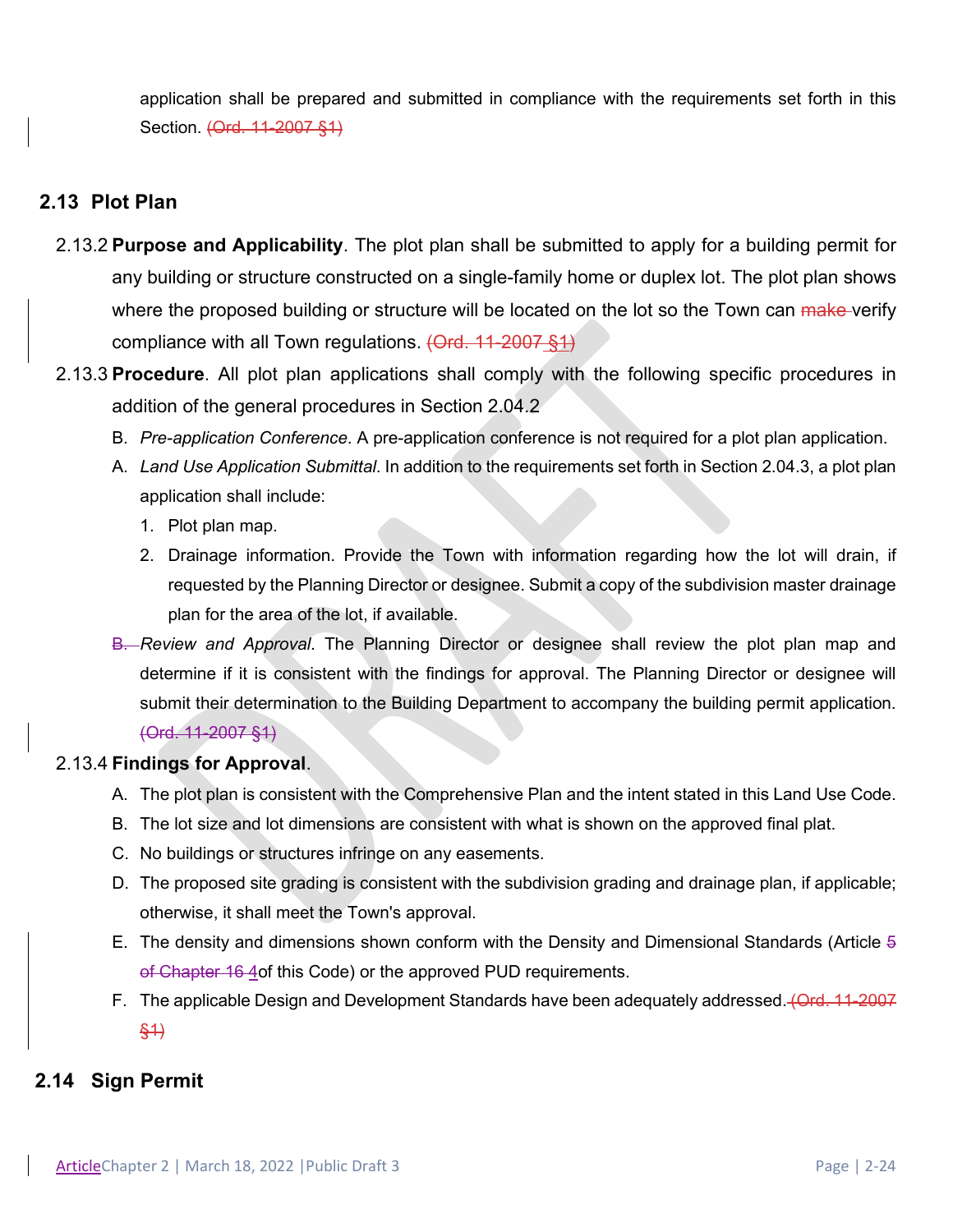- A. Applications. Each sign permit requires a separate application. The applicant must file the application on a form furnished by the Building and Planning Department and include payment of the nonrefundable permit fee. The applicant must submit all information requested on the application form if applicable.
- B. Review.
	- 1. The Building and Planning Department will review a sign permit application to determine if it is complete. If the application is incomplete, the Building and Planning Department will provide a list of items necessary to complete the application within 7 business days after the application was submitted.
	- 2. The Building and Planning Department will review a complete sign permit application for compliance with this Section and render an administrative decision.
	- 3. The Building and Planning Department will act on an application by approving, approving with conditions, or denying the application within 30 days of the date the application is deemed complete.
- C. Approval Criteria. The Building and Planning Department will issue a sign permit if the proposed sign conforms with all applicable provisions of this Section and any conditions or stipulations of any applicable rezoning, special use permit, site plan, or development plan.
- D. Expiration. A sign permit becomes null and void if installation does not commence within 420-180 days from the date of permit approval. If work authorized by the permit is suspended or abandoned for  $\frac{420-180}{20}$  days from the date the work commences, a new permit is required to complete the installation work, even if no changes are made to the original sign plan.
- E. Revocation. The Building and Planning Department may revoke a sign permit if:
	- 1. It is issued in error; or
	- 2. The sign or sign supporting structure is installed contrary to the approved plans or in violation of this Section.

### **2.15 Conditional Uses**

- 2.15.2 **Purpose**. Conditional Use approval provides flexibility and helps diversify uses within a zoning district. Specific conditional uses for each zone district are listed in Article 6.
- 2.15.3 **Applicability**. Because of their unusual or special characteristics, conditional uses require review and evaluation so that they may be located properly with respect to their effects on surrounding properties. The review process prescribed in this section assures compatibility and harmonious development between conditional uses, surrounding properties and the Town's goals and policies. Conditional uses may be permitted subject to conditions and limitations as the Town may prescribe to ensure that the location and operation of the conditional uses will be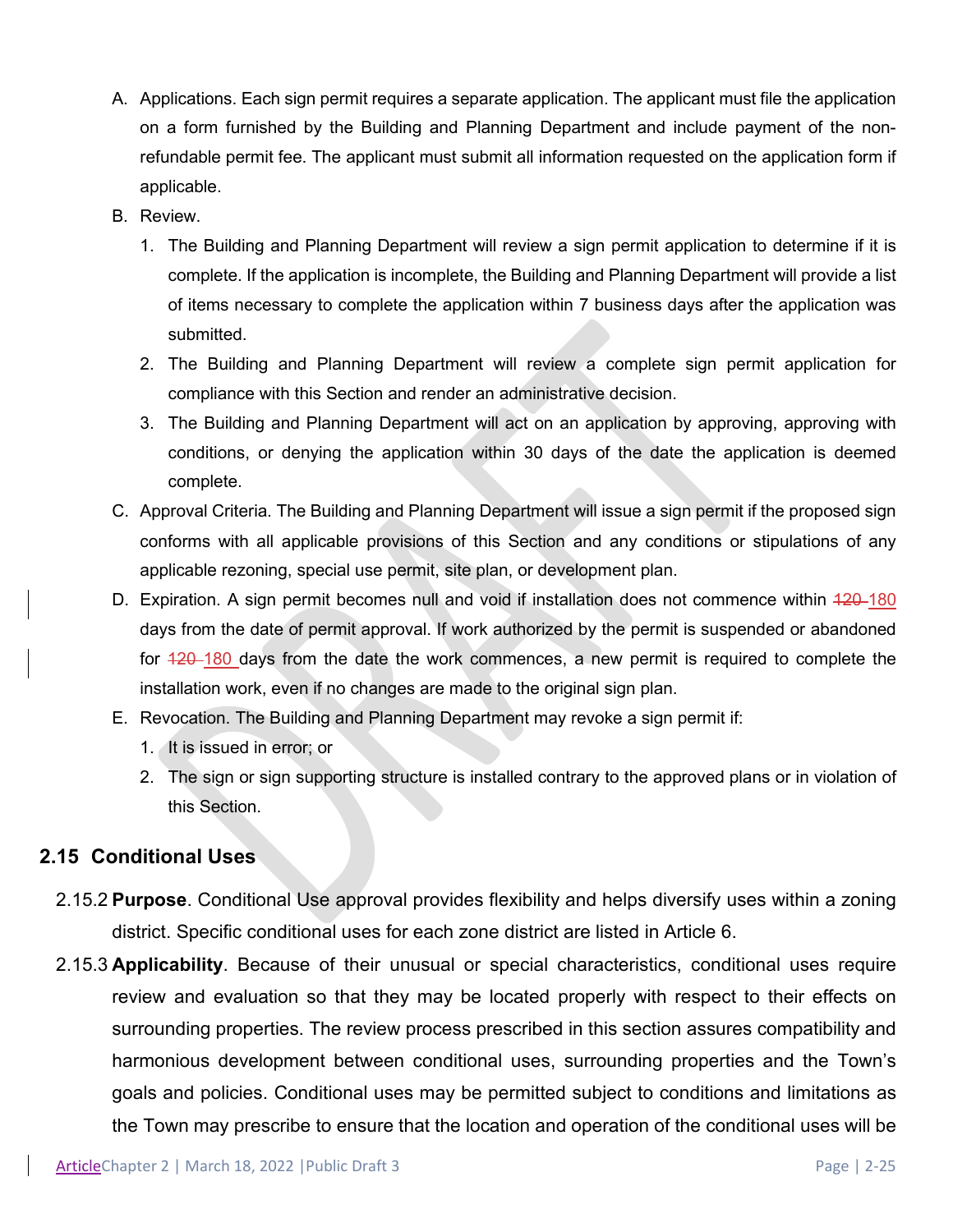in accordance with the conditional use criteria. The scope and elements of any conditional use may be limited or qualified by the conditions applicable to the specific property. Where conditions cannot be devised to achieve these objectives, applications for conditional use permits shall be denied.

- 2.15.4 **Procedure.** All conditional use applications shall comply with the following specific procedures in addition to the general application procedures in Section 2.04.3.
	- A. *Pre-application Conference*. A pre-application conference is optional required for a conditional use application to discuss specific application procedures, criteria, and requirements for a formal application.
	- B. *Land Use Application Submittal*. In addition to the requirements set forth in Section 2.04.3, a conditional use application shall include the following:
		- 1. A written statement and any graphics necessary to describe the precise nature of the proposed use and its operating characteristics and to illustrate how all conditional use review criteria have been satisfied.
		- 2. A map showing the proposed development of the site, including any applicable topography, building locations, parking, traffic circulation, usable open space, landscaped area and utilities and drainage features.
		- 3. Preliminary building plans and elevations sufficient to indicate the dimensions, general appearance, and scale of all buildings.
		- 4. Such additional material as the Planning Director or designee may prescribe or the applicant may submit pertinent to the application.
	- *C. Review and Approval.* 
		- 1. Planning Commission Recommendation.
			- a. The Planning Commission shall hold a public hearing and review the application at a regular meeting. Public notice shall be given pursuant to Section 2.02. The applicant or their representative may be present at the meeting to present the proposal. Staff shall present their staff report and recommendation.
			- b. The Planning Commission shall either recommend approval, approval with conditions, or denial of the application to the Town Board, or continue the hearing pursuant to Section 2.02.4, with the requirement that the applicant submit changes or additional information which they find necessary to determine whether the application complies with the Town's regulations, goals, and policies.
			- c. A copy of the Planning Commission recommendation shall be sent to the Town Board with the applicant to be reviewed during a public hearing by the Town Board at a regularly scheduled board meeting.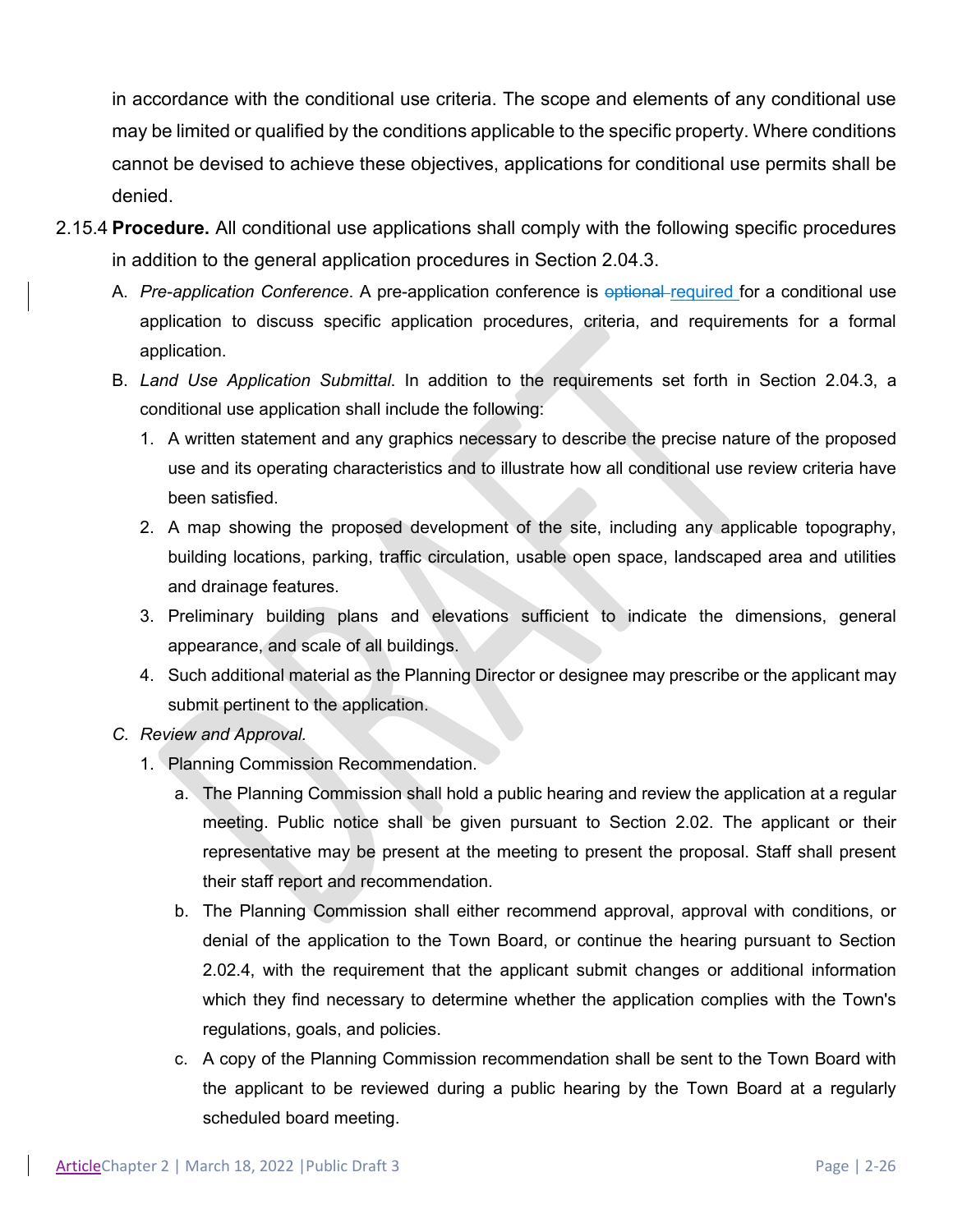- 2. Town Board Approval.
	- a. The Town Board shall hold a public hearing and review the application at a regular meeting. Public notice shall be given pursuant to Section 2.02. The applicant or their representative may be present at the meeting to present the proposal. Staff shall present their staff report and recommendation.
	- b. The Town Board shall either approve, approve with conditions, or deny the application, or continue the hearing pursuant to Section 2.02.4, with the requirement that the applicant submit changes or additional information which they find necessary to determine whether the application complies with the Town's regulations, goals, and policies.
	- c. Any information, exhibits, plans or elevations, whether conceptual or detailed, that are part of the application approved by the Town Board shall be considered a part of and inseparable from the approval. All development shall conform to the approved plans, unless otherwise provided for within this Land Use Code.

### 2.15.5 **Findings for Approval**.

- A. The conditional use is consistent with the Comprehensive Plan and the intent stated in this Land Use Code;
- B. The conditional use will be adequately served with public utilities, services and facilities (i.e., water, sewer, electric, schools, street system, fire protection, public transit, storm drainage, refuse collection, parks system, etc.) and not impose an undue burden above and beyond those of the permitted uses of the district.
- C. The conditional use will not substantially alter the basic character of the district in which it is in or jeopardize the development or redevelopment potential of the district.
- D. The conditional use will result in efficient on- and off-site traffic circulation which will not have a significant adverse impact on the adjacent uses or result in hazardous conditions for pedestrians or vehicles in or adjacent to the site.
- E. Potential negative impacts of the conditional use on the rest of the neighborhood or of the neighborhood on the conditional use have been mitigated through setbacks, architecture, screen walls, landscaping, site arrangement or other methods. The applicant shall satisfactorily address the following impacts or state a negligible impact:
	- 1. Traffic;
	- 2. Activity levels;
	- 3. Light;
	- 4. Noise;
	- 5. Odor;
	- 6. Building type, style and scale;
	- 7. Hours of operation;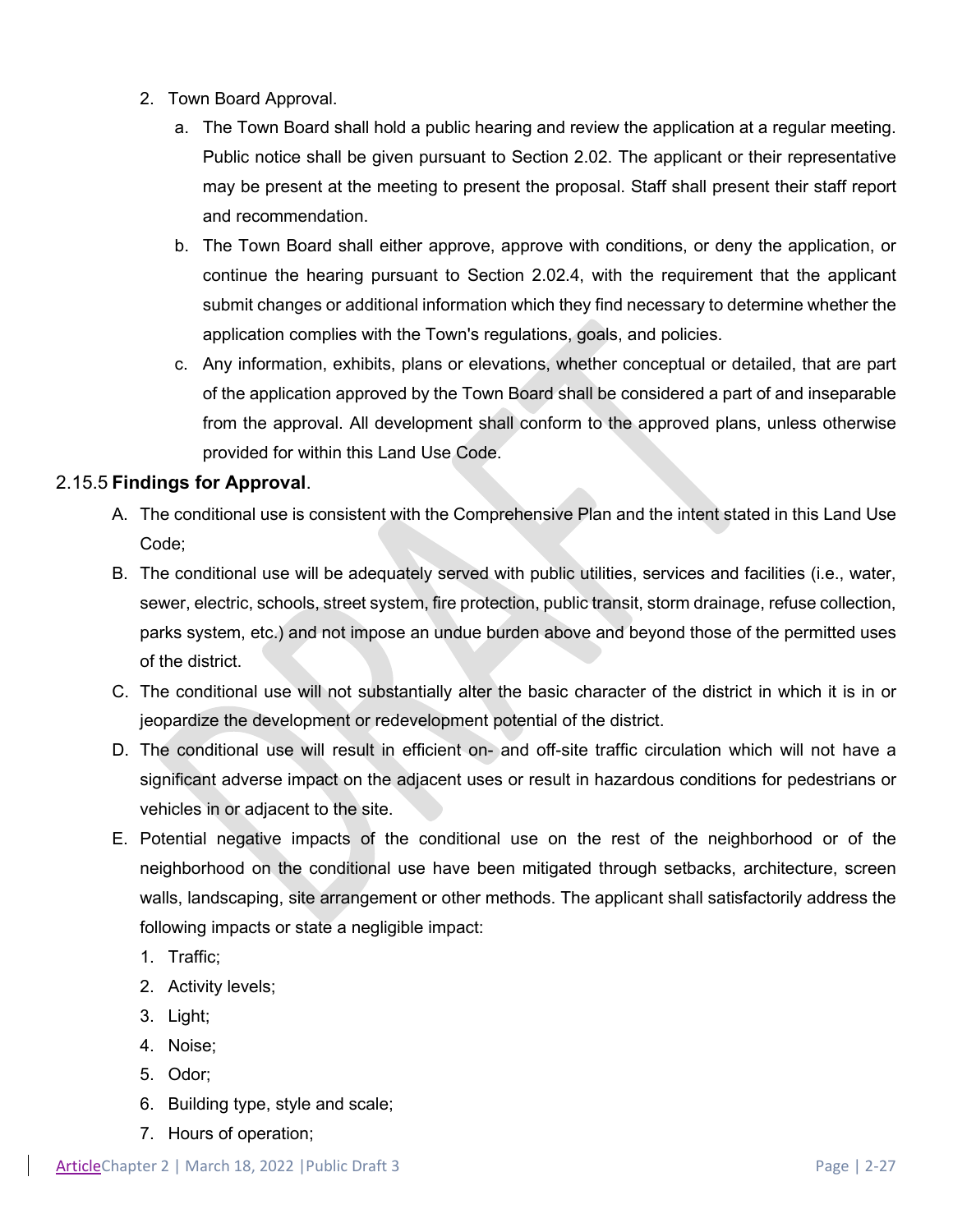- 8. Dust; and
- 9. Erosion control.
- F. The applicant has submitted evidence that all applicable local, state, and federal permits have been or will be obtained.

### **2.16 Minor Subdivisions**

#### *Minor Subdivision Plat*

- 2.16.2 **Purpose**. The purpose of the minor subdivision plat is to provide an administrative process for subdivision of land that meets the requirements of the applicability section below.
- 2.16.3 **Applicability.** A minor subdivision shall be defined as a subdivision of land that meets the following conditions:
	- A. The property has previously been platted within the Town;
	- B. The entire tract to be subdivided is five (5) acres or less in size;
	- C. The resulting subdivision will produce four (4) or fewer additional lots; and
	- D. There will be no exceptions to the Subdivision Design Standards. (Ord. 11-2007 §1)
- 2.16.4 **Procedure**. All minor subdivisions shall comply with the following specific procedures in addition

to the general procedures in Section 2.04.3

- A. *Pre-application Conference*. A pre-application conference is required for a minor subdivision application to discuss specific application procedures, criteria, and requirements for a formal application.
- B. *Land Use Application Submittal*. In addition to the requirements set forth in Section 2.04.3, a minor subdivision application shall include:
	- 1. Minor subdivision plat.
	- 2. General development information. Provide a written description addressing how the proposed development conforms with the Design and Development Standards, Chapters 16 and 17Article 5 of this Code, and the Comprehensive Plan.
- C. *Review and Approval*.
	- 1. Administrative Approval.
		- a. The Planning Director or designee shall either approve, approve with conditions, or deny the application.
		- b. Any information, exhibits, plans or elevations, whether conceptual or detailed, that are part of the application approved by the Planning Director or designee shall be considered a part of, and inseparable from, the approval. All development shall conform to the approved plans, unless otherwise provided for within this Land Use Code.

### 2.16.5 **Findings for Approval**.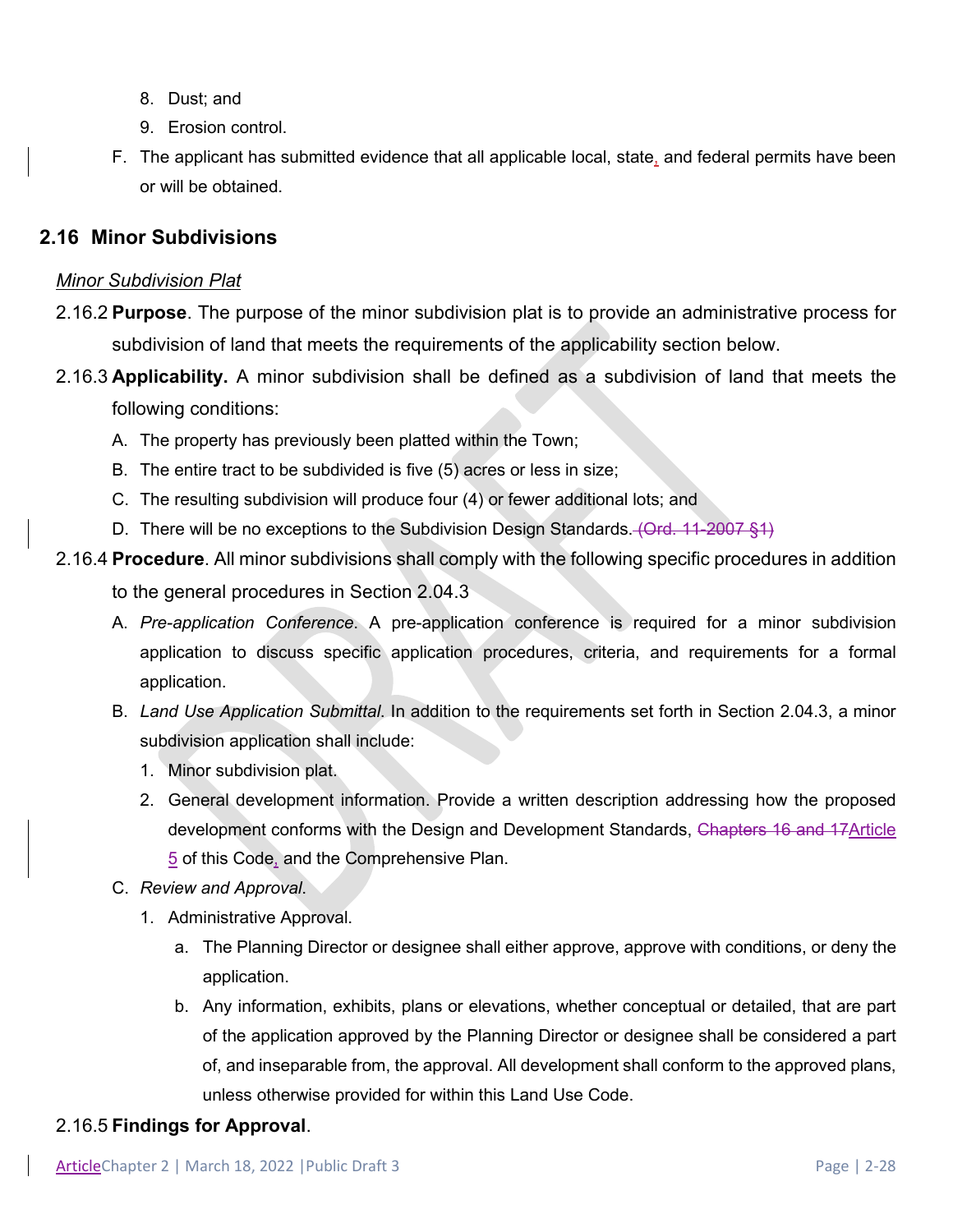- 1. The minor subdivision is consistent with the Comprehensive Plan and the intent stated in this Land Use Code;
- 2. The minor subdivision meets the intent of the zone district in which it will be located and all criteria and regulations specified in that zone district, including but not limited to minimum lot size and setbacks;
- 3. The minor subdivision does not result in new or increased nonconformities;
- 4. The minor amendment mitigates, to the maximum extent possible, any negative impacts on existing and planned public facilities in surrounding neighborhood;
- 5. The minor amendment has no effect on the conditions applied to the approval of the plat and does not violate any requirement of the Code; and
- 6. The administrative plat is consistent with any other prior approvals and official plans and policies created under the guidance of that plan for these areas (e.g., The Comprehensive Plan, specific area plans like a Downtown Corridor Study, etc.).

### **2.17 Major Subdivisions**

### *Preliminary Plat*

- 2.17.2 **Purpose**. The purpose of the major subdivision preliminary plat is to provide the Town with an overall master plan for the proposed development. (Ord. 11-2007 §1)
- 2.17.3 **Applicability**. A major subdivision shall be defined as a subdivision of land results in more than four (4) additional lots.
- 2.17.4 **Procedure**. All major subdivision preliminary plat applications shall comply with the following specific procedures in addition to the general procedures in Section 2.04.3.
	- A. *Pre-application Conference*. A pre-application conference is required for a major subdivision preliminary plat application to discuss specific application procedures, criteria, and requirements for a formal application.
	- B. *Land Use Application Submittal*. In addition to the requirements set forth in Section 2.04.3, a major subdivision application shall include:
		- 1. Preliminary plat.
		- 2. General development information. Provide a written description of the existing conditions on the site and the proposed development, including an explanation of how the plan is consistent with the Land Use Code and Comprehensive Plan.
		- 3. Preliminary grading and drainage plan and report. This plan and report must be certified by a Colorado-registered professional engineer, including storm drainage concepts such as locations for on-site detention or downstream structural improvements and soil erosion and sedimentation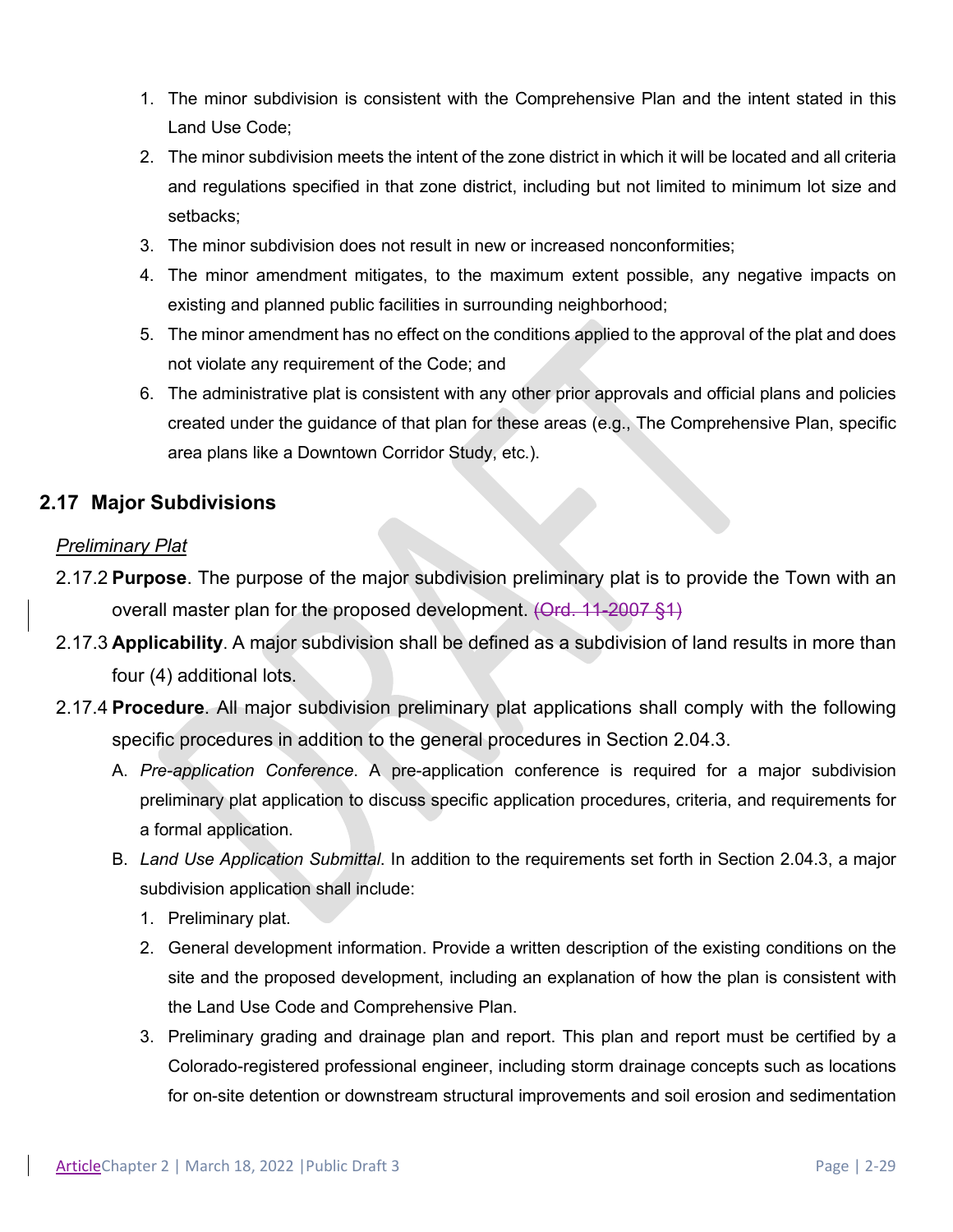control plans and specifications. It must also discuss the impacts on and to any existing floodways and/or floodplains on and adjacent to the site as well as any FEMA applications required.

- 4. Preliminary utility plan. This plan shall be prepared by a registered professional engineer. It is necessary that the engineer consult with the appropriate utility service providers regarding the design of all utilities through the subdivision. Town utilities shall be designed in conformance with the Town's Standard Design Criteria and Standard Construction Requirements.
- 5. Preliminary landscape and open space plan per Section 5.04.
- 6. Traffic study. This study must be prepared by a professional traffic engineer in conformance with the Division 1 Section 01300Town's Standard Design Criteria and Standard Construction Requirements.
- 7. Draft of proposed covenants and architectural design guidelines.
- 8. Mineral, oil and gas rights documentation. Evidence that the surface owner has contacted all lessees of mineral, oil and gas rights associated with the site and is working towards resolution. Included in the evidence must be the name of the current contact person, their phone number and mailing address.
- 9. Soils report.
- C. *Review and Approval*.
	- 1. Planning Commission Recommendation.
		- a. The Planning Commission shall hold a public hearing and review the application at a regular meeting. Public notice shall be given pursuant to Section 2.02. The applicant or their representative may be present at the meeting to present the proposal. Staff shall present their staff report and recommendation.
		- b. The Planning Commission shall either recommend approval, approval with conditions, or denial of the application to the Town Board, or continue the hearing pursuant to Section 2.02.4, with the requirement that the applicant submit changes or additional information which they find necessary to determine whether the application complies with the Town's regulations, goals, and policies.
		- c. A copy of the Planning Commission recommendation shall be sent to the Town Board with the applicant to be reviewed during a public hearing by the Town Board at a regularly scheduled board meeting.
	- 2. Town Board Approval.
		- a. The Town Board shall hold a public hearing and review the application at a regular meeting. Public notice shall be given pursuant to Section 2.02. The applicant or their representative may be present at the meeting to present the proposal. Staff shall present their staff report and recommendation.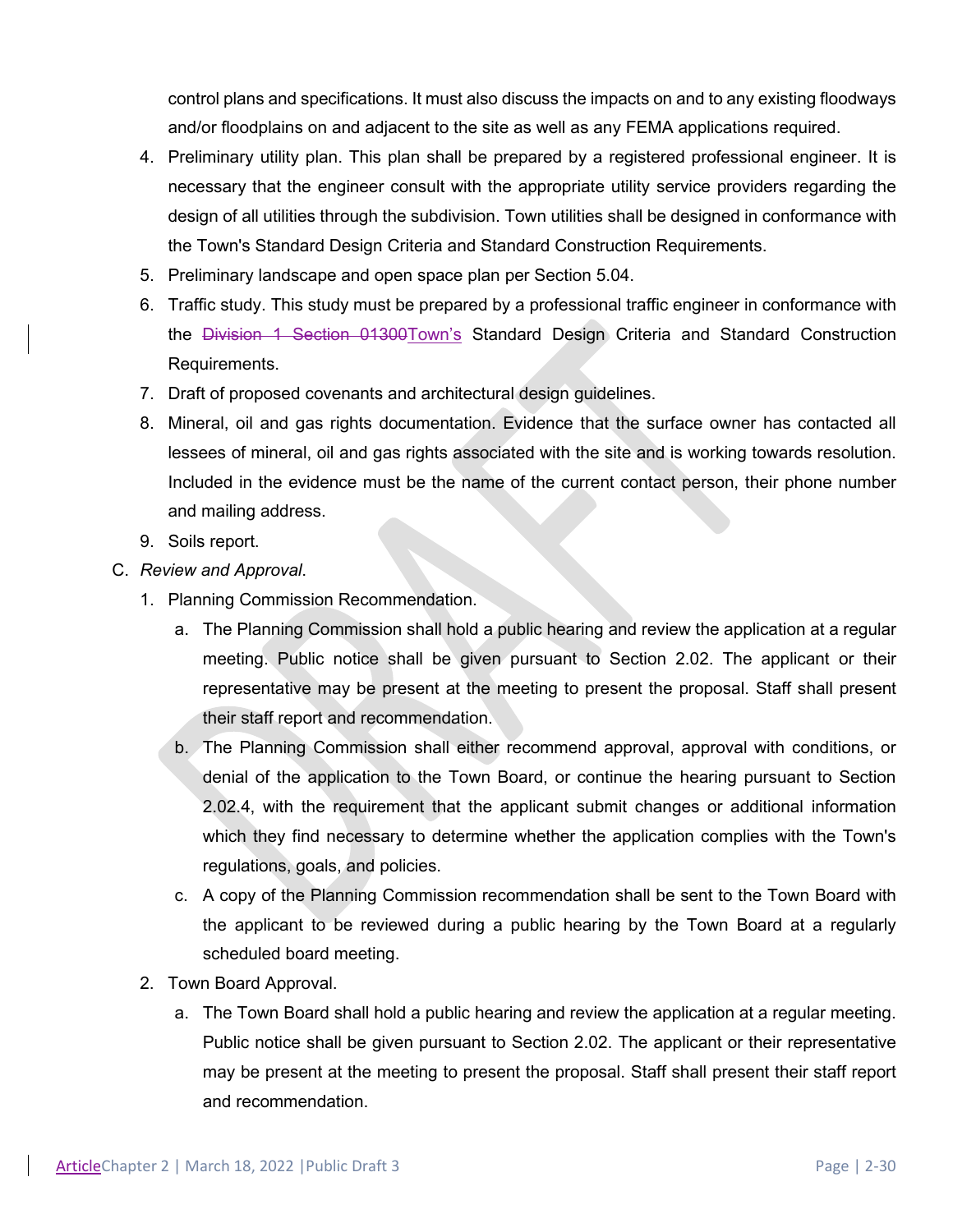- b. The Town Board shall either approve, approve with conditions, or deny the application, or continue the hearing pursuant to Section 2.02.4, with the requirement that the applicant submit changes or additional information which they find necessary to determine whether the application complies with the Town's regulations, goals, and policies.
- c. Any information, exhibits, plans or elevations, whether conceptual or detailed, that are part of the application approved by the Town Board shall be considered a part of and inseparable from the approval. All development shall conform to the approved plans, unless otherwise provided for within this Land Use Code.

#### 2.17.5 **Findings for Approval**.

- A. The preliminary plat represents a functional system of land use and is consistent with the rationale and criteria set forth in this Code and the Comprehensive Plan.
- B. The land use mix within the project conforms to the Town's Zoning District Map and furthers the goals and policies of the Comprehensive Plan including:
	- 1. The proposed development promotes the Town's small town, rural character;
	- 2. Proposed residential development adds diversity to the Town's housing supply;
	- 3. Proposed commercial development will benefit the Town's economic base;
	- 4. Parks and open space are incorporated into the site design;
	- 5. The proposed project protects the Town's environmental quality; and
	- 6. The development enhances cultural, historical, educational and/or human service opportunities.
- C. The utility design is adequate at a capacity that promotes the Town's character while strengthening the Town's vitality.
- D. The transportation design meets the intent of the Comprehensive Plan to provide increased connectivity, reduce traffic impacts, and encourage walkability.
- E. Negative impacts on adjacent land uses have been identified and satisfactorily mitigated.
- F. There is a need or desirability within the community for the applicant's development and the development will help achieve a balance of land use and/or housing types within the Town, according to the Town's goals. (Ord. 11-2007 §1)

### *Final Plat*

- 2.17.6 **Purpose**. The purpose of the final plat is to complete the subdivision of land consistent with the technical standards. (Ord. 11-2007 §1)
- 2.17.7 **Procedure**. All major subdivision preliminary plat applications shall comply with the following specific procedures in addition to the general procedures in Section 2.04.3.
	- A. *Pre-application Conference*. A pre-application conference is not required for a major subdivision final plat application.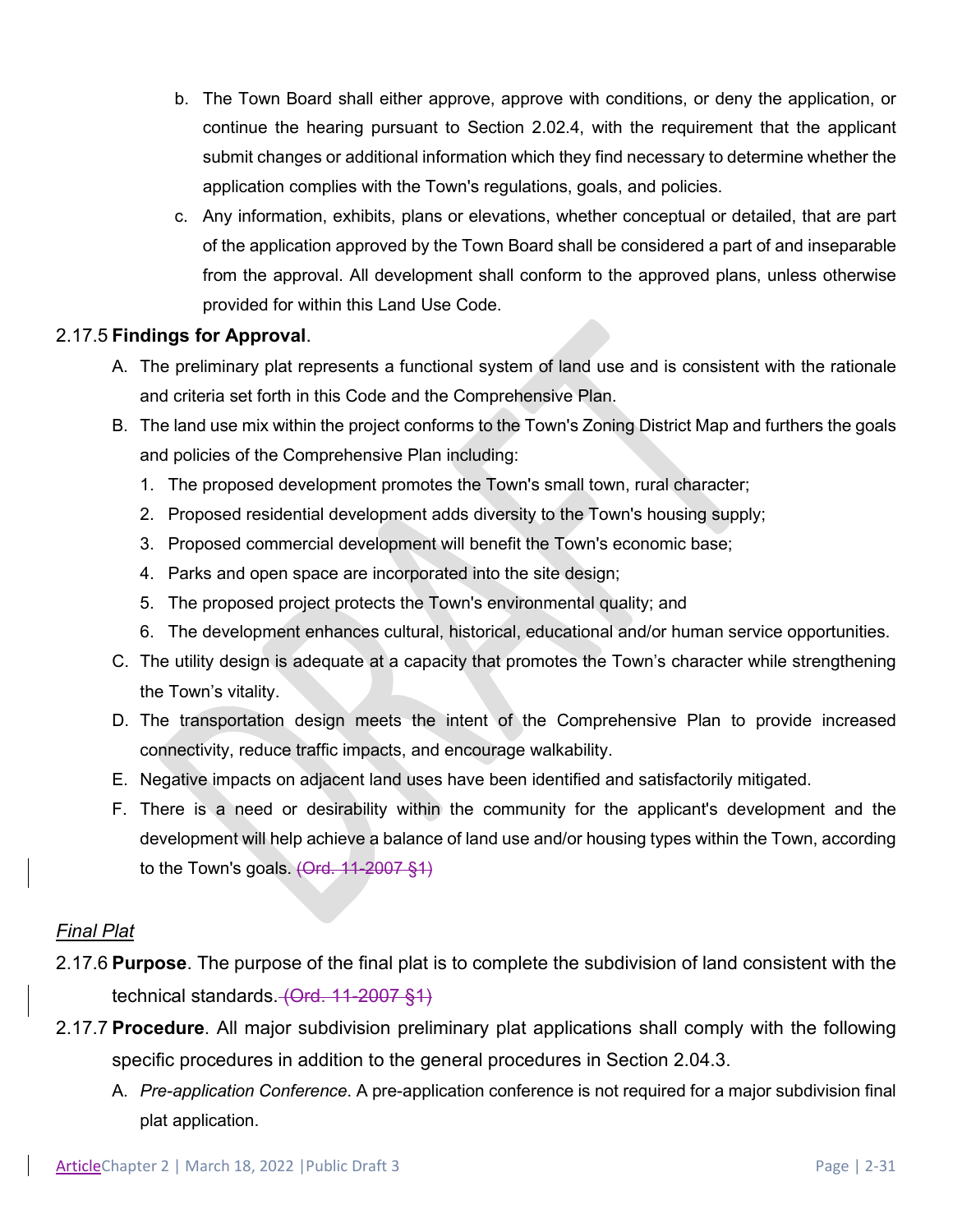- B. *Land Use Application Submittal*. In addition to the requirements set forth in Section 2.04.3, a major subdivision application shall include:
	- 1. Final plat.
	- 2. General development information. Provide a written description confirming that the final plat conforms with the preliminary plat. In addition, the description shall address how the proposed development conforms with the Design and Development Standards.
	- 3. Complete engineering plans and specifications.
		- a. *Construction plans and profiles*.
		- b. *Structure details*. Sufficient data shall be given to construction of major structures and road appurtenances such as bridges, culverts, gutters, drives, walks, cross pans, etc.; detail shall include orientation line and grade, cross-sections, dimensions, reinforcement schedules, materials, quality specification, etc.
		- c. *Sewage collection and water supply distribution plans, profiles and specifications*. The plans, profiles and specifications shall be prepared by a registered professional engineer and shall conform to the Standard Design Criteria and Standard Construction Requirements.
		- d. *Final drainage plans and reports*. Based upon the approved preliminary drainage plan, a final report is to be submitted in accordance with applicable storm drainage design criteria as determined at the initial preapplication conference.
		- e. *Final grading plan*.
		- f. *Soils reports*. The soils reports shall detail special foundation requirements (shall be submitted after overlot grading is complete) and pavement design (may be submitted prior to building permit).
		- g. *Final street lighting plan*. A final street lighting plan shall be prepared in conjunction with the electric utility. The plan must specify the number, kind and approximate location of street lights.
		- h. *Final landscape plan*.
	- 4. Special documents (as needed).
		- a. Special improvement district documents.
		- b. Maintenance bonds.
		- c. Special agreements (as may be required by the Town).
		- d. Work in Right-of-Way permit (from the Town).
		- e. Floodplain Use permit (from the Town).
		- f. Grading permit (from the Town).
		- g. State Highway Utility permit (from Colorado Department of Transportation).
		- h. State Highway Access permit (from Colorado Department of Transportation).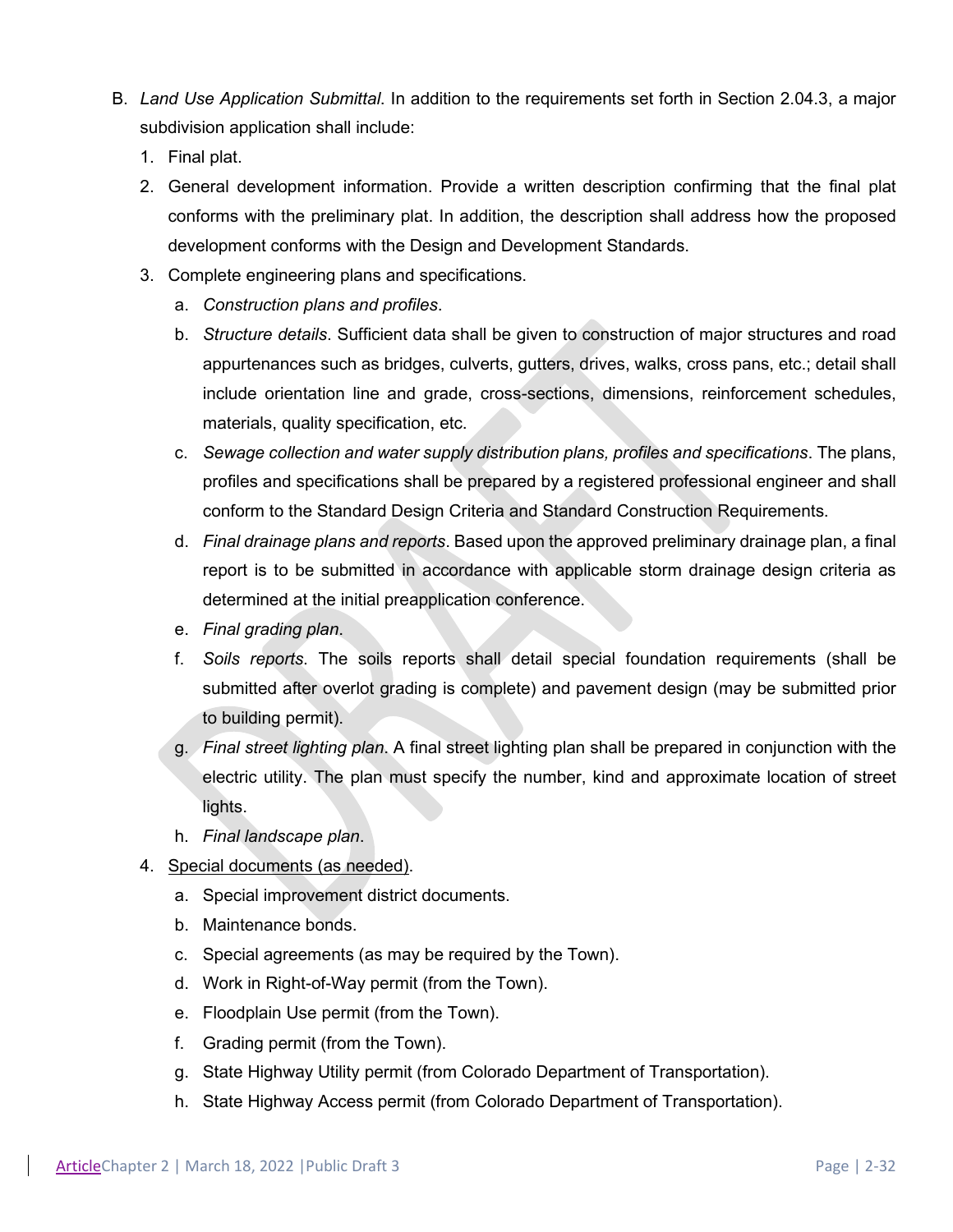- i. Construction Dewatering permit (from Colorado Department of Public Health and Environment).
- j. 404 permit (from Army Corps of Engineers).
- k. Air Pollution Emission Notice (APEN) (from Colorado Department of Public Health and Environment).
- l. Work in Ditch Right-of-Way permit (from individual ditch companies).
- m. Rare Species Occurrence Survey (from U.S. Fish and Wildlife Service).
- n. Approved adjudication of water rights and a plan of augmentation (if applicable).
- o. Protective covenants, homeowners' association (HOA) documents, articles of incorporation for HOA, and Architectural Design Guidelines finalized and in a form for recording. If there are open space areas to remain in private ownership within the subdivision, the HOA documents must have in place a mechanism which will assure maintenance will be funded in perpetuity.
- p. FEMA-approved applications (i.e., Conditional Letter of Map Revisions [CLOMR] or Letter of Map Revisions [LOMR]).
- q. Documentation showing who will own and maintain the open space.
- r. Documentation for dedication of public sites for open space or other civic purposes.

#### 5. "Clean" final plat for addressing.

- a. Title of project.
- b. North arrow, scale (not greater than 1 "=100') and date of preparation.
- c. Vicinity map.
- d. Lot and block numbers, numbered in consecutive order.
- e. Rights-of-way and street names.
- f. Property boundary.

#### C. *Review and Approval*.

- 1. Planning Commission Recommendation.
	- a. The Planning Commission shall hold a public hearing and review the application at a regular meeting. Public notice shall be given pursuant to Section 2.02. The applicant or their representative may be present at the meeting to present the proposal. Staff shall present their staff report and recommendation.
	- b. The Planning Commission shall either recommend approval, approval with conditions, or denial of the application to the Town Board, or continue the hearing pursuant to Section 2.02.4, with the requirement that the applicant submit changes or additional information which they find necessary to determine whether the application complies with the Town's regulations, goals, and policies.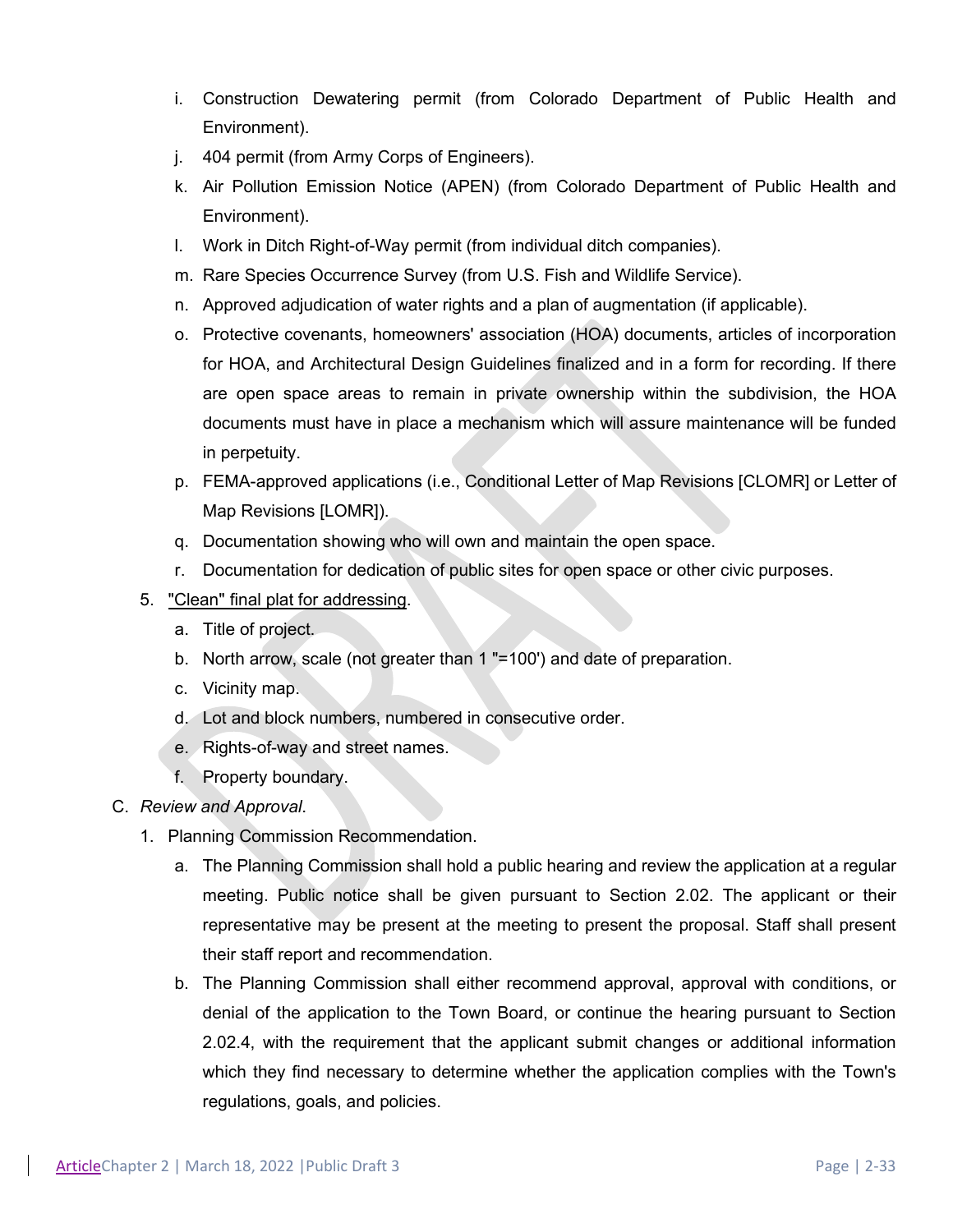- c. A copy of the Planning Commission recommendation shall be sent to the Town Board with the applicant to be reviewed during a public hearing by the Town Board at a regularly scheduled board meeting.
- 2. Town Board Approval.
	- a. The Town Board shall hold a public hearing and review the application at a regular meeting. Public notice shall be given pursuant to Section 2.02. The applicant or their representative may be present at the meeting to present the proposal. Staff shall present their staff report and recommendation.
	- b. The Town Board shall either approve, approve with conditions, or deny the application, or continue the hearing pursuant to Section 2.02.4, with the requirement that the applicant submit changes or additional information which they find necessary to determine whether the application complies with the Town's regulations, goals, and policies.
	- c. Any information, exhibits, plans or elevations, whether conceptual or detailed, that are part of the application approved by the Town Board shall be considered a part of and inseparable from the approval. All development shall conform to the approved plans, unless otherwise provided for within this Land Use Code.
- D. *Post Decision Actions*. The applicant shall submit the following documentation to the Town Planner following final decision of the major subdivision final plat:
	- 1. List of contractors. List of all contractors that will be performing the improvements.
	- 2. Proof of insurance. Proof of workers' comprehensive insurance and liability insurance for each contractor.
	- 3. Open space deed restriction. Areas designated as open space shall be protected by a deed restriction or other appropriate method to ensure that they cannot be subdivided or developed in the future and will remain as open space in perpetuity.
	- 4. Other certificates, affidavits, enforcements, or deductions. As required by the Planning Commission or Town Board. (Ord. 11-2007 §1)
	- 5. Memorandum of Agreement for Public Improvements (MOAPI). This agreemente MAPI assures construction of the required improvements. This document shall be signed by the developer and the Town, the signatures shall be notarized and the document shall be recorded by the Town Administrator/Clerk with thewith the Office of the Larimer County Clerk and Recorder.
	- 6. General warranty deed. This deed conveys to the Town all public lands other than streets shown on the plat or, in lieu of a deed, a check in an amount to be determined by the Town.
	- 7. Improvements guarantee. Letter of credit from a bank in Colorado or other acceptable collateral in the amount stipulated to in the MOAPI or other agreements or contracts, posted in favor of the Town in an amount sufficient to assure construction of public improvements.

### 2.17.8 **Findings for Approval**.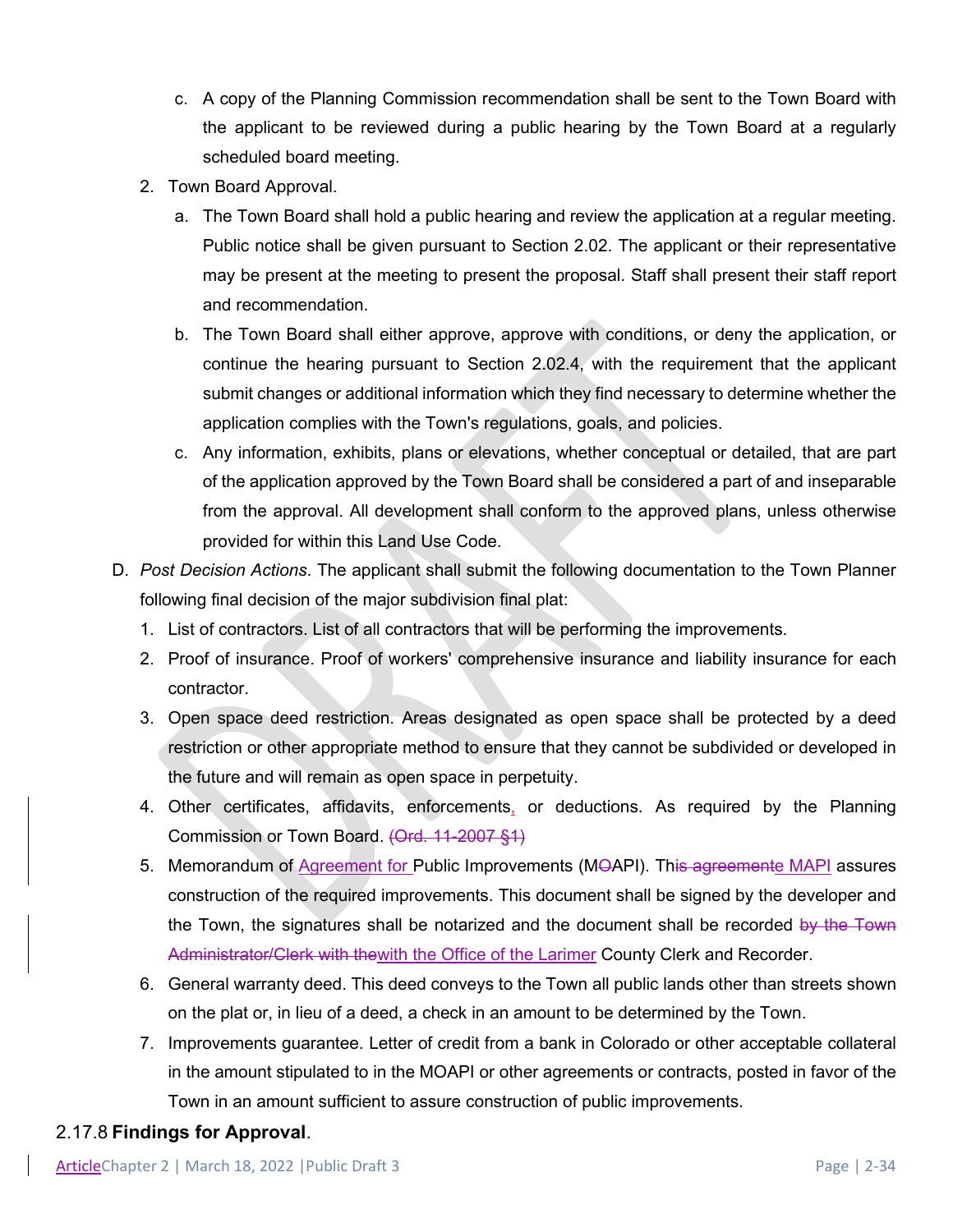- A. The final plat conforms with the approved preliminary plat and incorporates recommended changes, modifications and conditions attached to the approval of the preliminary plat unless otherwise approved by the Town Board.
- A. The development will substantially comply with the Design and Development Standards as set forth in Chapter 16, Article 3Article 5 of this Code.
- B. All applicable technical standards have been met.

# **2.18 Planned Unit Development (PUD)**

- 2.18.2 **Purpose**. The Planned Unit Development (PUD) permits and encourages innovative design and high quality, master-planned developments on large parcels of land.
- 2.18.3 **Applicability**. Planned Unit Developments may be eligible for approval pursuant to the requirements established in this section.
- 2.18.4 **General PUD Requirements**. Properties utilizing the PUD Overlay District shall be subject to the following:
	- A. The area of land for the PUD may be controlled by one (1) or more landowners and must be developed under unified control or a unified plan of development.
	- B. Any areas designated as private streets and/or common open space, including land, an area of water or a combination of land and water within the site designated for a PUD, shall be designed and intended primarily for the use or enjoyment of residents, occupants and owners of the PUD; and provisions shall be made for the establishment of an organization for the ownership and maintenance of such private streets and/or common open space areas unless other adequate arrangements for the ownership and maintenance thereof are provided in a manner acceptable to the Town.
	- C. All requirements set forth in this Code otherwise applicable to the area of land proposed for a PUD shall govern, except to the extent that the unified plan of development for residential, commercial, educational, recreational, or industrial uses or any combination thereof may propose exceptions in lot size, bulk, type of use, density, lot coverage, open space, or other standards within the existing land use regulations.
	- D. No PUD may be approved by the Town without the written consent of the landowner whose property is included within the PUD.

#### 2.18.5 **General PUD Procedure**.

A. All PUD applications shall be submitted and processed simultaneously with the processing of subdivision applications for the property per the procedures set forth in Section 2.167. In addition, an application for a rezone shall be processed per Section 2.07.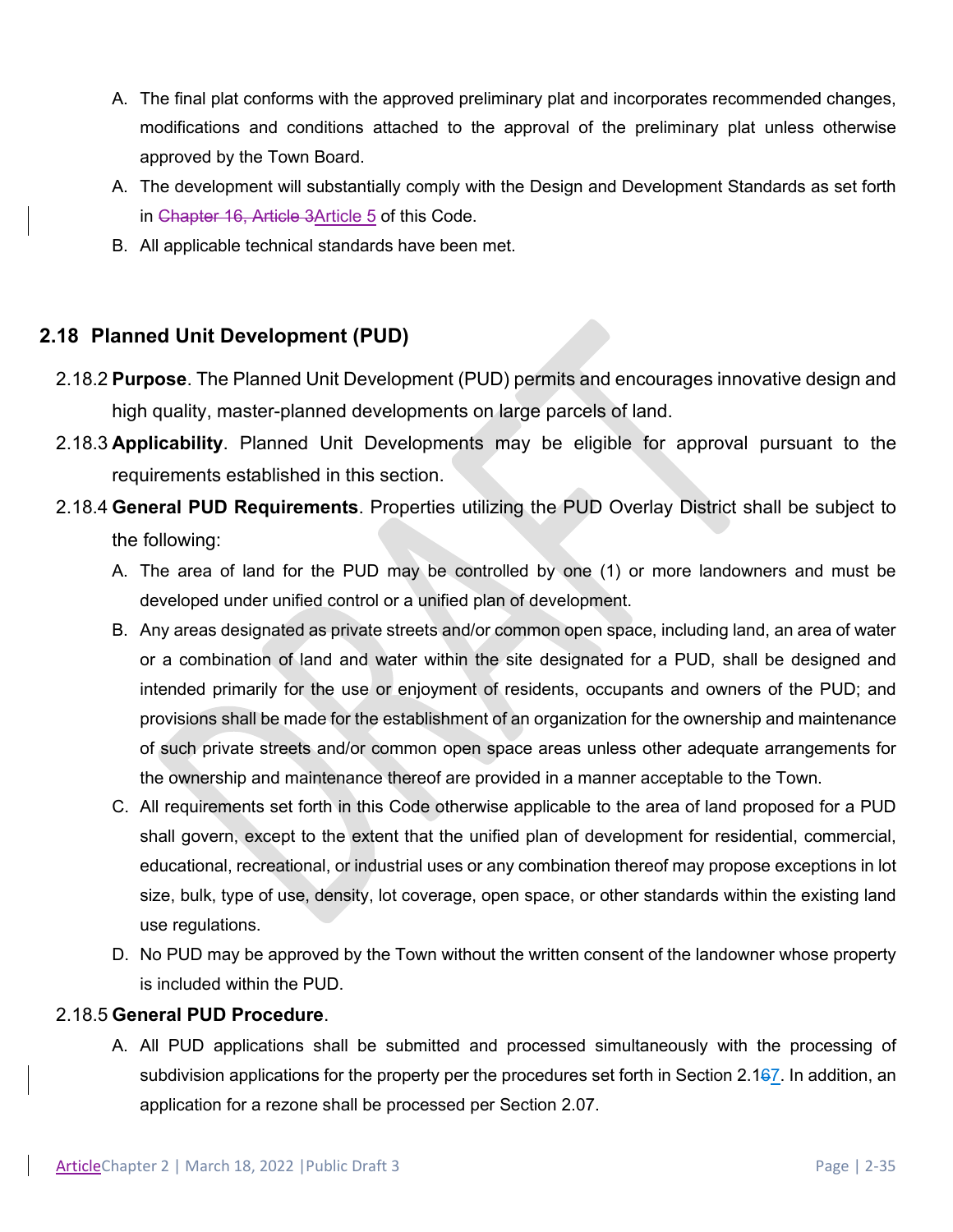- B. Rezoning to a PUD shall occur concurrently with a preliminary plat/preliminary PUD development plan. Public hearings for the zoning of a property as a PUD and for preliminary PUD development plan approval may be combined or can occur separately.
- C. Development within a PUD cannot occur unless and until a final plat for the portion of the property to be developed has been approved and recorded as provided in Section 2.167.
- D. Upon approval of a final PUD development plan, the Town Board shall adopt an ordinance establishing the PUD Overlay District for the property in accordance with that plan.
- E. In addition to all of the information required as part of the sketch plan, preliminary plat and final plat application packages, applications for a PUD development plan and PUD Overlay District shall include additional information as outlined below.

### *Sketch PUD Development Plan*

- 2.18.6 **Purpose**. The purpose of the sketch PUD development plan is to provide the Town with a preliminary master plan concept for the proposed development.
- 2.18.7 **Procedure**. All sketch PUD development plan applications shall comply with the following specific procedures in addition to the general procedures in Section 2.04.3.
	- A. *Pre-application Conference*. A pre-application conference is required for a sketch PUD development plan application to discuss specific application procedures, criteria, and requirements for a formal application.
	- B. *Land Use Application Submittal*. In addition to the requirements set forth in Section 2.04.3, a major subdivision application shall include:
		- 1. A written PUD description as part of the general development information, which includes:
			- a. A list of all subdivision regulation exceptions proposed for the PUD.
			- b. Identification of the underlying zoning districts for the property and a description of any proposed modifications and/or restrictions to the allowed uses and/or standards within the districts. If any conditional uses are requested, explain how the conditional use review criteria will be addressed.
			- c. Identification and explanation of the benefits which will be provided by the PUD to offset the impact of the modifications requested (i.e., if the minimum lot size is decreased, additional functional, centrally located common open space will be provided; or if the width of the local street right-of-way is decreased by eliminating on-street parking, then there will be designated parking areas within five hundred [500] feet of all residences, etc.). All proposed benefits must offset the proposed modifications.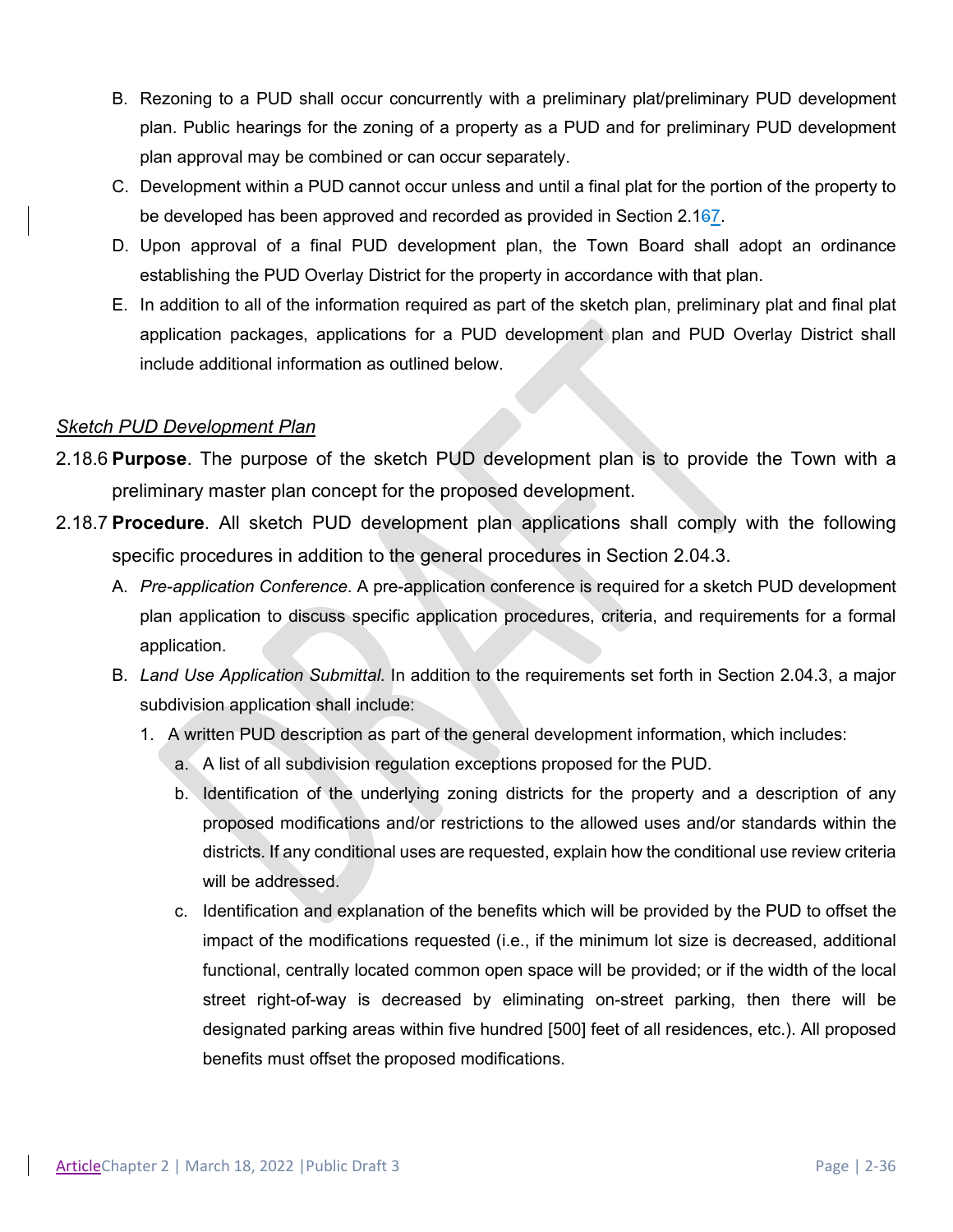- d. An explanation of how the proposed PUD will be compatible with adjacent neighborhoods which now exist or are proposed in the future. Describe any proposed buffering techniques which serve to achieve such compatibility.
- e. Any additional relevant information which the Town may deem necessary.
- C. *Review and Approval*.
	- 1. Administrative Approval.
		- a. The Planning Director or designee shall either approve, approve with conditions, or deny the application.
		- b. Any information, exhibits, plans or elevations, whether conceptual or detailed, that are part of the application approved by the Planning Director or designee shall be considered a part of, and inseparable from, the approval. All development shall conform to the approved plans, unless otherwise provided for within this Land Use Code.

### *Preliminary PUD Development Plan*

- 2.18.8 **Purpose.** The purpose of the preliminary PUD development plan is to provide the Town with an overall master plan with preliminary engineering detail to ensure all provisions of this Land Use Code can be met.
- 2.18.9 **Procedure**. All preliminary PUD development plan applications shall comply with the following specific procedures in addition to the general procedures in Section 2.04.3.
	- A. *Pre-application Conference*. A pre-application conference is not required for a preliminary PUD development plan application.
	- B. *Land Use Application Submittal*. In addition to the requirements set forth in Section 2.04.3, a major subdivision application shall include:
		- 1. A written PUD description as part of the general development information which includes:
			- a. A list of all subdivision regulation exceptions being proposed for the PUD and an explanation of why such exceptions are justified.
			- b. Identification of the underlying zoning districts for the property and a description of any proposed modifications and/or restrictions to the allowed uses and/or standards within the districts. Provide a comparison between the proposed preliminary PUD plan to the elements and standards of the underlying zone districts as contained in this ChapterArticle. If any conditional uses are requested, explain how the conditional use review criteria will be addressed.
			- c. A description of how the proposed PUD overlay rezoning satisfies one (1) or more of the criteria for amendments to the official zoning map.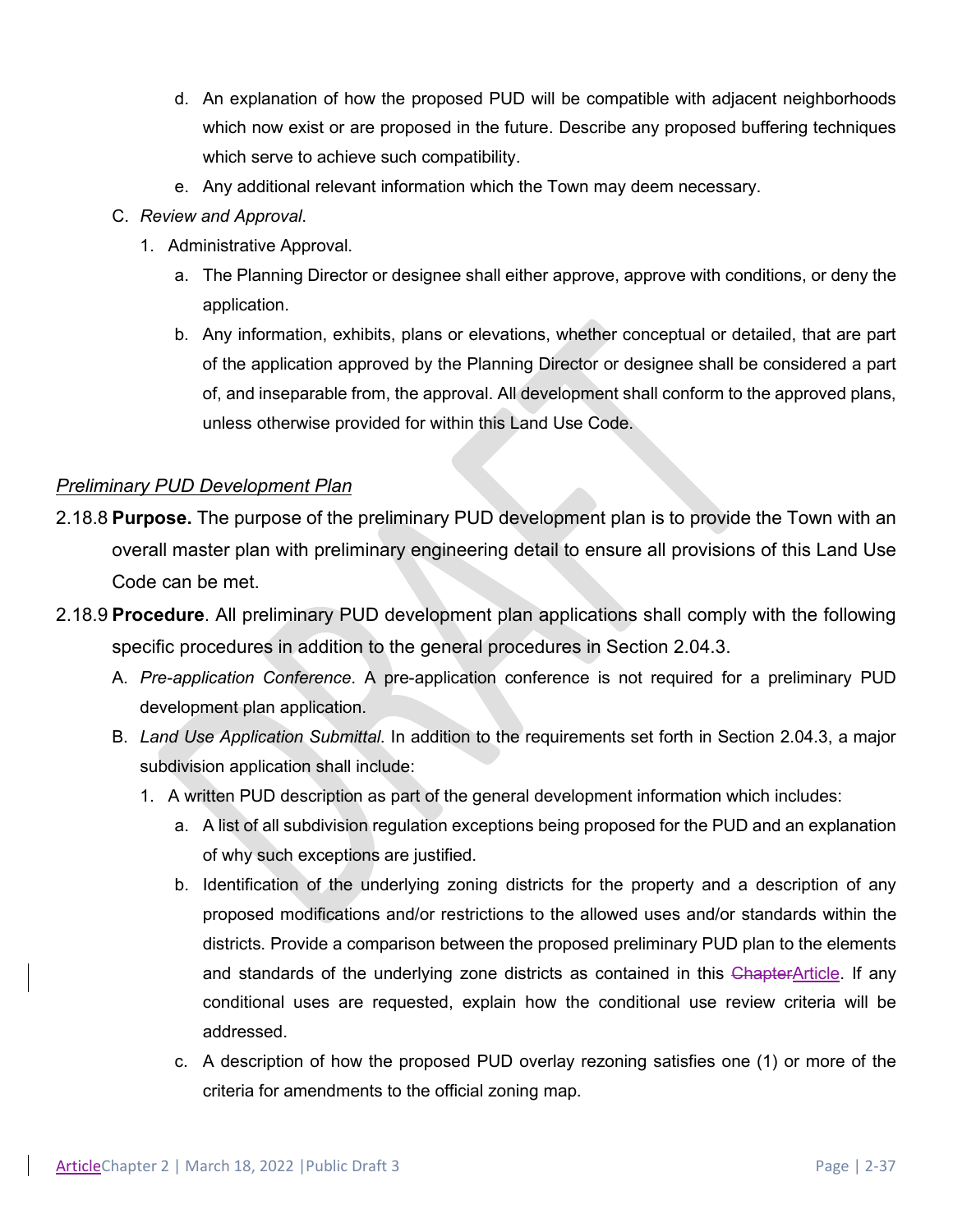- d. Identification and an explanation of the benefits which will be provided by the PUD to offset the impact of the modifications requested. The proposed benefits must offset the proposed modifications.
- e. An explanation of how the proposed PUD will be compatible with adjacent neighborhoods which now exist or are proposed in the future. Buffering techniques which serve to achieve such compatibility shall be described.
- f. An explanation of how the preliminary PUD development plan is consistent with the sketch PUD development plan or, if there are differences, the rationale for the changes.
- g. Draft copies of owners' association documents (covenants, conditions, restrictions, and any architectural design guidelines) that provide an acceptable program for the continuing maintenance of open space, recreational areas, walkways, and private streets within the PUD that detail the type of organizational structure responsible for such ongoing maintenance and that provide for architectural review based on the design guidelines.
- h. Any additional relevant information which the Town may deem necessary.
- 2. Preliminary PUD development plan map. The preliminary PUD development plan map shall be prepared using the preliminary plat map as the base. The base shall include a clear graphic or written representation of:
	- a. All principal, conditional and accessory uses within each land use category within the PUD (i.e., single-family, multi-family, commercial, etc.), either listed specifically or by reference to the zoning districts within the Town. In particular, any modifications to the principal, conditional, and accessory uses of the underlying zone districts shall be noted.
	- b. Standards for principal and accessory uses within each land use category, to include:
		- i. Minimum lot area.
		- ii. Maximum lot coverage.
		- iii. Maximum floor area ratio (total floor area to total lot area).
		- iv. Maximum building height.
		- v. Parking requirements for principal, accessory, and conditional uses.
		- vi. Any additional relevant information which the Town may deem necessary.
	- c. Proposed phasing for the development.
- C. *Review and Approval*.
	- 1. Planning Commission Recommendation.
		- a. The Planning Commission shall hold a public hearing and review the application at a regular meeting. Public notice shall be given pursuant to Section 2.02. The applicant or their representative may be present at the meeting to present the proposal. Staff shall present their staff report and recommendation.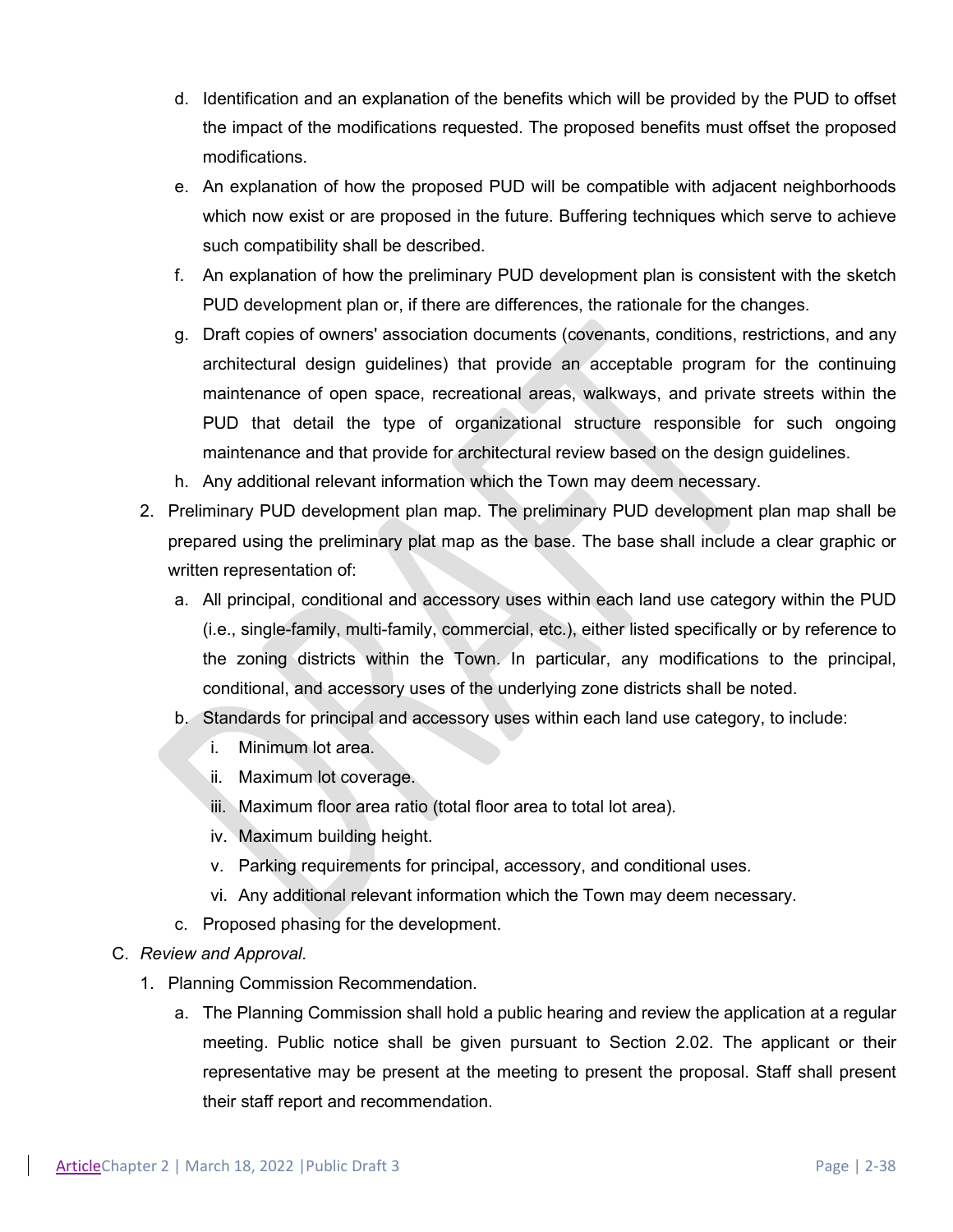- b. The Planning Commission shall either recommend approval, approval with conditions, or denial of the application to the Town Board, or continue the hearing pursuant to Section 2.02.4, with the requirement that the applicant submit changes or additional information which they find necessary to determine whether the application complies with the Town's regulations, goals, and policies.
- c. A copy of the Planning Commission recommendation shall be sent to the Town Board with the applicant to be reviewed during a public hearing by the Town Board at a regularly scheduled board meeting.
- 2. Town Board Approval.
	- a. The Town Board shall hold a public hearing and review the application at a regular meeting. Public notice shall be given pursuant to Section 2.02. The applicant or their representative may be present at the meeting to present the proposal. Staff shall present their staff report and recommendation.
	- b. The Town Board shall either approve, approve with conditions, or deny the application, or continue the hearing pursuant to Section 2.02.4, with the requirement that the applicant submit changes or additional information which they find necessary to determine whether the application complies with the Town's regulations, goals, and policies.
	- c. Any information, exhibits, plans or elevations, whether conceptual or detailed, that are part of the application approved by the Town Board shall be considered a part of and inseparable from the approval. All development shall conform to the approved plans, unless otherwise provided for within this Land Use Code.

### *Final PUD Development Plan*

- 2.18.10 **Purpose**. The purpose of the final PUD development plan is to complete the subdivision of land consistent with the technical standards.
- 2.18.11 **Procedure**. All final PUD development plan applications shall comply with the following specific procedures in addition to the general procedures in Section 2.04.3.
	- A. *Pre-application Conference*. A pre-application conference is not required for a final PUD development plan application.
	- B. *Land Use Application Submittal*. In addition to the requirements set forth in Section 2.04.3, a major subdivision application shall include:
	- C. A written PUD description as part of the general development information, based on the materials submitted for the preliminary PUD development plan and on comments received from the Town at the time of preliminary plan review. All of the items listed above for the preliminary PUD development plan in finalized form shall be included. An explanation shall also be included of how the final PUD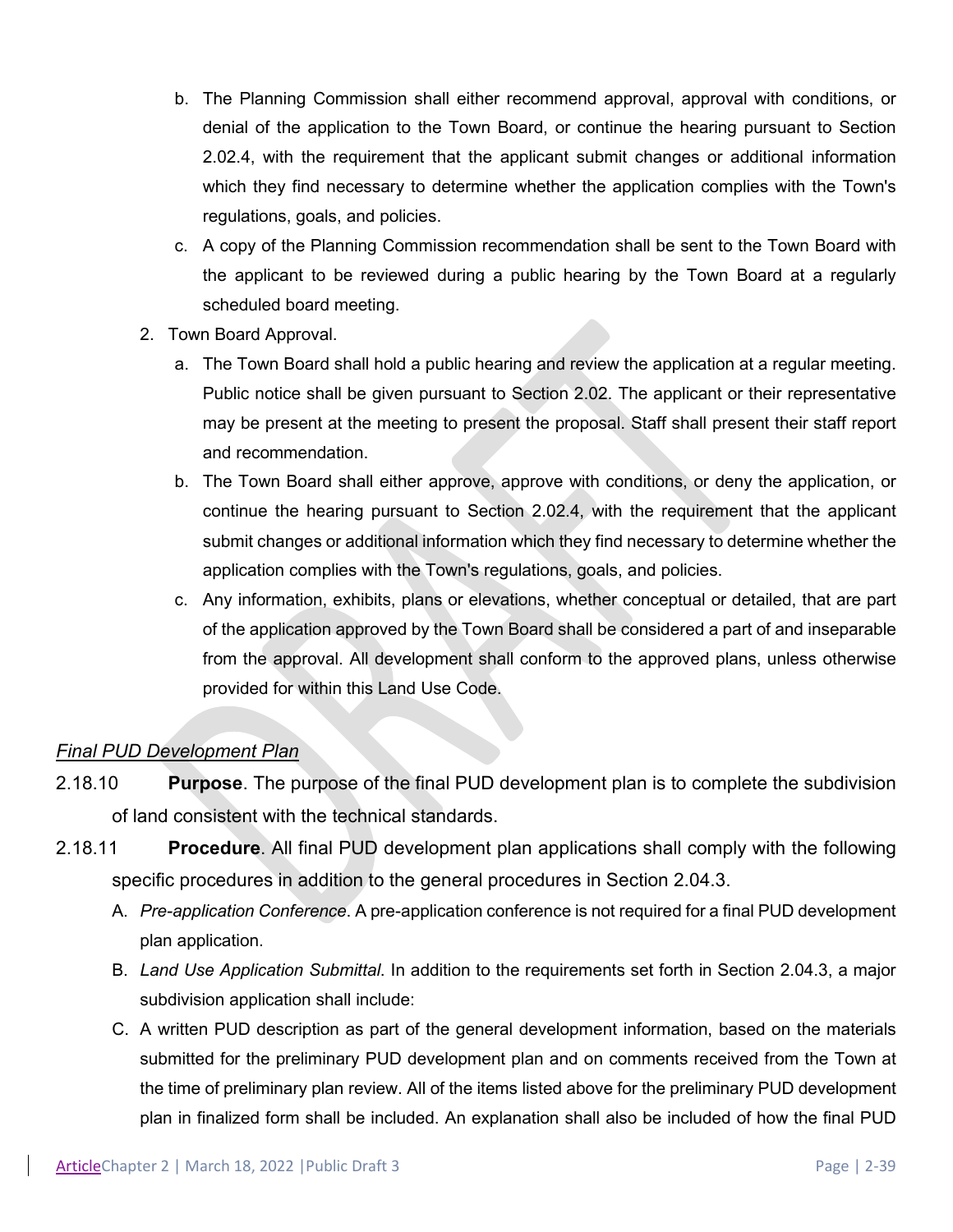development plan is consistent with the preliminary PUD development plan, or if there are differences, the rationale for the changes.

- D. A final PUD development plan map. The final PUD development plan map using the final plat map as the base shall be prepared.
- E. Any additional relevant information which the Town may deem necessary.

### 2.18.12 **Findings for Approval**.

- A. *Sketch PUD development plan review criteria*. The following review criteria will be used by the Town staff, Planning Commission and Town Board to evaluate all PUD applications at the time of sketch PUD plan/sketch plan review:
	- 1. The proposed benefits offset the proposed exceptions to the zoning and subdivision standards, and the exceptions are in the best interest of the public health, safety, and welfare.
	- 2. The proposed PUD conforms to the PUD restrictions, and the proposed zoning is compatible with the surrounding land uses.
	- 3. The PUD proposes creative and innovative design and high-quality development, thereby protecting and promoting public safety, convenience, health, and general welfare.
	- 4. The uses and densities in the proposed PUD are compatible and will be effectively integrated with adjacent neighborhoods which now exist or are proposed in the future.
	- 5. The proposed PUD is in general conformance with the Comprehensive Plan.
	- 6. One (1) or more of the criteria for amendment of the official zoning map has been satisfied.
- B. *Preliminary PUD development plan review criteria*. In addition to all of the review criteria for a sketch PUD development plan, the following review criteria will be used by the Town staff and Town Board to evaluate all PUD applications at the time of the preliminary PUD plan/preliminary plat:
	- 1. The preliminary PUD development plan is substantially consistent with the sketch development plan as approved by the Town Board.
	- 2. All sketch PUD development plan conditions of approval have been adequately addressed on the preliminary PUD development plan.
- C. *Final PUD development plan review criteria*. In addition to all of the review criteria for a preliminary PUD development plan, the following review criteria will be used by the Town staff and Town Board to evaluate all PUD applications at the time of the final PUD plan/final plat:
	- 1. The final PUD development plan is substantially consistent with the preliminary PUD development plan as approved by the Town Board.
	- 2. All preliminary PUD development plan conditions of approval have been adequately addressed on the final PUD development plan.
		- a. Compliance with PUD Overlay District/final development plan. The Town Board may initiate the process to repeal the ordinance establishing the PUD Overlay District if: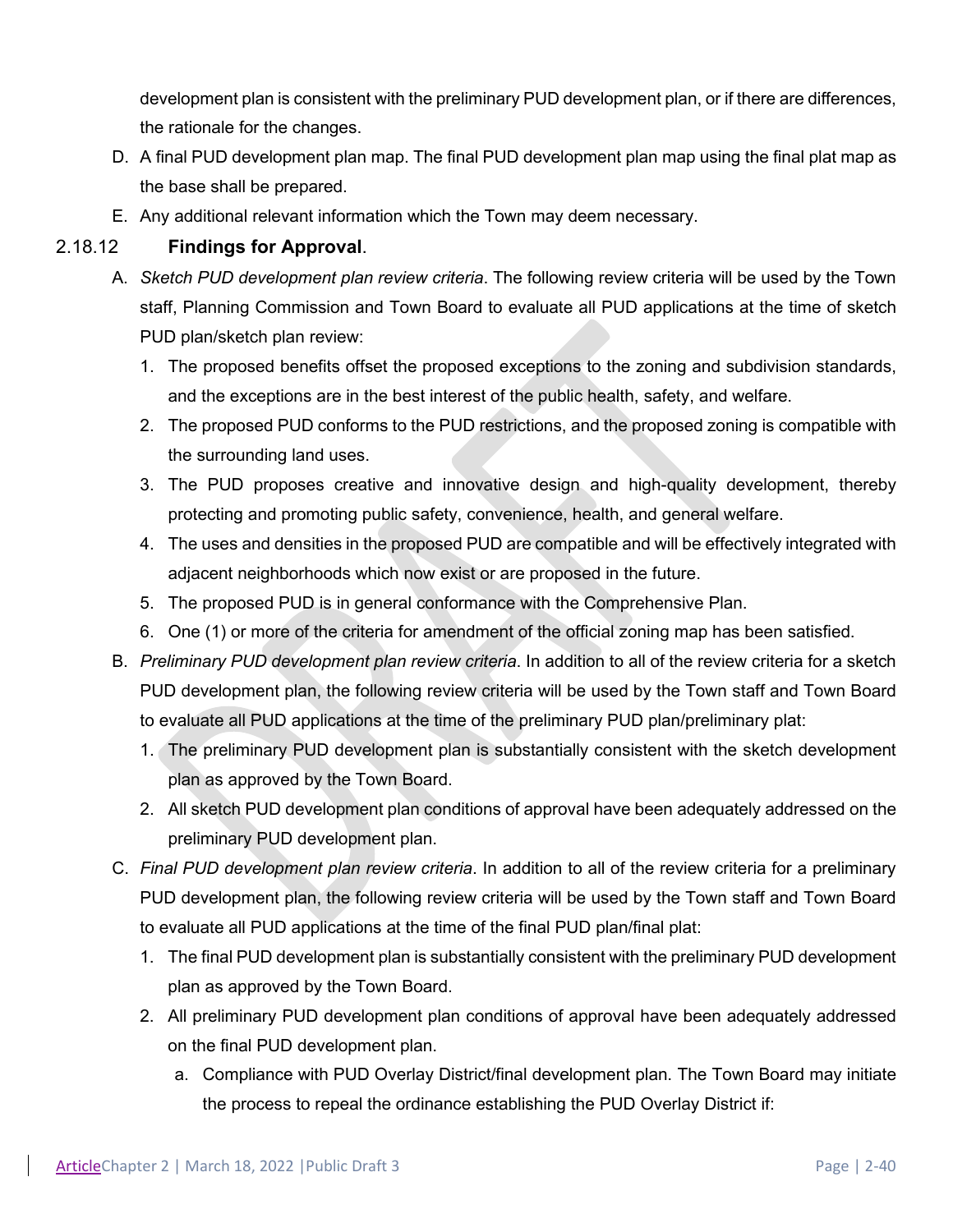- i. The project for which the PUD overlay zone was established is not carried out pursuant to the approved final PUD development plan; provided, however, that the Town Board may approve appropriate modifications to the final PUD development plan from time to time prior to completion of the proposed development; or
- ii. Building activity for the PUD Overlay District has not commenced within a period of one (1) year after the effective date of the creating ordinance, unless otherwise approved by the Town Board.

### **2.19 Condominium/Townhome Plat**

- 2.19.2 **Purpose**. Condominium or townhome plat approval is intended for adjustments to legal boundaries, easements, and title of property for proper recording. These adjustments have little or no impacts on public facilities and infrastructure and are within ownership patterns or development patterns that have otherwise been determined in accordance with the Wellington Comprehensive Plan.
- 2.19.3 **Applicability**. Condominiumization or Townhome Plats may be eligible for administrative approval where:

A. The subdivision is a condominiumization or townhome subdivision.

- 2.19.4 **Procedure**. All applications for administrative plat review shall comply with the following specific procedures in addition to the administrative review procedures set forth in Section 2.04.4 and shall meet all requirements for a final subdivision plat as set forth in Section 2.16.
	- A. *Pre-application Conference*. A pre-application conference is required for a condominium or townhome plat application to discuss specific application procedures, criteria, and requirements for a formal application.
	- B. *Application Submittal*. The condominium or townhome plat application shall follow the requirements established in Section 2.08.3.B.
	- C. *Review and Approval*. The condominium or townhome plat shall follow the requirements established in Section 2.08.3.C.
- 2.19.5 **Additional Standards – Condominiumization**. For final condominiumization approval the following additional provisions are needed:
	- A. A map showing all common areas (general and limited common elements) and usages of the building and grounds, for the interior division of the building showing horizontal and vertical boundaries of all units, including a distance from a building corner to a property corner or other survey reference; and
	- B. A copy of the declaration applicable to the condominium project, as defined in Section 38-33-105, C.R.S. 1973, as amended and/or as may be required pursuant to the Colorado Common Interest Ownership Act, C.R.S. 38-33.3-101 et.seq., as amended.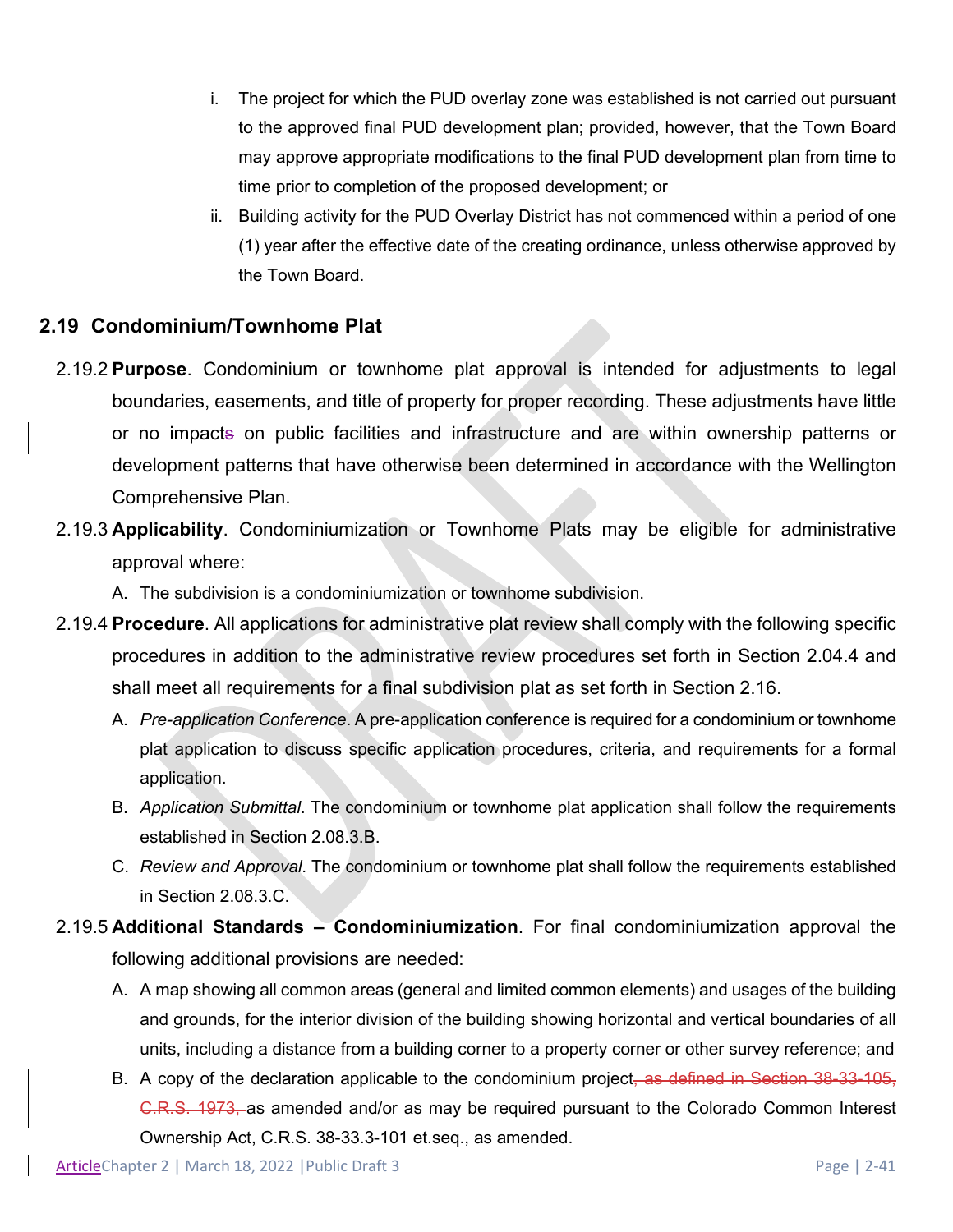- C. A copy of the condominium association Articles of Incorporation, bylaws, and covenants. The bylaws and declaration of covenants shall contain the information required by the Condominium Ownership Act of the State of Colorado and the Colorado Common Interest Ownership Act, if applicable. All condominium projects shall comply with this requirement.
- D. A management plan that states:
	- 1. The responsible party for managing the common area;
	- 2. Provisions for selecting, appointing, and securing management; and
	- 3. Responsibilities and duties of the management entity.
- E. A maintenance plan that states:
	- 1. The responsible entity for repair and maintenance of common areas;
	- 2. What will be included in the maintenance program, including but not limited to provisions for snow removal, trash removal, maintenance of pools, hot tubs, common areas and other amenities; and
	- 3. The mechanism used to fund the management and maintenance activities of the development.
- F. In addition, if there are any restrictive covenants, conditions, or restrictions other than specified in the declaration, they shall be filed concurrently with the filing of the final plat.

#### 2.19.6 **Additional Standards – Townhomes**.

- A. A townhome lot may be subdivided prior to the construction of the foundation provided that:
	- 1. The final plat of any such townhome lot shall contain a plat note that provides as follows:
		- a. Pursuant to Section 4.02.8.G of the Town of Wellington Code, the townhome lot identified hereon as " Thas been subdivided prior to the construction of the townhome or its foundation. Pursuant to said section, the owner(s) of the townhome lot, as well as the owner(s) of any property that abuts the townhome lot must, within ninety (90) days after the construction of the foundation for the townhome, have a survey of the location of the foundation prepared and make a subdivision plat amendment application to the Town that shall cause the townhome lot depicted on the plat to be coterminous with the foundation of the townhome as constructed; and
	- 2. Within ninety (90) days after the construction of the foundation for the townhome, the owner(s) of the townhome lot shall have a survey of the location of the foundation prepared and, along with the owner(s) of any property that abuts the townhome lot, shall make and pursue to completion an application to the Town to amend the plat of the townhome that causes the townhome lot to be coterminous with the foundation of the townhome as constructed.
- B. With respect to a townhome lot that has been subdivided prior to the construction of the townhome or its foundation, it is unlawful:
	- 1. For the owner(s) of the lot to fail to, within ninety (90) days after the construction of the foundation, have a survey of the location of the foundation prepared; and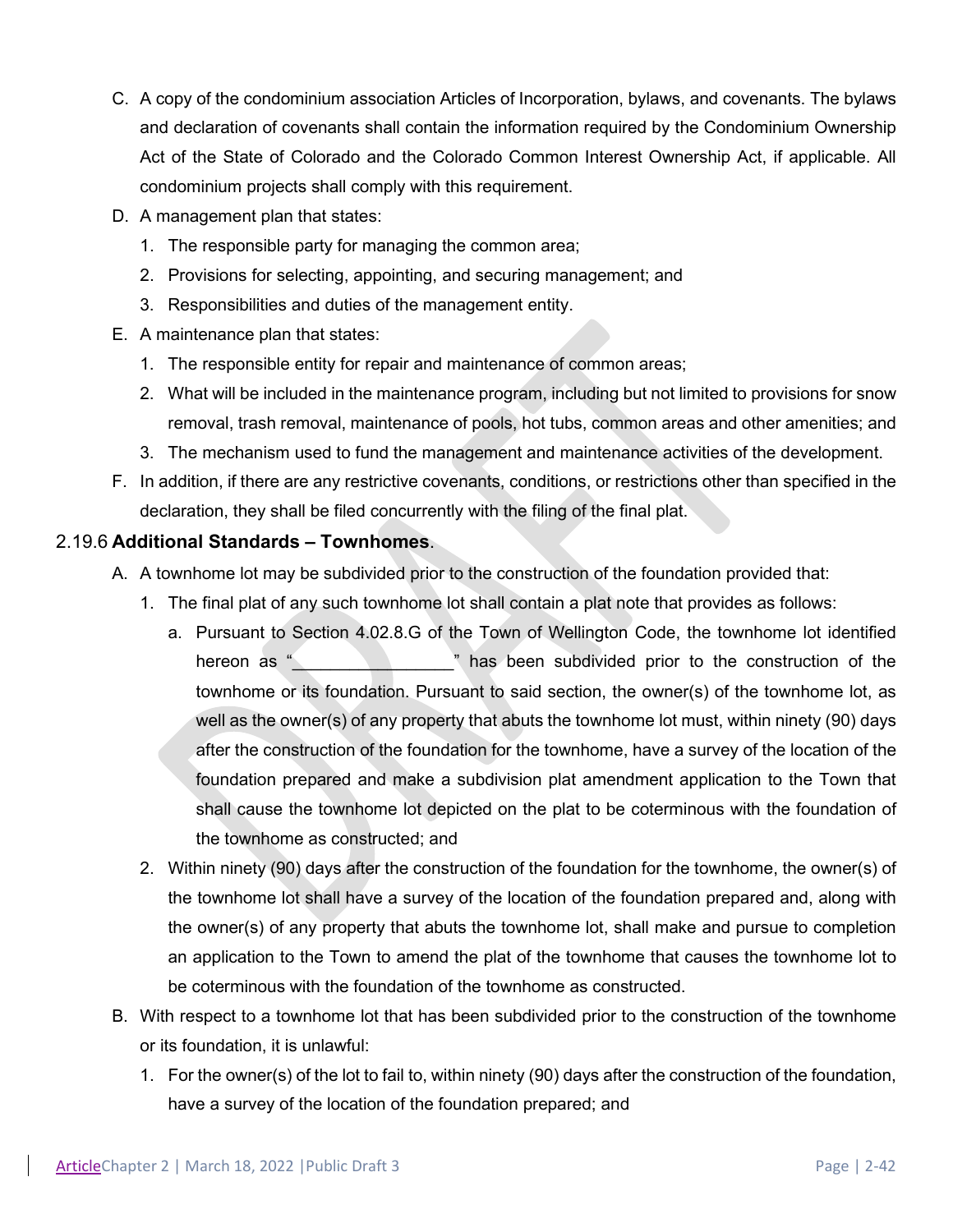- 2. For the owner(s) of the lot and the owner(s) of any property that abuts the townhome lot, to fail to, within ninety (90) days after the construction of the foundation, make and pursue to completion an application to the Town to amend the plat of the townhome lot that causes the townhome lot to be coterminous with the foundation of the townhome as constructed.
- C. For final townhome plat approval the following additional provisions are needed:
	- 1. A map showing all common areas (general, limited common area), usages of the building and grounds, and the building showing horizontal boundaries for the interior division of all unit;
	- 2. A copy of the Townhome Association Articles of Incorporation, bylaws, and covenants;
	- 3. A management plan that states:
		- a. The responsible party for managing the common area;
		- b. Provisions for selecting, appointing, and securing management; and
		- c. Responsibilities and duties of the management entity.
	- 4. A maintenance plan that states:
		- a. The responsible entity for repair and maintenance of common areas;
		- b. What will be included in the maintenance program, including but not limited to provisions for snow removal, trash removal, maintenance of pools, hot tubs, common areas and other amenities; and
		- c. The mechanism used to fund the management and maintenance activities of the development.
- D. In addition, if there are any restrictive covenants, conditions, or restrictions other than specified in the declaration, they shall be filed concurrently to filing of the final plat; and
- E. A copy of the declaration applicable to the townhome project, as defined in Section 38-33-105, C.R.S. 1973, as amended and/or as may be required pursuant to the Colorado Common Interest Ownership Act, C.R.S. 38-33.3-101 et. seq., as amended.

#### 2.19.7 **Findings for Approval**.

- A. The condominium or townhome plat is consistent with the Comprehensive Plan and the intent stated in this Land Use Code;
- B. The condominium or townhome plat shall be meet the intent of the zone district in which it will be located and all criteria and regulations specified in that zone district, including but not limited to minimum lot size and setbacks;
- C. The condominium or townhome plat shall not result in new or increased nonconformities;
- D. The condominium or townhome plat shall mitigate, to the maximum extent possible, any negative impacts on existing and planned public facilities in surrounding neighborhood;
- E. The condominium or townhome plat has no effect on the conditions applied to the approval of the plat and does not violate any Code requirement; and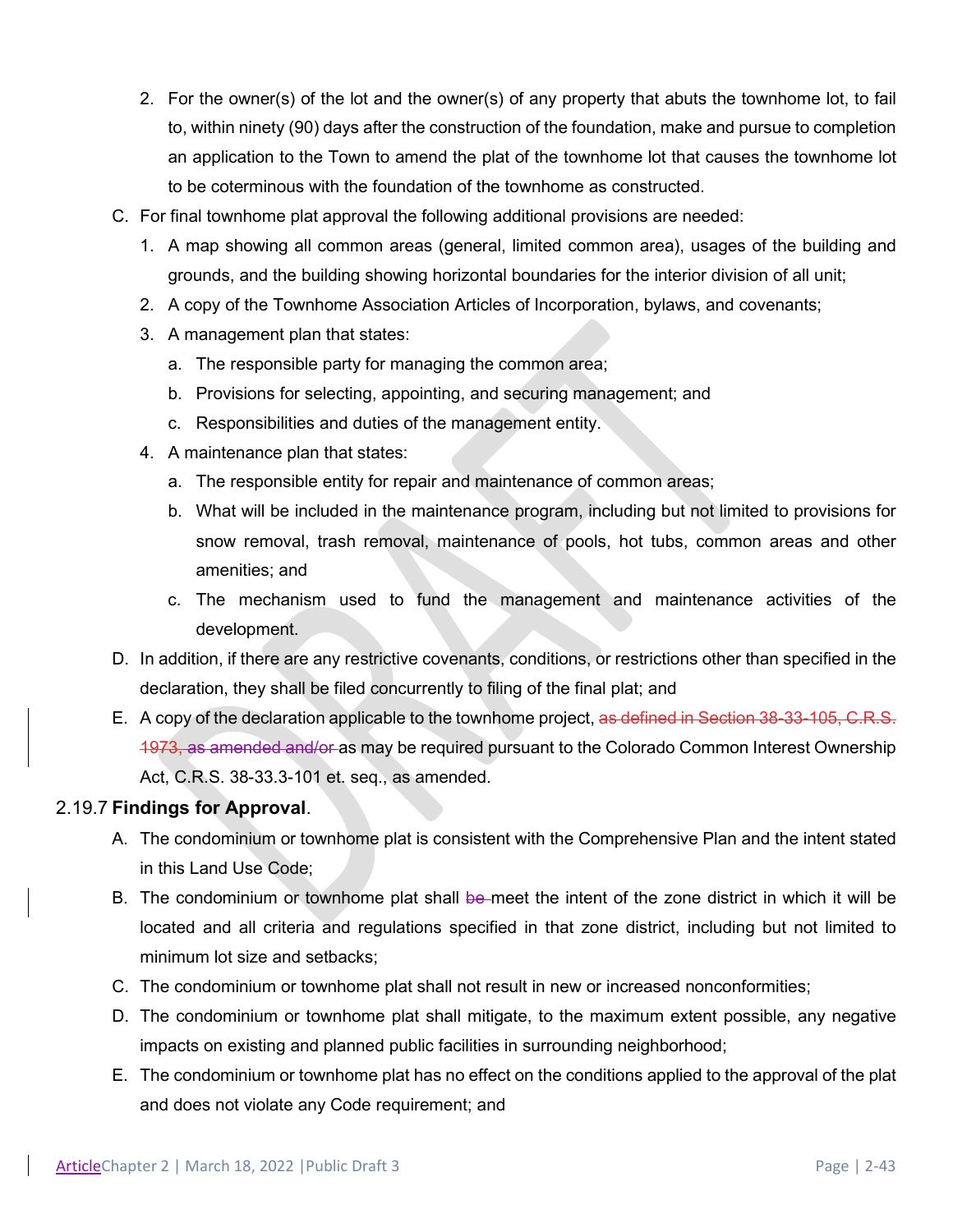F. The condominium or townhome plat is consistent with any other prior approvals and official plans and policies created under the guidance of that plan for these areas (e.g., The Comprehensive Plan, specific area plans like a Downtown Corridor Study, etc.).

# **2.20 Revised Final Plat**

- 2.20.2 **Purpose**. Revised final plat approval is intended for revisions to legal boundaries, easements, and title of property for proper recording. These revisions are within ownership patterns or development patterns that have otherwise been determined in accordance with the Wellington Comprehensive Plan.
- 2.20.3 **Applicability**. Revisions to a previously approved final plat may be eligible for administrative approval where:
	- A. The revisions are due to field conditions that could not have been reasonably anticipated or were discovered at the time of the final plat which results in no material change to the application; or
	- B. The revisions are due to changes in the development program, and these changes will result in no additional lots and will impact public facilities the same or similarly to the previously approved application.
- 2.20.4 **Procedure**. All revised final plat applications shall comply with the following specific procedures in addition to the administrative review procedures set forth in Section 2.04.4 and shall meet all requirements for a final subdivision plat as set forth in Section 2.16.
	- A. *Pre-application Conference*. A pre-application conference is required for a revised final plat application to discuss specific application procedures, criteria, and requirements for a formal application.
	- B. *Application Submittal*. The revised final plat application shall follow the requirements established in Section 2.08.3.B.
	- C. *Review and Approval*. The revised final plat application shall follow the requirements established in Section 2.08.3.C.

### 2.20.5 **Findings for Approval**.

- D. The revised final plat is consistent with the Comprehensive Plan and the intent stated in this Land Use Code;
- A. The revised final plat shall-be meet the intent of the zone district in which it will be located, and all criteria and regulations specified in that zone district, including but not limited to minimum lot size and setbacks;
- B. The revised final plat shall not result in new or increased nonconformities;
- C. The administrative plat shall mitigate, to the maximum extent possible, any negative impacts on existing and planned public facilities in surrounding neighborhoods;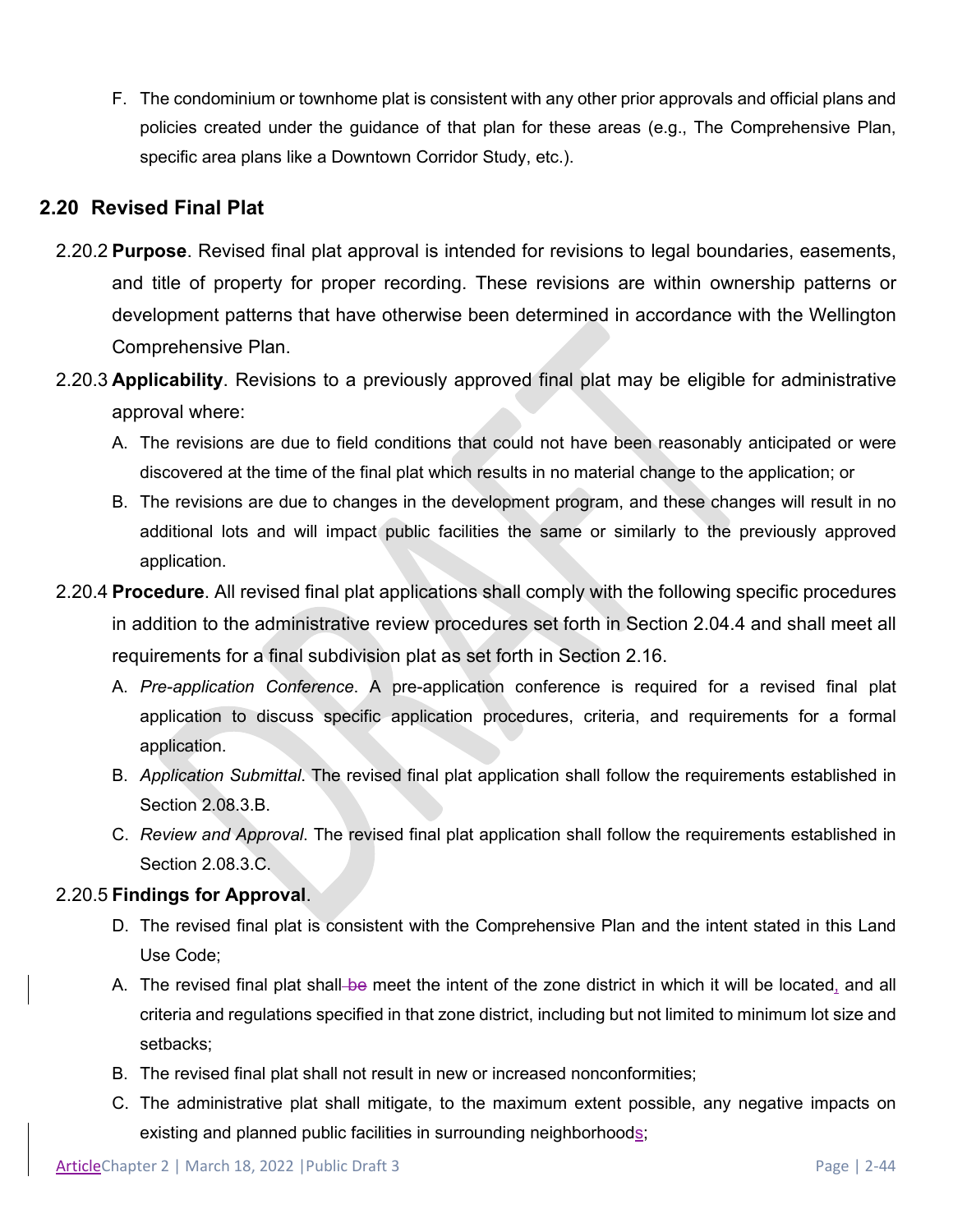- D. The revised final plat has no effect on the conditions applied to the approval of the plat and does not violate any Code requirement; and
- E. The revised final plat is consistent with any other prior approvals and official plans and policies created under the guidance of that plan for these areas (e.g., The Comprehensive Plan, specific area plans like a Downtown Corridor Study, etc.).

### **2.21 Annexation**

- 2.21.2 **Purpose**. This Section establishes the procedure to bring land under the jurisdiction of the Town in compliance with the Colorado Municipal Annexation Act of 1965, as amended. (Ord. 11-2007 §1)
- 2.21.3 **Responsibilities of Applicant**. In addition to other duties imposed upon all applicants by this Code and the Colorado Municipal Annexation Act of 1965, as amended, all applicants shall have the following responsibilities:
	- A. The applicant is responsible for having a representative at all meetings where the request is reviewed. Failure to have a representative present will be cause to have the item withdrawn from the agenda of that meeting.
	- B. The applicant shall consult with the Planning Department to discuss any special conditions pertaining to the annexation and to obtain an annexation petition.  $(Ord. 11-2007 \frac{1}{5}1)$

#### 2.21.4 **Procedure**.

- A. *Pre-application Conference*. A pre-application conference is required for an annexation application to discuss specific application procedures, criteria, and requirements for a formal application.
- B. *Annexation Petition Submittal*. At least fifteen (15) days prior to the presentation of any annexation petition to the Town Board, the applicant shall submit to the Town an annexation petition including:
	- 1. An Annexation Pap depicting at a minimum the property boundaries, location of existing buildings, parking, utilities, and easements as well as current and proposed zoning and land use categories.
	- 2. A Master Plan depicting the preliminary design of the proposed use including lot and block layout and proposed residential density.
	- 3. A request for zoning of the area pursuant to Section 2.07, to be reviewed concurrently with the annexation.
	- 4. Supportive information. The following supportive information shall be submitted with the annexation map and master plan:
		- a. Soils description and limitation.
		- b. Preliminary utility plan.
		- c. Statement on community need for proposed annexation and zoning.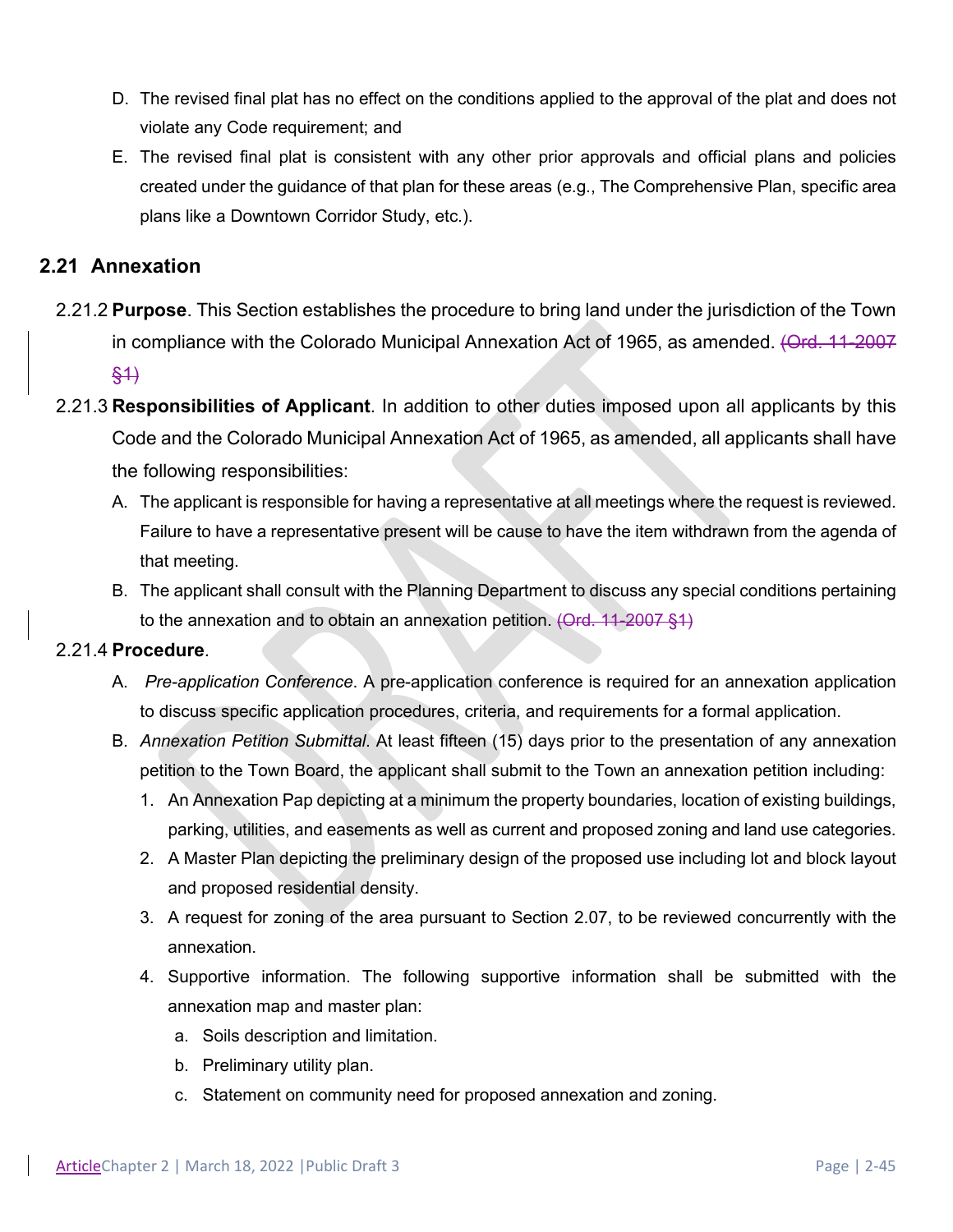d. For all annexations in excess of ten (10) acres, the applicant shall obtain from the school district governing the area to be annexed a statement of the effect of the annexation upon the school district, including an estimate of the number of students generated by the proposed annexation and the capital construction required to educate such students.

#### C. *Review and Approval*.

- 1. The Planning Director or designee shall review all documents submitted for completeness and accuracy.
- 2. Once it is determined that the annexation petition is complete and accurate, the Planning Director or designee shall present the annexation petition and a resolution initiating annexation proceedings to the Town Board, which shall thereafter establish a date for a public hearing.
- 3. Upon the establishment of a public hearing date, the notice shall be given in accordance with the Colorado Municipal Annexation Act of 1965, as amended, and shall specifically direct copies of the annexation petition and the resolution initiating the annexation procedure by certified mail to the Clerk of the Larimer County Board of County Commissioners and to the Larimer County Attorney. Copies of the annexation petition and the resolution initiating the annexation procedure shall also be sent by certified mail to any school district or special district having territory within the annexed area. These copies shall be sent at least twenty-five (25) days prior to the public hearing.
- 4. The Planning Director or designee shall furnish the annexation map and the master plan to the following entities and may submit copies of the annexation map and the master plan to additional interested entities at their discretion. Such entities shall be advised by the Planning Director or designee of the scheduled hearing date and shall further be notified that any objections to the annexation and master plan must be submitted to the Town in writing no later than seven (7) days after receipt of the annexation map and master plan:
	- a. Telephone companies.
	- b. Franchise utility companies.
	- c. Town Engineer.
	- d. Fire Department.
	- e. Town Water and Sewer Department.
	- f. Colorado Department of Transportation.
- 5. Planning Commission Recommendation.
	- a. The Planning Commission shall hold a public hearing and review the application at a regular meeting. The applicant or their representative may be present at the meeting to present the proposal. Staff shall present their staff report and recommendation.
	- b. The Planning Commission shall either recommend approval, approval with conditions, or denial of the application to the Town Board, or continue the hearing pursuant to Section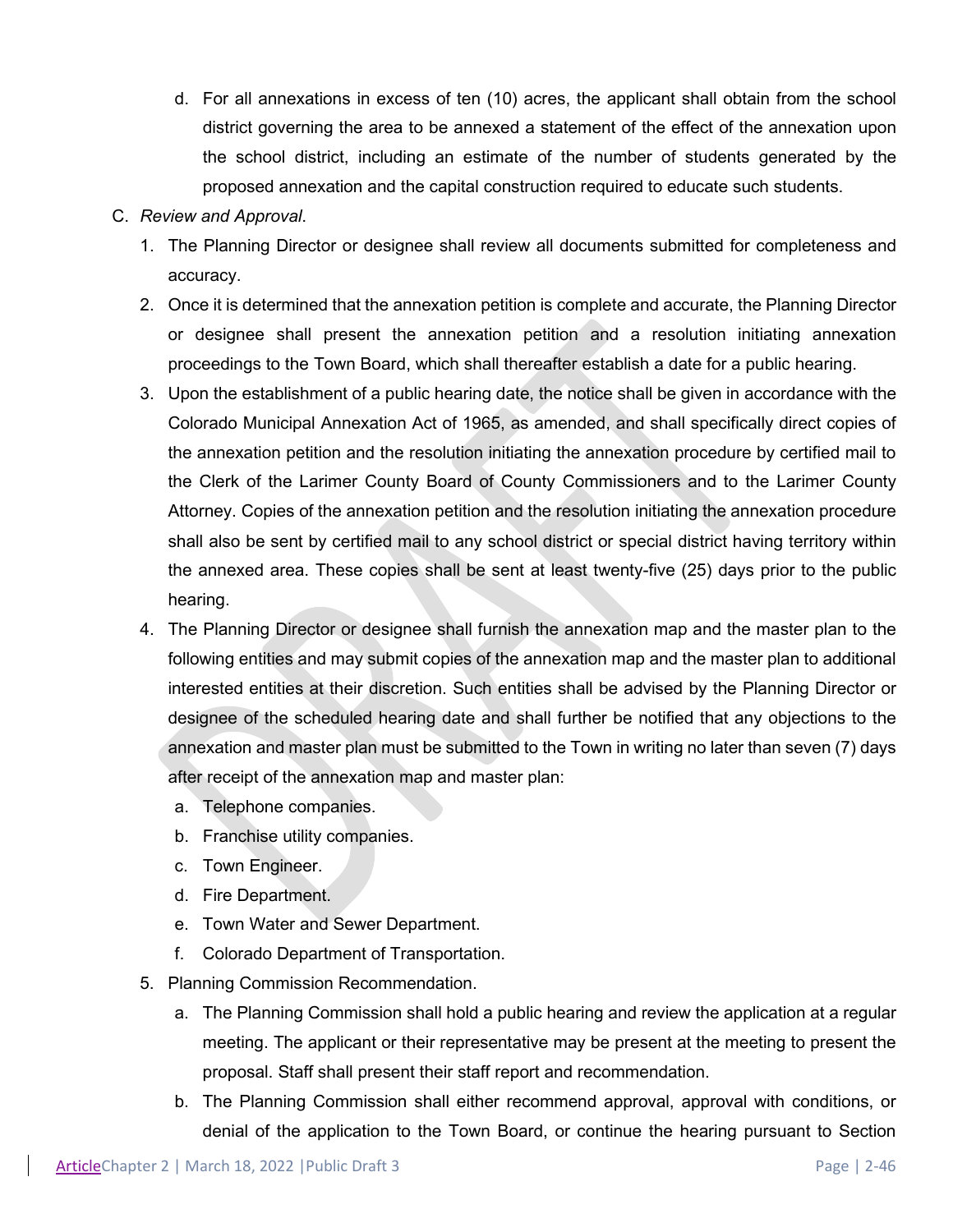2.02.4, with the requirement that the applicant submit changes or additional information which they find necessary to determine whether the application complies with the Town's regulations, goals, and policies.

- c. A copy of the Planning Commission recommendation shall be sent to the Town Board with the applicant to be reviewed during a public hearing by the Town Board at a regularly scheduled board meeting.
- 6. Town Board Approval.
	- a. The Town Board shall hold a public hearing and review the application at a regular meeting. The applicant or their representative may be present at the meeting to present the proposal. Staff shall present their staff report and recommendation.
	- b. The Town Board shall either approve, approve with conditions, or deny the application, or continue the hearing pursuant to Section 2.02.4, with the requirement that the applicant submit changes or additional information which they find necessary to determine whether the application complies with the Town's regulations, goals, and policies.
	- c. Any information, exhibits, plans or elevations, whether conceptual or detailed, that are part of the application approved by the Town Board shall be considered a part of and inseparable from the approval. All development shall conform to the approved plans, unless otherwise provided for within this Land Use Code.

#### 2.21.5 **Annexation Impact Report**.

- A. For all annexations in excess of ten (10) acres, the Town shall prepare an impact report regarding the proposed annexation not less than twenty-five (25) days before the date of the annexation hearing. One (1) copy of the impact report shall be filed with the Larimer County Board of County Commissioners within five (5) days thereafter. The preparation and filing of the annexation impact report may be waived upon approval of the Larimer County Board of County Commissioners.
- B. The annexation impact report shall include the following:
	- 1. A map or maps of the Town and adjacent territory showing the following information:
		- a. The present and proposed boundaries of the Town in the vicinity of the proposed annexation.
		- b. The present streets, major trunk water lines, sewer interceptors and outfalls, other utility lines and ditches and the proposed extension of such streets and utility lines in the vicinity of the proposed annexation.
		- c. The existing and proposed land use pattern in the areas to be annexed.
	- 2. A copy of any draft or final pre-annexation agreement, if available.
	- 3. A statement of the Town's plans for extending or providing for municipal services within the area to be annexed.
	- 4. A statement of the Town's plans for the financing of municipal services to be extended into the area to be annexed.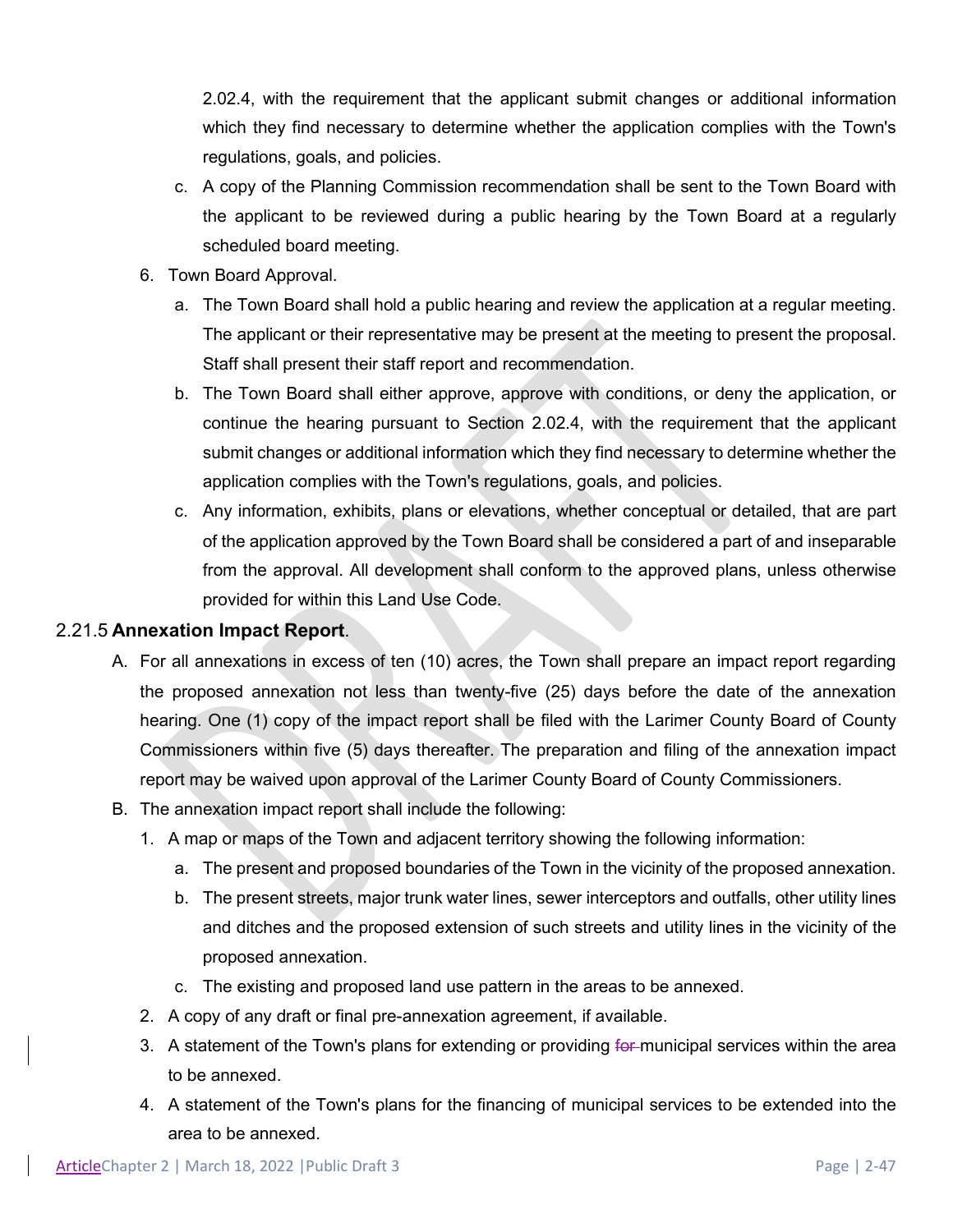- 5. A statement identifying all existing districts within the area to be annexed.
- 6. A statement of the effect of the annexation upon the school district governing the area to be annexed, as is more fully set forth in Paragraph  $15-1-30(4)(7)$ -above. (Ord. 11-2007 §1)
- 2.21.6 **Consideration of Annexation Ordinance**. Upon the submission of documentation in accordance with this ChapterArticle and upon compliance with the notice and hearing requirements as set forth in the Colorado Municipal Annexation Act of 1965, as amended, the Town Board may consider the approval of an ordinance annexing the subject property to the Town. If the Town Board considers and disapproves the ordinance, no similar request may be heard for a period of one (1) year from the date of denial.

#### 2.21.7 **Findings for Approval.**

- 1. The annexation is consistent with the Comprehensive Plan and the intent stated in this Land Use Code;
- 2. The annexation shall not create any additional cost or burden on then-existing residents of the Town to provide public facilities and additional community services in any newly-annexed area;
- 3. The applicant has demonstrated that they arranged with the school district regarding the dedication of school sites, or payment of fees in lieu of said dedication, as may be agreed to among the applicant, the school district, and the Town;
- 4. All existing and proposed streets in newly annexed territory shall be constructed in compliance with all current Town standards unless the Town determines that the existing streets will provide appropriate access during all seasons of the year to all lots fronting on each street; and that the curbs, gutters, sidewalks, bike lanes, culverts, drains, and other structures necessary to the use of such streets or highways are satisfactory or not necessary to promote public safety. The location, type, character and dimensions of all structures and the grades for all existing or proposed street work shall be subject to approval by the Town;
- 5. The annexation is in the best interest of the citizens of the Town of Wellington; and
- 6. The annexation is consistent with any other prior approvals and official plans and policies created under the guidance of that plan for these areas (e.g., The Comprehensive Plan, specific area plans like a Downtown Corridor Study, etc.).
- 2.21.8 **Final Submission**. If the Town Board approves an annexation ordinance, the applicant shall submit to the Planning Department the final annexation map and master plan within ten (10) days of the effective date of the annexation ordinance.

### **2.22 Variance**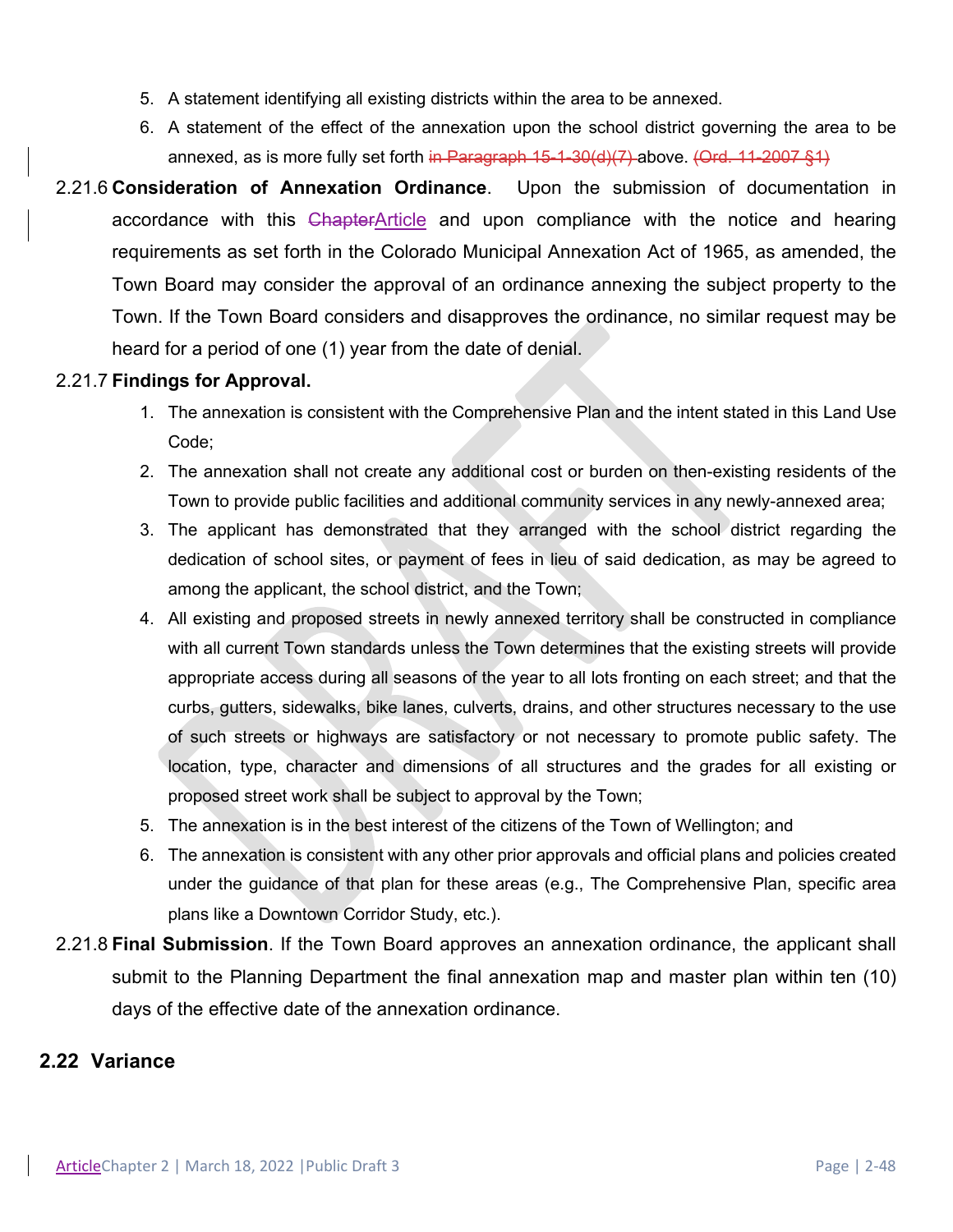- 2.22.2 **Purpose**. A variance provides relief from the strict application of a standard to a specific site that would create an unnecessary hardship or practical difficulties on all reasonable use of the property.
- 2.22.3 **Applicability**. Variances may be sought for relief from dimensional and numerical standards of this Land Use Code. Variances may not be sought to vary the allowed use on a property.
- 2.22.4 **Procedure**. All applications for Variances shall comply with the following specific procedures in addition to the general procedures set forth in Section 2.04.
	- A. *Pre-application Conference*. A pre-application conference is required for a variance application to discuss specific application procedures, criteria, and requirements for a formal application.
	- B. *Application Submittal*. The variance application shall include:
		- 1. A site plan detailing property boundaries, footprints of all existing and proposed buildings, parking configuration, location of all utilities and easements, and any other details required to demonstrate conformance with all regulations and development standards applicable to the proposed zoning district;
		- 2. A written narrative justifying why the proposed variance fits in with the surrounding neighborhood;
		- 3. Conceptual building plans, including elevations, exterior materials, doors, decks, etc., if applicable;
		- 4. Any other information identified in the pre-application meeting.
	- C. *Review and approval*.
		- 1. Planning Commission Recommendation.
			- a. The Planning Commission shall hold a public hearing and review the application at a regular meeting. Public notice shall be given pursuant to Section 2.02. The applicant or their representative may be present at the meeting to present the proposal. Staff shall present their staff report and recommendation.
			- b. The Planning Commission shall either recommend approval, approval with conditions, or denial of the application to the Town Board, or continue the hearing pursuant to Section 2.02.4, with the requirement that the applicant submit changes or additional information which they find necessary to determine whether the application complies with the Town's regulations, goals, and policies.
			- c. A copy of the Planning Commission recommendation shall be sent to the Town Board with the applicant to be reviewed during a public hearing by the Town Board at a regularly scheduled board meeting.
			- d. The review of a development permit may occur concurrently with review for a general rezone or other land development application.
		- 2.1. Town-Board of Adjustments ReviewApproval.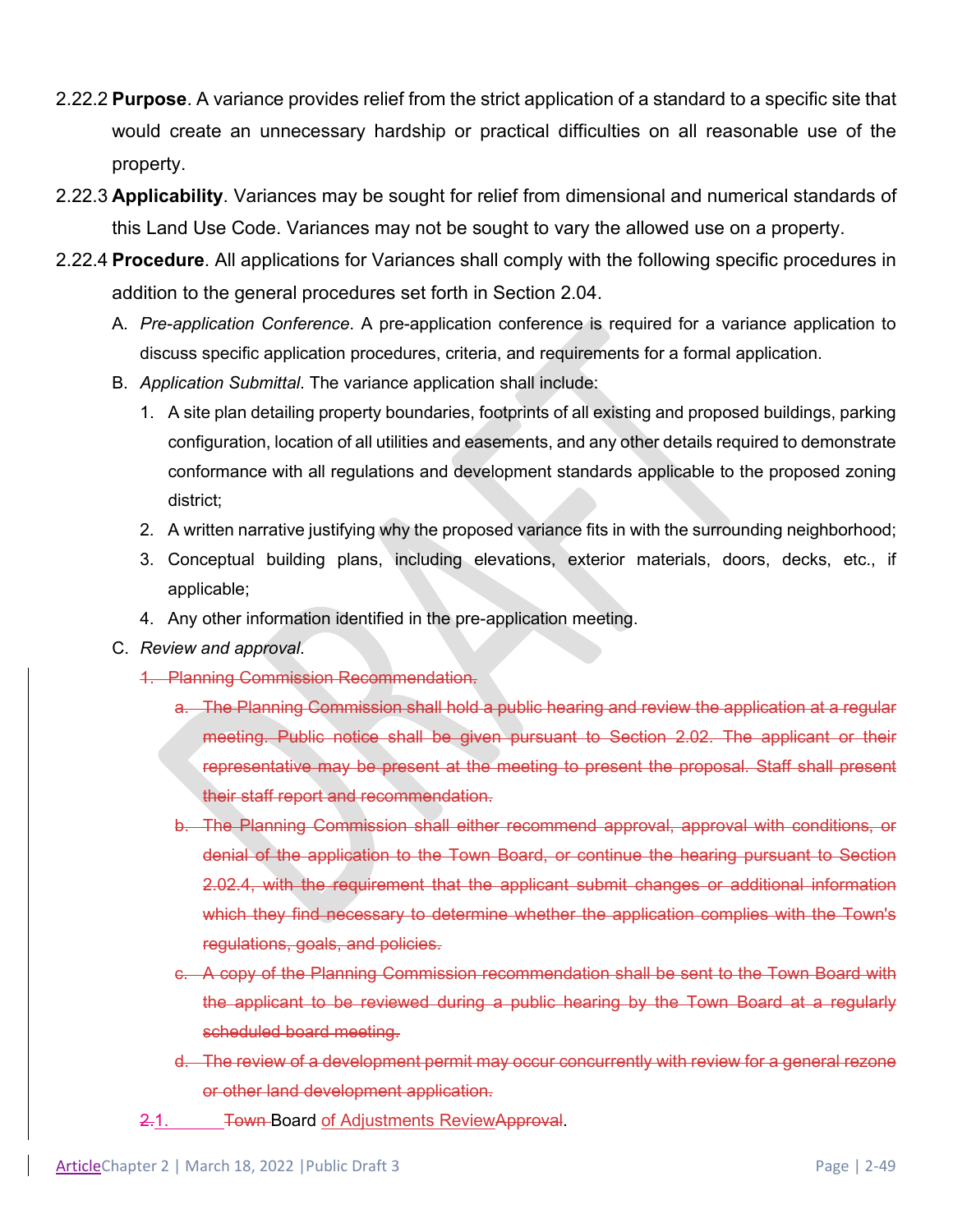- a. The Town-Board of Adjustments shall hold a public hearing and review the application at a regular meeting. Public notice shall be given pursuant to Section 2.02. The applicant or their representative may be present at the meeting to present the proposal. Staff shall present their staff report and recommendation.
- b. The Town Board of Adjustments shall either approve, approve with conditions, or deny the application, or continue the hearing pursuant to Section 2.02.4, with the requirement that the applicant submit changes or additional information which they find necessary to determine whether the application complies with the Town's regulations, goals, and policies.
- c. Any information, exhibits, plans or elevations, whether conceptual or detailed, that are part of the application approved by the Town-Board of Adjustments shall be considered a part of, and inseparable from, the approval. All development shall conform to the approved plans, unless otherwise provided for within this Land Use Code.

### 2.22.5 **Findings for Approval**.

- A. The relief requested is consistent with the Comprehensive Plan and the intent stated in this Land Use Code;
- B. Strict application of the regulation will result in an unnecessary hardship and practical difficulties on all reasonable use of the land intended by the existing zoning, as opposed to convenience or benefit of the applicant or a specific application;
- C. The need for the variance is due to specific and unique physical conditions on the site that do not exist on similarly situated land in the area;
- D. The manner in which strict application of the regulation deprives the applicant of reasonable use of the land compared to other similarly situated land in the area;
- E. The circumstances warranting the variance are not the result of actions by the applicant, or could not be reasonably avoided by actions of the applicant;
- F. Granting the variance will not harm the public health, safety and welfare or the purposes and intent of these regulations;
- G. The relief requested is the minimum necessary to alleviate the hardship and practical difficulties; and
- H. The relief requested is consistent with any other prior approvals and official plans and policies created under the guidance of that plan for these areas (e.g., The Comprehensive Plan, specific area plans like a Downtown Corridor Study, etc.).

### **2.23 Appeals**

2.23.2 **Purpose**. This section sets forth the process for appealing land use decisions made by any applicant, administrative official, board, or commission under this Code.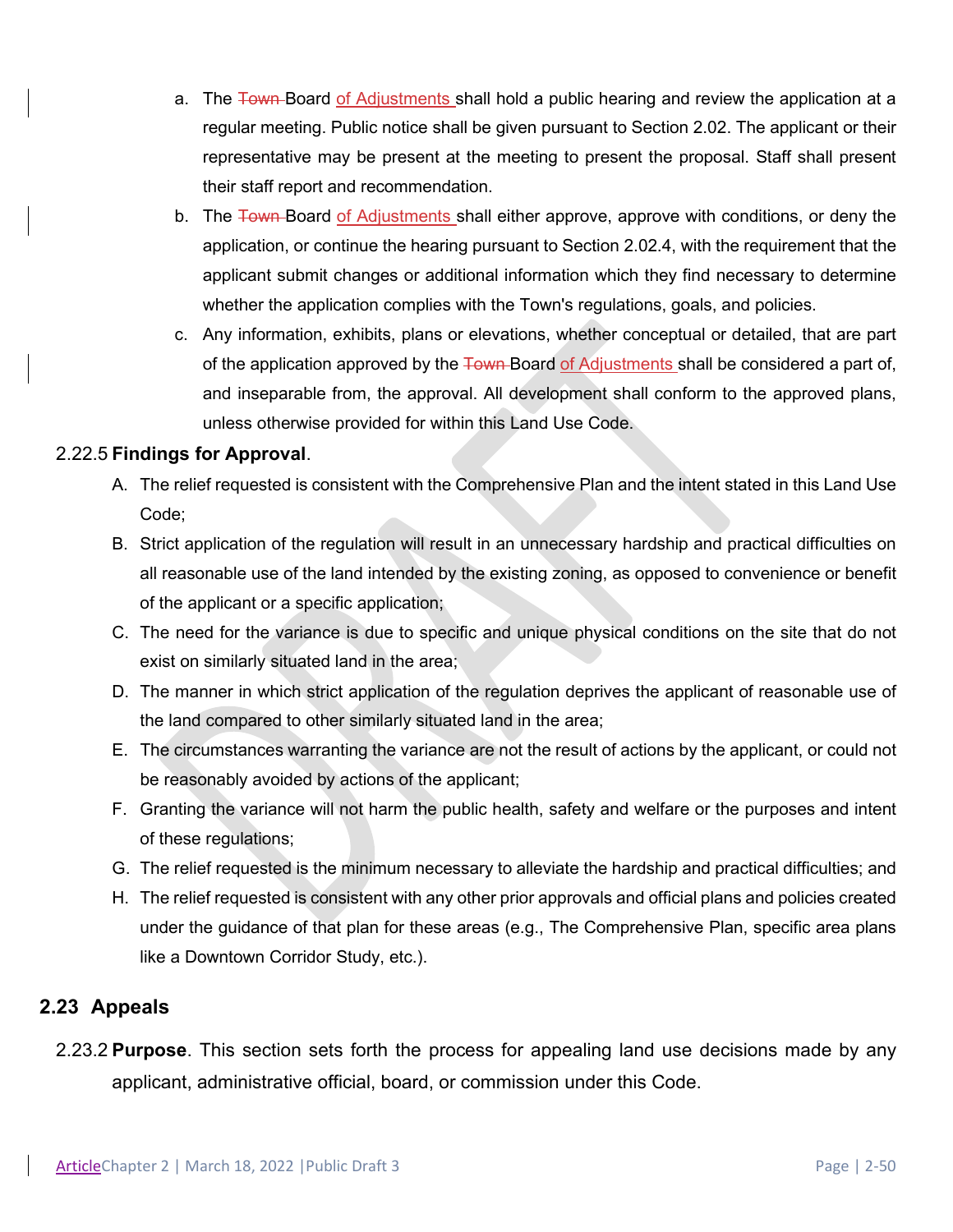- 2.23.3 **Applicability**. An appeal application may be initiated by any person aggrieved by a final decision made by an administrative officer or agency, based upon or made in the course of the administration or enforcement of this Code. Appeals are made in accordance with C.R.S. § 31- 23-307.
	- A. Appeals may be taken by any officer, department, board, or commission of the Town affected by the grant or refusal of the building permit, or by other decision of the administrative officer or agency, based on or made in the course of administration or enforcement of this regulation.
	- B. *Appeal of Administrative Decisions*. Appeals of all administrative decisions shall be to the Board of Adjustment.
	- C. *Appeal of Planning Commission Decisions*. Appeals of all Planning Commission decisions shall be to the Town Board.
	- D. *Appeal of Town Board Decisions*. Appeals of any final decision by the Town Board decisions made pursuant to this Code shall be to the District Court in the manner set forth in the Colorado Rules of Civil Procedure.
	- D.E. *Appeal of Board of Adjustment Decisions*. Appeals of any decision of the Board of Adjustments shall be to the District Court in the manner set forth in the Colorado Rules of Civil Procedure.

### 2.23.4 **Procedure**.

- A. *Pre-application Conference*. A pre-application conference is not required for an appeal of an administrative decision, but may be used to discuss specific application procedures, criteria, and requirements for a formal application.
- B. *Application Submittal*. Appeals shall be:
	- 1. Made in writing and submitted to the Planning Director stating the specifics of the appeal, the grounds for the requested relief, and include all pertinent records of the decision.
	- 2. Made within  $7-30$  days of the final decision.
	- 3. Demonstrate that the decision is final and that all other administrative remedies have been exhausted.
- C. *Review*. Upon receipt of a formal application staff will conduct an internal review and may supplement the application with any additional records on the decision.
	- 1. Upon submittal of a formal application, staff shall only review the application to confirm that it is complete and that the appeal is heard by the appropriate review body. The staff report shall not make a formal recommendation, but rather shall include only the necessary facts to warrant an appeal, which shall be provided by the appellant.
	- 2. The appellant has the burden of proving the necessary facts to warrant approval of an appeal by the appropriate decision-making body. Such proof shall be provided at time of a written application with the non-refundable application fee. If the appellant fails to provide facts warranting an appeal, the application shall be rejected.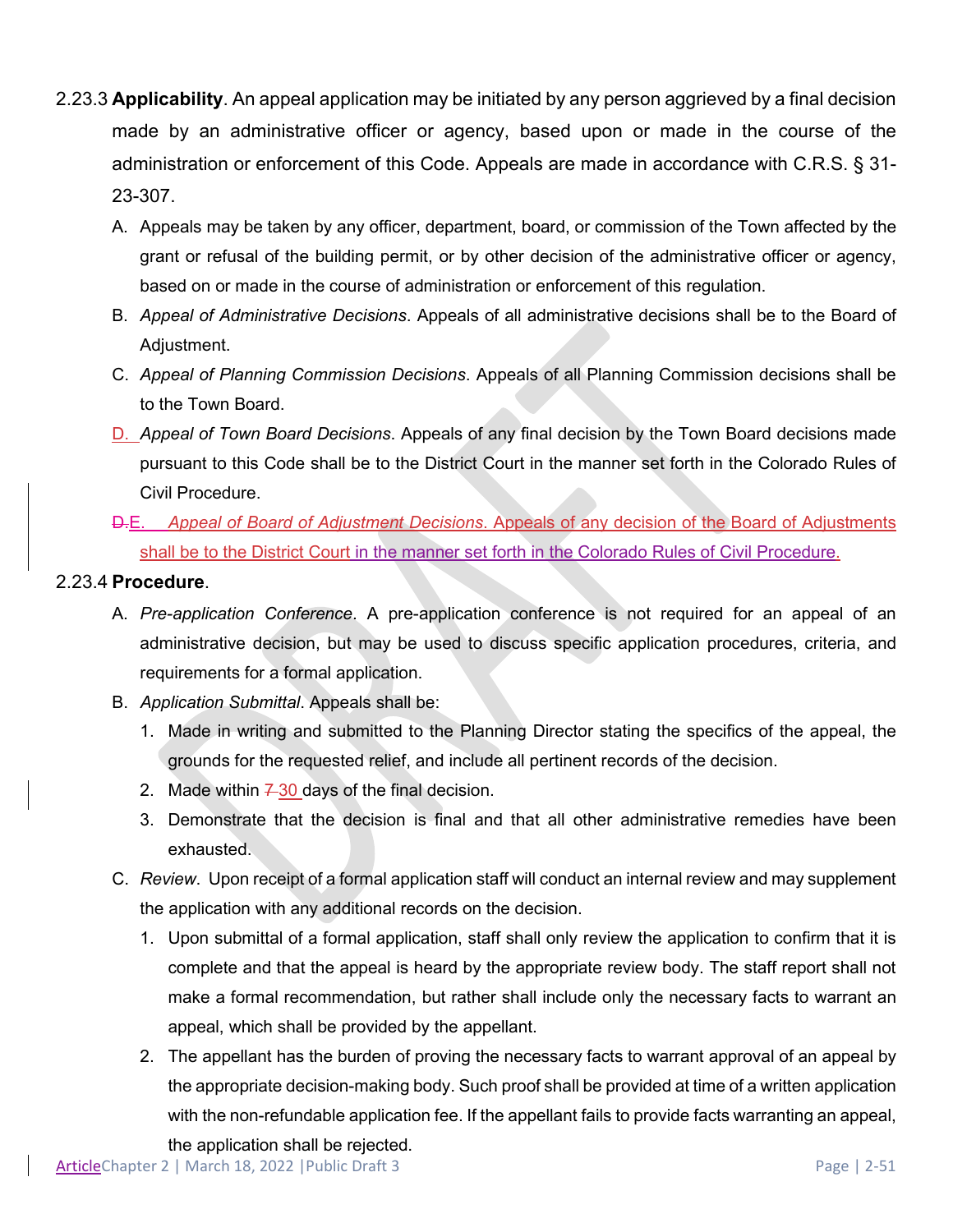- 3. An appeal stays all proceedings from further action unless the Town Administrator determines that a stay would create adverse impacts to the health, safety, and welfare of the Town or subject neighborhood.
- D. *Public Hearings*.
	- 1. The Town Board of Adjustments or Town Board of Trustees, as applicable, shall review the application subject to the criteria in this section. Upon the close of the public hearing the Board of Adjustments or Town Board of Trustees, as applicable, shall either affirm the decision of the administrative official or Planning Commission, affirm the decision of the administrative official or Planning Commission with specific conditions and modifications, overturn the decision of the administrative official or Planning Commission and make the decision that the Town Board of Adjustments or Town Board of Trustees, as applicable, determines should be made, or continue the application to collect additional information pertinent to the application or to take the matter under advisement.
		- a. If the hearing is postponed, new notice shall be required.
		- b. The continued hearing shall occur at the next Town Board-regular meeting, or at some other time within 60 days with the consent of the applicant. No application may be postponed more than once by the Town Board without the applicant's consent.
	- 2. No decision of the Town-Board of Adjustments or Town Board of Trustees, as applicable, may exceed the authority granted to the administrative official or Planning Commission under these regulations,
	- 3. The appeal authority may reverse a previous decision in whole or in part, or may modify the order, requirement, decision, or determination appealed from.
	- 4. The appeal authority may attach conditions of approval on any appeal to ensure the health, safety, and welfare of the Town.
- 2.23.5 **Findings for Approval**. In reviewing and determining whether to affirm, reverse, or amend a decision of another decision-making body, the current decision-making body shall consider the following findings:
	- A. Whether the decision of the administrative official or Planning Commission was a clear error, as opposed to fairly debatable, according to the provisions of these regulations.
	- B. The interpretation instructions of these regulations.
	- C. The purposes, intent, and design objectives of any standards that are subject to the appeal.
	- D. The record on the application, including the official plans and policies of the Town used to evaluate the application or make the decision.
	- E. Whether the final decision and the grounds for relief requested in the appeal are within the authority granted by these regulations.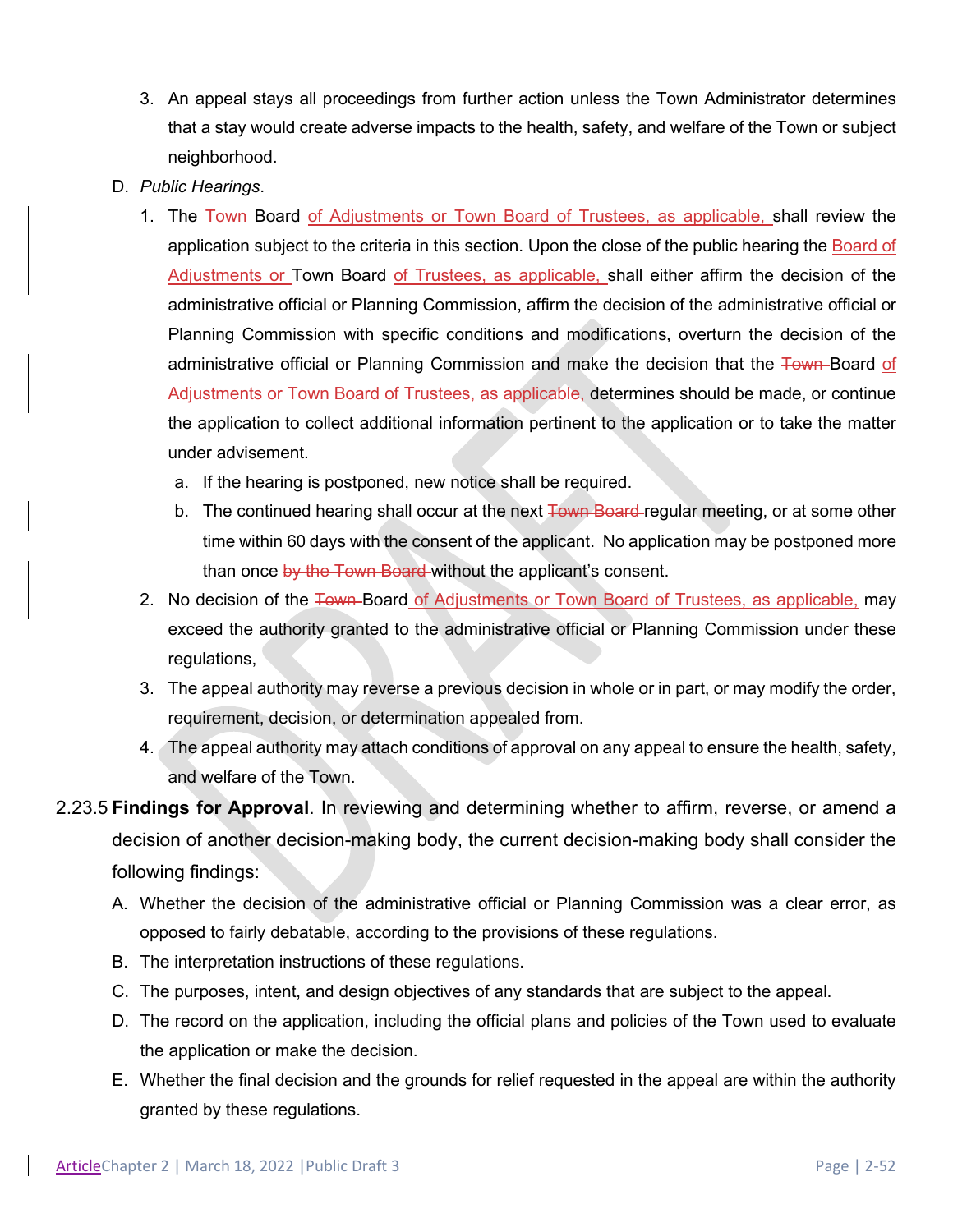- F. Whether there are other more appropriate and applicable procedures to achieve the applicant's proposed objective, such as a plan amendment, text amendment, planned zoning districts, a zoning map amendment, or a variance.
- 2.23.6 **Post Decision Actions**. Any further appeals from the appropriate appeal authority shall be made as provided by law.

### **2.24 Special Review**

- 2.24.2 **Purpose**. Special Review approval provides an administrative process for approving permitted uses that have specific design standards associated with them
- 2.24.3 **Applicability**. Because of their unusual or special characteristics, special uses require review and evaluation so that they may be located properly with respect to their effects on surrounding properties. The review process prescribed in this section assures compatibility and harmonious development between conditional uses, surrounding properties and the Town's goals and policies. Special review uses may be permitted subject to compliance with standards specified in Chapter 4Article 5 to ensure compatibility with surrounding uses.
- 2.24.4 **Procedure.** All special review applications shall comply with the following specific procedures in addition to the general application procedures in Section 2.04.3.
	- A. *Pre-application Conference*. A pre-application conference is optional required for a conditional special use application to discuss specific application procedures, criteria, and requirements for a formal application.
	- B. *Land Use Application Submittal*. In addition to the requirements set forth in Section 2.04.3, a special review application shall include the following:
		- 1. A written statement and any graphics necessary to describe the precise nature of the proposed use and its operating characteristics and to illustrate how all conditional use review criteria have been satisfied.
		- 2. A map showing the proposed development of the site, including any applicable topography, building locations, parking, traffic circulation, usable open space, landscaped area and utilities and drainage features.
		- 3. Preliminary building plans and elevations sufficient to indicate the dimensions, general appearance, and scale of all buildings.
		- 4. Such additional material as the Planning Director or designee may prescribe or the applicant may submit pertinent to the application.
	- *C. Review and Approval.* 
		- 1. Administrative Approval.